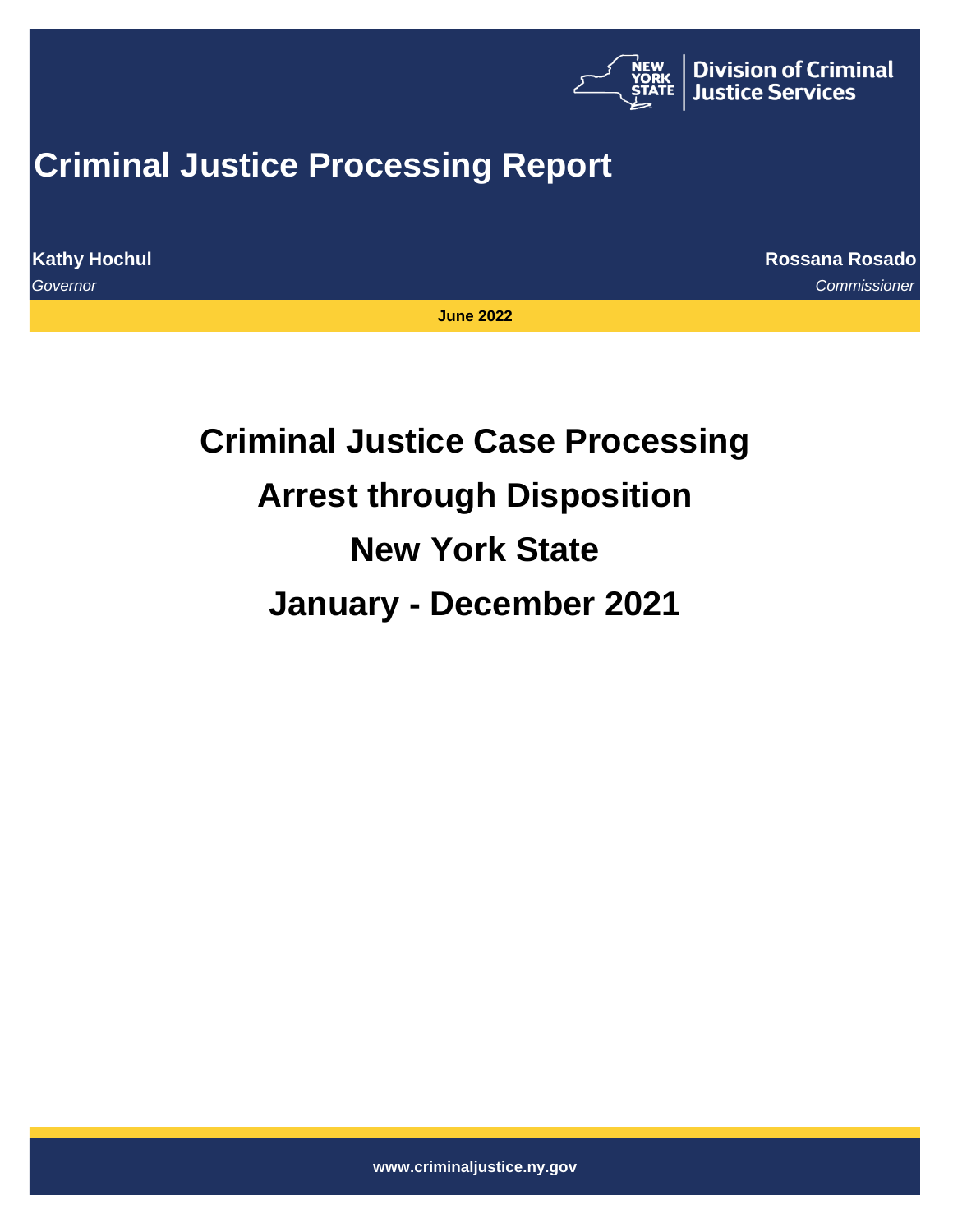## **Criminal Justice Case Processing: New York State Report**

#### *Report Overview*

This report details how felony cases are processed in New York State's superior courts (Criminal Procedure Law 10.10 and 10.20) and its publication fulfils the statutory reporting requirements outlined in Section 837-a of Executive Law requiring the Division of Criminal Justice Services (DCJS) to collect and analyze statistical information on felony indictments, superior court informations (SCI) and the dispositions of felony cases.

Information about the processing of these felony cases is presented for New York State and its two regions: New York City and the Rest of State (the 57 counties outside of the five boroughs). Arrest and arraignment statistics also are included for the entire state and each region. Individual countyspecific reports are provided to each District Attorney's office, the New York City Office of the Special Narcotics Prosecutor (OSNP), and the Office of the Attorney General, and are available to the public upon request.

The data included in this report is derived from New York State's criminal history records database, which is maintained by DCJS and is known as the Computerized Criminal History (CCH) system. CCH includes information about adult arrests for offenses that require fingerprints to be taken (Criminal Procedure Law 160.10). Arrests and arraignments for misdemeanors committed by 16 year olds on or after October 1, 2018, or by 17 year olds on or after October 1, 2019, are not included due to Raise the Age Legislation. Arrest information is submitted to DCJS by police agencies as part of the fingerprint transaction and disposition information is electronically transmitted to DCJS by the Office of Court Administration.

#### *Data Tables Overview*

**Tables 1 through 4** summarize arrests for offenses requiring fingerprints to be taken. Arrests - not individuals - are being counted: If an individual is arrested multiple times during the year shown, each arrest is counted separately. Arrests are included in the county/region where the arrest took place. If a police agency makes an arrest outside of its county, that arrest is included in the statistics for the county where the arrest occurred. Arrest charges are categorized by the most serious charge reported at the time of arrest. For example, if an individual is charged with a felony and a misdemeanor, that arrest is categorized as a felony.

**Table 5** shows the number of arraignments in local criminal courts in New York City, and in district, city, town, or village courts outside of New York City (Criminal Procedure Law 10.10 and 10.30). The unit of count is persons-arraigned. If an individual is arraigned on more than one charge in a court case, the most serious charge is shown in the table. If an individual is arraigned in more than one local criminal court case, each arraignment is counted separately.

**Tables 6 through 16** summarize activity in superior courts including the number of felony indictments and SCIs; processing times for those cases; dispositions of felony indictments/SCIs, and sentences for felony convictions. When more than one defendant is charged in one indictment or SCI, each defendant is counted separately. If one defendant is charged in multiple indictments or SCIs, each indictment or SCI is counted separately. More than one indictment or SCI can result from a single arrest and multiple arrests can be combined into one indictment or SCI. If an indictment or SCI is superseded by another, both are counted.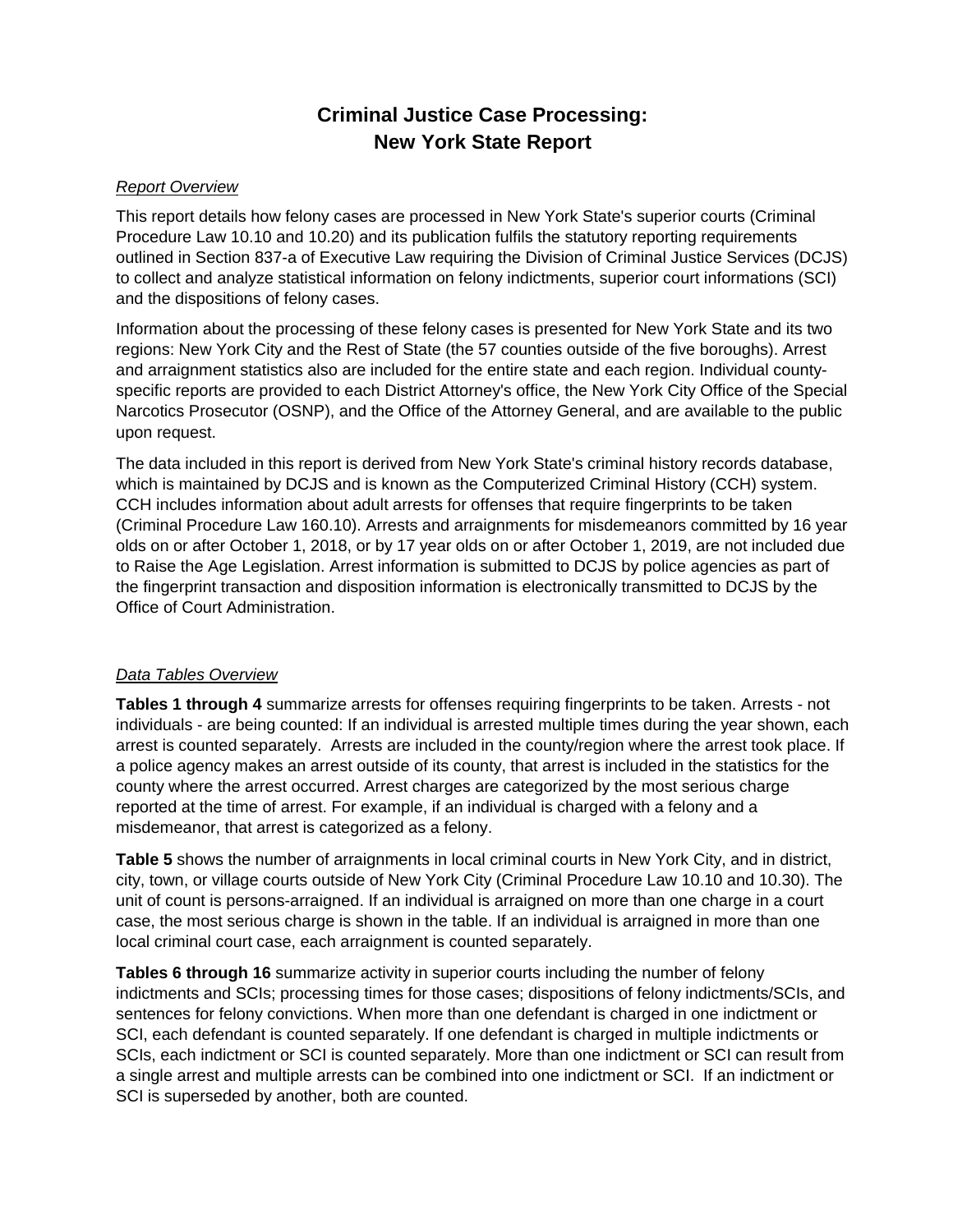Charges listed in tables 6 through 16 are categorized by the most serious charge included in the indictment/SCI or conviction/adjudication. For example, if a defendant is charged in an indictment or is convicted of - third-degree criminal possession of a controlled substance (a Class B felony) and third-degree criminal possession of stolen property (a Class D felony), the case would be categorized in the tables as a Class B drug felony.

**Tables 7 and 8** summarize processing times for cases arraigned and disposed in superior court. There are several factors that can contribute to variation in processing times, including participation by the defendant in a community-based program as an alternative to incarceration; placement on interim supervision; the failure of a defendant to appear at scheduled court appearances; the seriousness or complexity of the case; and prosecutorial, defense and court caseloads.

Case processing times are shown for arrest to Superior Court arraignment (Table 7) and from arraignment to disposition (Table 8). The unit of measurement for these tables is median number of days. Median is the middle score for a set of numbers arranged from smallest to largest. For example, Table 8 shows the median days from arraignment in superior court to final disposition for felony indictments/SCIs. If the median number of days between arraignment and final disposition is 130 days, this indicates half (50%) of cases disposed were disposed within 130 days and half (50%) of cases were disposed after 130 days. Using the median, instead of the average number of days, mitigates the impact of cases that may take an unusually long time to process (outliers).

**Table 9** summarizes dispositions of felony indictments/SCIs disposed during the year shown.

**Table 10** compares the top arraignment charge in superior court to top conviction charge for cases resulting in convictions during the year shown.

**Tables 11 and 12** summarize trial versus plea bargain activity and the outcomes of cases that went to trial. Included are cases that were sentenced or acquitted during the year shown.

**Note:** Cases where the defendant has been convicted but not yet sentenced are not included in Tables 9 through 12.

**Tables 13 through 16** summarize sentences for felony convictions and youthful offender adjudications (Criminal Procedure Law Article 720). Table 13 shows sentences by prior felony conviction, which is based on New York State criminal history information and does not include out of state convictions. Table 13 also does not indicate under which provision of law a sentence was imposed, including provisions of law that require a mandatory prison sentence.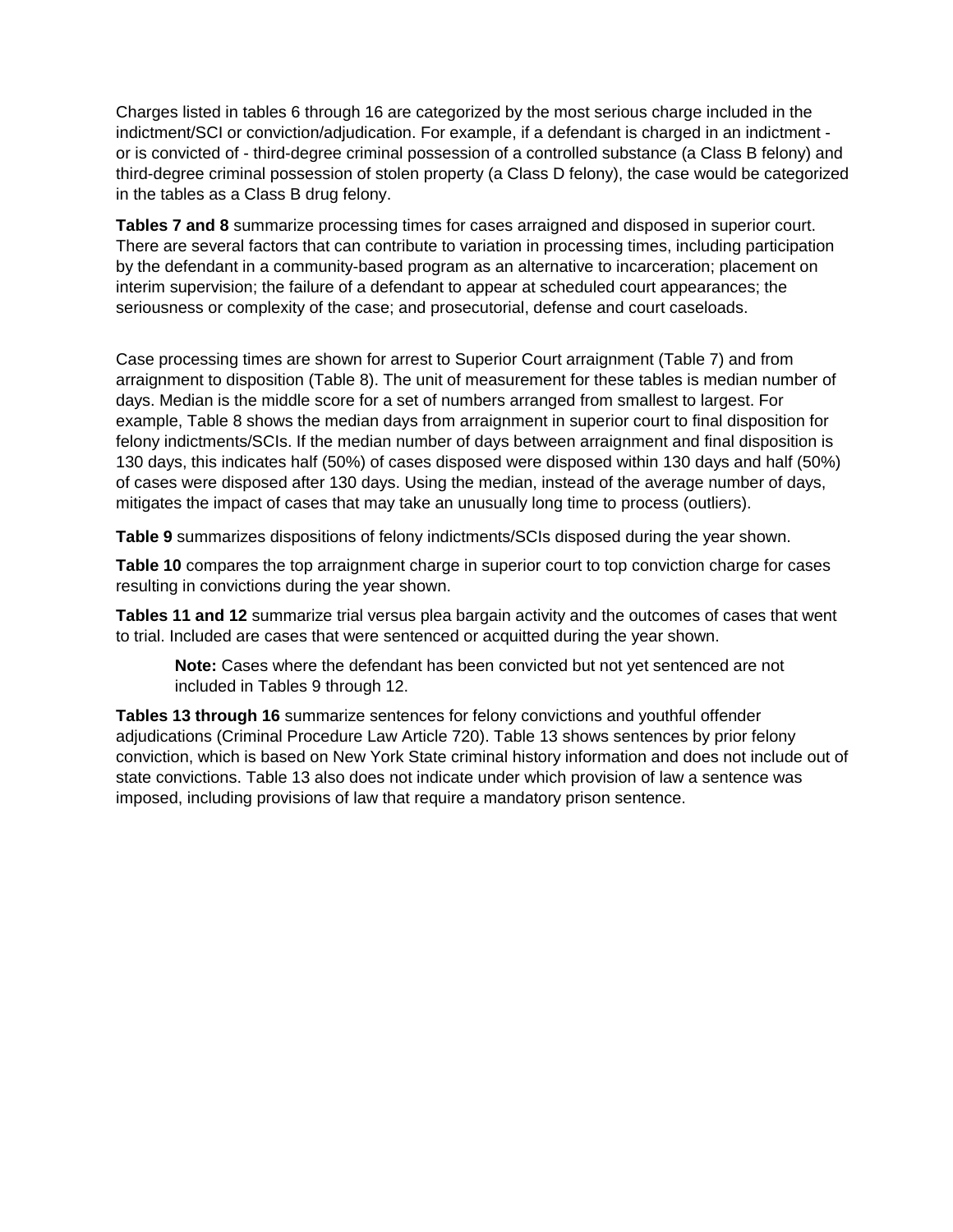#### **Criminal Justice Case Processing: New York State Report Table of Contents**

- **Felony Processing Point Counts.** Annual Review
- **Table 1.** Felony and Misdemeanor Arrests
- **Table 1A.** Felony Arrests by PL Article
- **Table 1B.** Misdemeanor Arrests by PL Article
- **Table 2.** Felony and Misdemeanor Arrests by Age Group
- **Table 3.** Felony Arrests by Arrest County
- **Table 4.** Misdemeanor Arrests by Arrest County
- **Table 5.** Court Arraignments by County
- **Table 6.** Superior Court Felony Arraignments
- **Table 6A.** Superior Court Felony Arraignments by Office
- **Table 7A.** Days from Arrest to Superior Court Arraignment (New York State)
- **Table 7B.** Days from Arrest to Superior Court Arraignment (New York City)
- **Table 7C.** Days from Arrest to Superior Court Arraignment (Non-New York City)
- **Table 8.** Days from Superior Court Felony Arraignment to Final Court Disposition
- **Table 9.** Dispositions of Felony Indictments and SCIs
- **Table 9A**. Dispositions of Felony Indictments and SCIs (Additional Detail for Other Felonies Category)
- **Table 10**. Superior Court Felony Cases Resulting in Conviction
- **Table 11**. Cases Disposed: Trial vs. Non-Trial
- **Table 12**. Trial Dispositions
- **Table 13A.** Sentences for Non-YO Felony Convictions (New York State)
- **Table 13B.** Sentences for Non-YO Felony Convictions (New York City)
- **Table 13C.** Sentences for Non-YO Felony Convictions (Non-New York City)
- **Table 14**. Sentences for YO Felony Adjudications by Adjudication Charge
- **Table 15**. Non-YO Sentences to Prison by Conviction Charge
- **Table 16**. YO Sentences to Prison by Adjudication Charge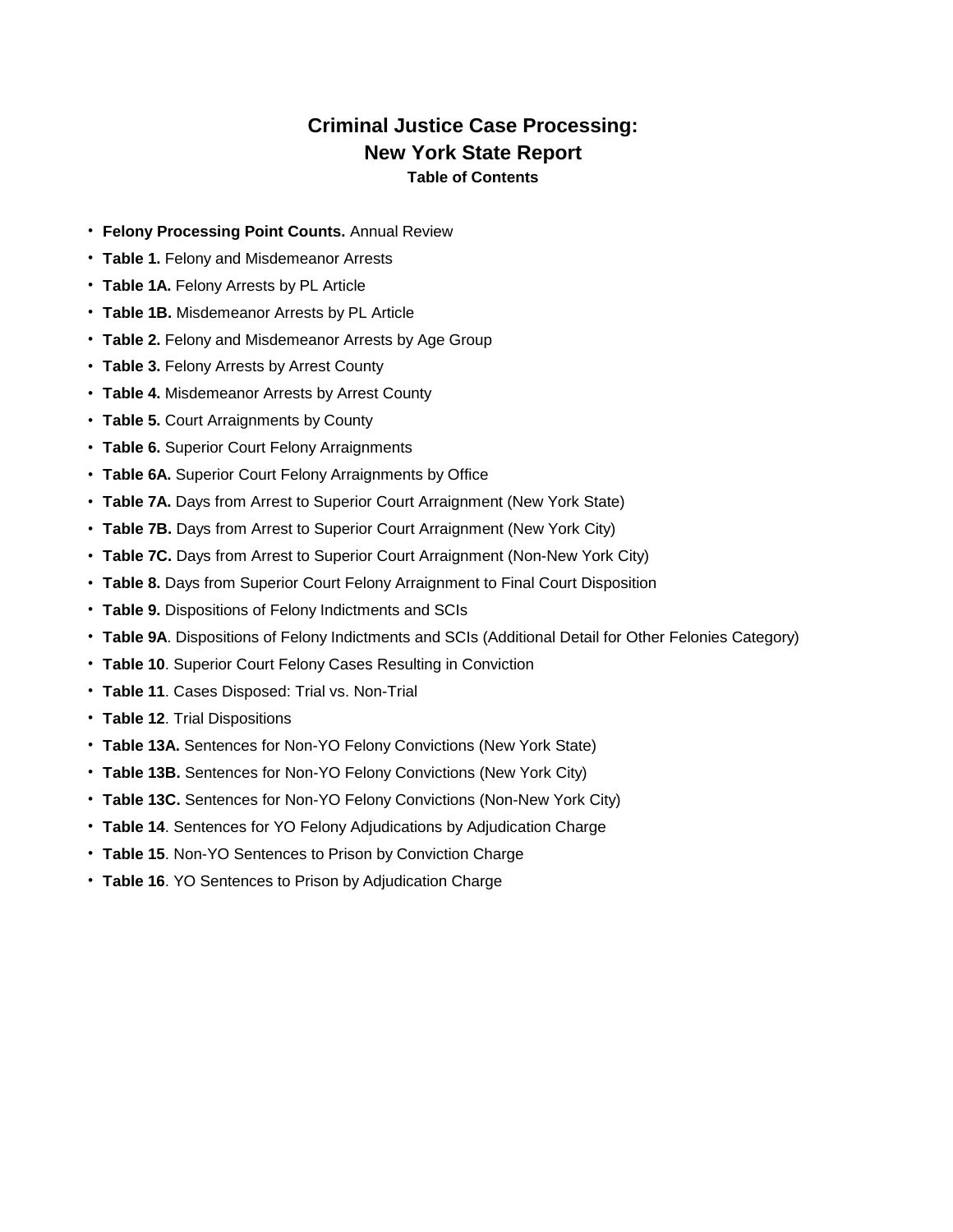## **Felony Processing Point Counts Annual Review January - December**

| <b>New York State</b> |                       |                  |                           |       |        |                         |  |  |  |
|-----------------------|-----------------------|------------------|---------------------------|-------|--------|-------------------------|--|--|--|
| Year                  | <b>Felony Arrests</b> | Felony           | <b>Felony Convictions</b> |       |        |                         |  |  |  |
|                       |                       | Indictments/SCIs | <b>Adult</b>              | YO    | Total  | <b>Prison Sentences</b> |  |  |  |
| 2019                  | 130,258               | 35,177           | 24,028                    | 1,453 | 25,481 | 12,583                  |  |  |  |
| 2020                  | 104,469               | 17,827           | 10,648                    | 752   | 11,400 | 5,062                   |  |  |  |
| 2021                  | 111,745               | 27,474           | 14,619                    | 655   | 15,274 | 7,581                   |  |  |  |

| <b>Non-New York City</b> |                       |                  |                           |     |        |                         |  |  |  |
|--------------------------|-----------------------|------------------|---------------------------|-----|--------|-------------------------|--|--|--|
| Year                     | <b>Felony Arrests</b> | Felony           | <b>Felony Convictions</b> |     |        | <b>Prison Sentences</b> |  |  |  |
|                          |                       | Indictments/SCIs | <b>Adult</b>              | YO  | Total  |                         |  |  |  |
| 2019                     | 57,535                | 20,976           | 15,429                    | 739 | 16,168 | 7.425I                  |  |  |  |
| 2020                     | 47,940                | 11,250           | 7,708                     | 340 | 8,048  | 3,469                   |  |  |  |
| 2021                     | 50,145                | 16,706           | 10,607                    | 280 | 10,887 | 5,239                   |  |  |  |

| <b>New York City</b> |                       |                  |                           |                         |              |       |  |  |  |
|----------------------|-----------------------|------------------|---------------------------|-------------------------|--------------|-------|--|--|--|
| Year                 | <b>Felony Arrests</b> | Felony           | <b>Felony Convictions</b> | <b>Prison Sentences</b> |              |       |  |  |  |
|                      |                       | Indictments/SCIs | <b>Adult</b>              | YΟ                      | <b>Total</b> |       |  |  |  |
| 2019                 | 72,723                | 14,201           | 8,599                     | 714                     | 9.313        | 5,158 |  |  |  |
| 2020                 | 56,529                | 6,577            | 2,940                     | 412                     | 3,352        | 1,593 |  |  |  |
| 2021                 | 61,600                | 10,768           | 4,012                     | 375                     | 4,387        | 2,342 |  |  |  |

Source: DCJS, Computerized Criminal History system (as of 5/20/2022). DCJS, Felony Processing File (as of 5/20/2022).

Note: Arrests, Indictments/SCIs, convictions, and sentences are counted in the year in which each of those events occurred. For example, a prison sentence that occurred in 2020 could be the result of an arrest, indictment, or conviction that occurred in an earlier year.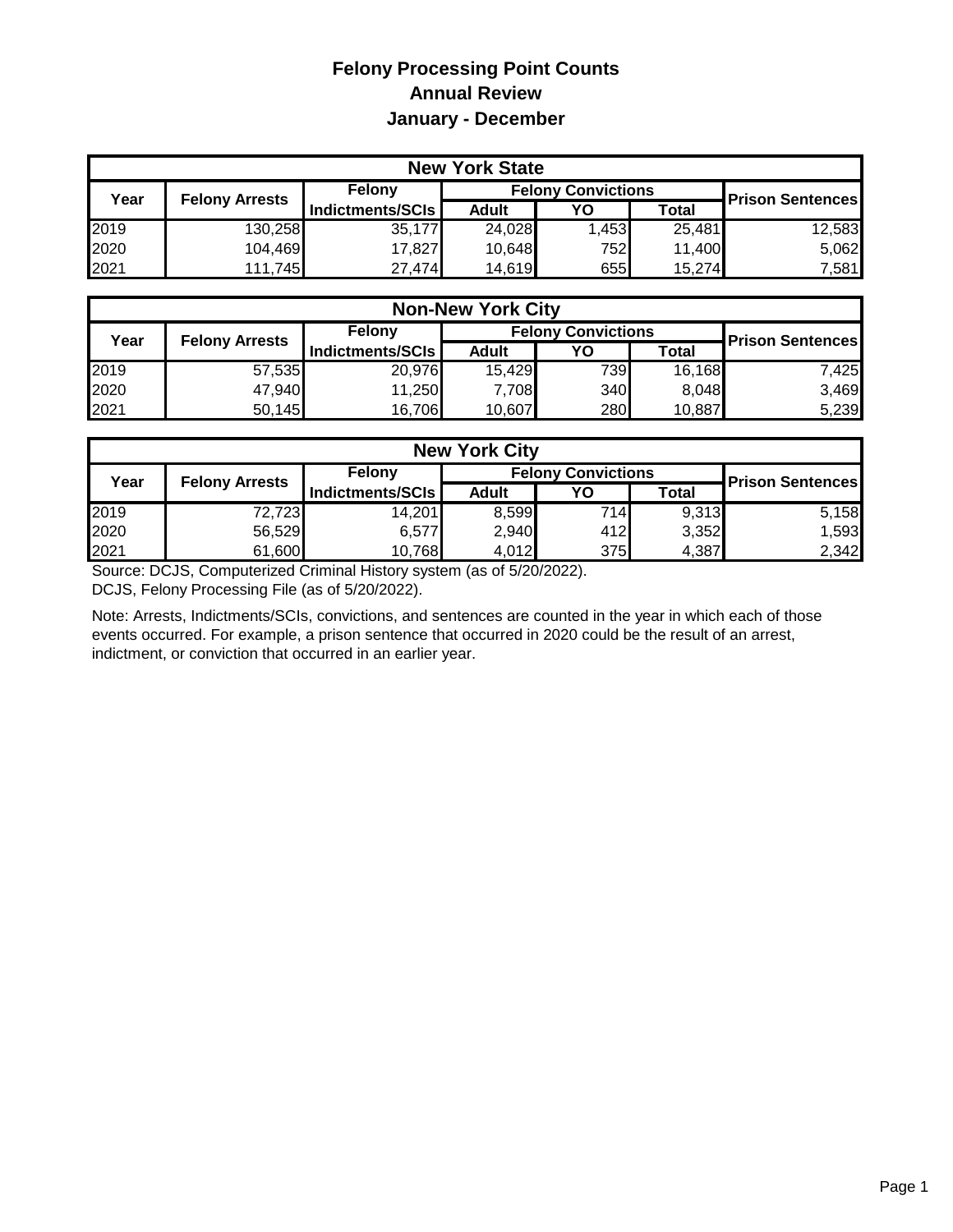#### **Table 1 Felony and Misdemeanor Arrests January - December**

| <b>New York State</b>               |         |                    |                  | <b>Non-New York City</b>            |         |                    |                  |  |
|-------------------------------------|---------|--------------------|------------------|-------------------------------------|---------|--------------------|------------------|--|
|                                     |         | <b>Arrest Year</b> |                  |                                     |         | <b>Arrest Year</b> |                  |  |
|                                     | 2020    | 2021               | 2020 vs.<br>2021 |                                     | 2020    | 2021               | 2020 vs.<br>2021 |  |
| <b>Total Arrests</b>                | 260,525 | 277,738            | 7%               | <b>Total Arrests</b>                | 140,674 | 145,758            | 4%               |  |
| <b>Felony Total</b>                 | 104,469 | 111,745            | 7%               | <b>Felony Total</b>                 | 47,940  | 50,145             | 5%               |  |
| Class A Felony - Not Drug           | 807     | 860                | 7%               | Class A Felony - Not Drug           | 359     | 375                | 4%               |  |
| Class A Felony - Drug               | 958     | 1,314              | 37%              | Class A Felony - Drug               | 426     | 582                | 37%              |  |
| <b>Violent Felony Offense</b>       | 34,354  | 36,939             | 8%               | <b>Violent Felony Offense</b>       | 11,635  | 12,324             | 6%               |  |
| Drug Felony (Class B-E)             | 11,075  | 10,651             | $-4%$            | Drug Felony (Class B-E)             | 6,254   | 5,848              | $-6%$            |  |
| <b>VTL 1192 - DWI</b>               | 3,707   | 3,905              | 5%               | <b>VTL 1192 - DWI</b>               | 3,289   | 3,462              | 5%               |  |
| Other Vehicle and Traffic Law (VTL) | 2,348   | 2,009              | $-14%$           | Other Vehicle and Traffic Law (VTL) | 1,803   | 1,418              | $-21%$           |  |
| Other                               | 51,220  | 56,067             | 9%               | Other                               | 24,174  | 26,136             | 8%               |  |
| Misdemeanor Total                   | 156,056 | 165,993            | 6%               | <b>Misdemeanor Total</b>            | 92,734  | 95,613             | 3%               |  |
| Drug                                | 20,640  | 18,650             | $-10%$           | Drug                                | 13,444  | 12,170             | $-9%$            |  |
| Property                            | 46,981  | 47,349             | 1%               | Property                            | 29,447  | 28,213             | $-4%$            |  |
| <b>VTL 1192 - DWI</b>               | 19,050  | 21,579             | 13%              | <b>VTL 1192 - DWI</b>               | 16,753  | 19,242             | 15%              |  |
| Other Vehicle and Traffic Law (VTL) | 276     | 387                | 40%              | Other Vehicle and Traffic Law (VTL) | 89      | 140I               | 57%              |  |
| Other                               | 69,109  | 78,028             | 13%              | Other                               | 33,001  | 35,848             | 9%               |  |

| <b>New York State</b> |         |                    |                  | <b>Non-New York City</b>            |         |                    |                  |
|-----------------------|---------|--------------------|------------------|-------------------------------------|---------|--------------------|------------------|
|                       |         | <b>Arrest Year</b> |                  |                                     |         | <b>Arrest Year</b> |                  |
|                       | 2020    | 2021               | 2020 vs.<br>2021 |                                     | 2020    | 2021               | 2020 vs.<br>2021 |
|                       | 260,525 | 277,738            | 7%               | <b>Total Arrests</b>                | 140,674 | 145,758            | 4%               |
|                       | 104,469 | 111,745            | 7%               | <b>Felony Total</b>                 | 47,940  | 50,145             | 5%               |
|                       | 807     | 860                | 7%               | Class A Felony - Not Drug           | 359     | 375                | 4%               |
|                       | 958     | 1,314              | 37%              | Class A Felony - Drug               | 426     | 582                | 37%              |
|                       | 34,354  | 36,939             | 8%               | <b>Violent Felony Offense</b>       | 11,635  | 12,324             | 6%               |
|                       | 11,075  | 10,651             | -4%              | Drug Felony (Class B-E)             | 6,254   | 5,848              | $-6%$            |
|                       | 3,707   | 3,905              | 5%               | <b>VTL 1192 - DWI</b>               | 3,289   | 3,462              | 5%               |
| v (VTL)               | 2,348   | 2,009              | $-14%$           | Other Vehicle and Traffic Law (VTL) | 1,803   | 1,418              | $-21%$           |
|                       | 51,220  | 56,067             | 9%               | Other                               | 24,174  | 26,136             | 8%               |
|                       | 156,056 | 165,993            | 6%               | <b>Misdemeanor Total</b>            | 92,734  | 95,613             | 3%               |
|                       | 20,640  | 18,650             | $-10%$           | Drug                                | 13,444  | 12,170             | $-9%$            |
|                       | 46,981  | 47,349             | 1%               | Property                            | 29,447  | 28,213             | $-4%$            |
|                       | 19,050  | 21,579             | 13%              | <b>VTL 1192 - DWI</b>               | 16,753  | 19,242             | 15%              |
| v (VTL)               | 276     | 387                | 40%              | Other Vehicle and Traffic Law (VTL) | 89      | 140                | 57%              |
|                       | 69,109  | 78,028             | 13%              | Other                               | 33,001  | 35,848             | 9%               |

|                                     | <b>New York City</b> |                    |                  |
|-------------------------------------|----------------------|--------------------|------------------|
|                                     |                      | <b>Arrest Year</b> |                  |
|                                     | 2020                 | 2021               | 2020 vs.<br>2021 |
| <b>Total Arrests</b>                | 119,851              | 131,980            | 10%              |
| <b>Felony Total</b>                 | 56,529               | 61,600             | 9%               |
| Class A Felony - Not Drug           | 448                  | 485                | 8%               |
| Class A Felony - Drug               | 532                  | 732                | 38%              |
| Violent Felony Offense              | 22,719               | 24,615             | 8%               |
| Drug Felony (Class B-E)             | 4,821                | 4,803              | 0%               |
| VTL 1192 - DWI                      | 418                  | 443                | 6%               |
| Other Vehicle and Traffic Law (VTL) | 545                  | 591                | 8%               |
| Other                               | 27,046               | 29,931             | 11%              |
| Misdemeanor Total                   | 63,322               | 70,380             | 11%              |
| Drug                                | 7,196                | 6,480              | $-10%$           |
| Property                            | 17,534               | 19,136             | 9%               |
| <b>VTL 1192 - DWI</b>               | 2,297                | 2,337              | 2%               |
| Other Vehicle and Traffic Law (VTL) | 187                  | 247                | 32%              |
| Other                               | 36,108               | 42,180             | 17%              |

Source: DCJS, Computerized Criminal History system (as of 5/20/2022).

Notes: Does not include misdemeanor arrests involving youth ranging in age from 13 to 17 because these arrests do not require fingerprints to be taken by the arresting agency.

Percent change not calculated if there were fewer than 20 cases a year.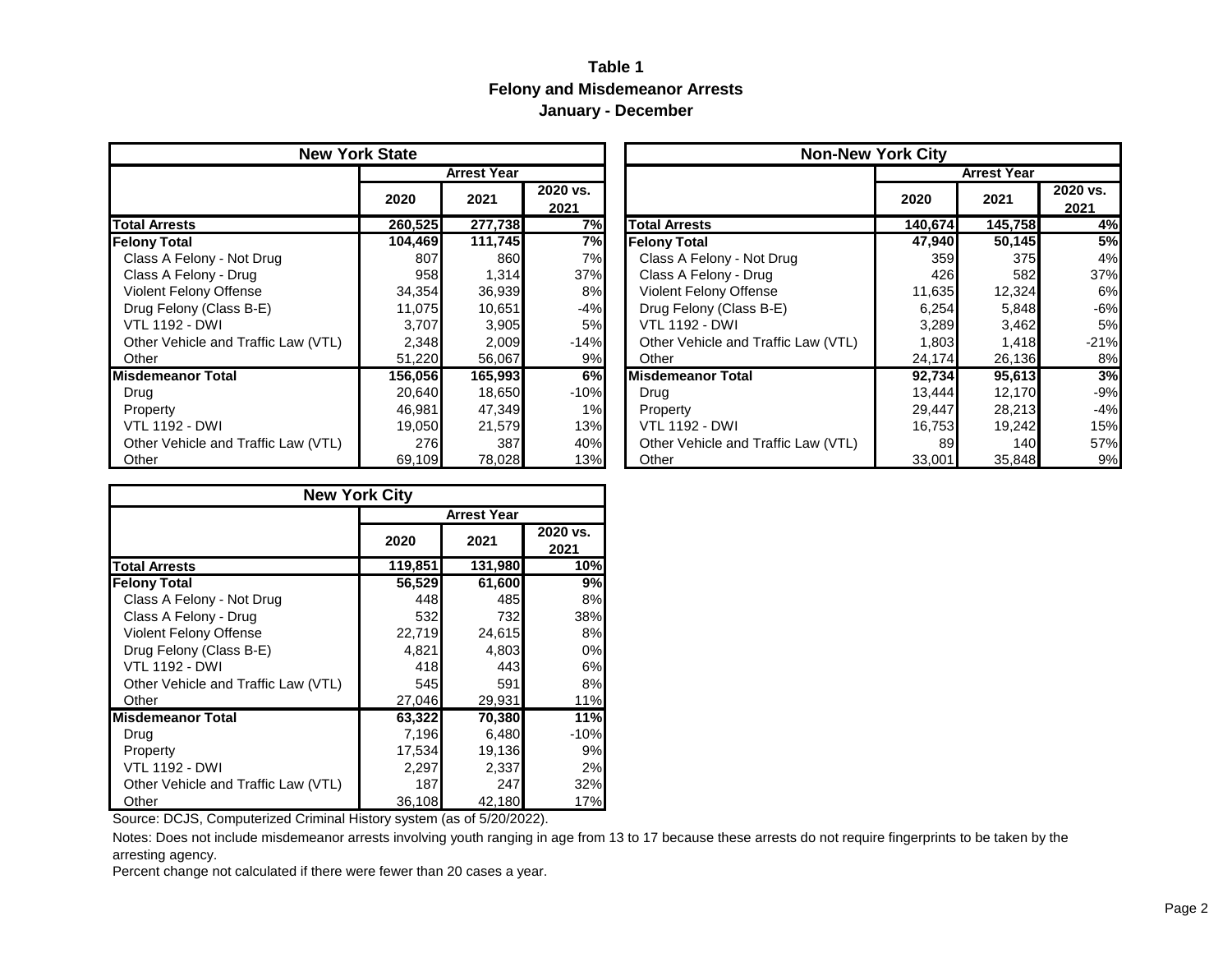## **Table 1A Felony Arrests by PL Article January - December**

|                                  | <b>New York State</b>                                                  |                      |                 |
|----------------------------------|------------------------------------------------------------------------|----------------------|-----------------|
|                                  |                                                                        | <b>Arrest Year</b>   |                 |
|                                  |                                                                        | 2020                 | 2021            |
| <b>Total Felony Arrests</b>      |                                                                        | 104,469              | 111,745         |
| <b>Class A Felony - Not Drug</b> | Total                                                                  | 807                  | 860             |
|                                  | PL 105 - Conspiracy                                                    | 84                   | 21              |
|                                  | PL 125 - Homicide/Related (Completed)                                  | 566                  | 653             |
|                                  | PL 125 - Homicide/Related (Attempted)                                  | 24                   | 28              |
|                                  | PL 130 - Sex Offense                                                   | 98                   | 114             |
|                                  | PL 135 - Kidnapping<br>PL 150 - Arson                                  | 23                   | 26<br>17        |
|                                  | Other                                                                  | 10<br>$\overline{2}$ |                 |
| <b>Violent Felony Offenses</b>   | Total                                                                  | 34,354               | 36,939          |
|                                  | PL 120 - Assault/Related                                               | 13,086               | 14,394          |
|                                  | PL 121 - Strangulation                                                 | 2,894                | 3,461           |
|                                  | PL 125 - Homicide/Related (Completed)                                  | 28                   | 37              |
|                                  | PL 125 - Homicide/Related (Attempted)                                  | 538                  | 669             |
|                                  | PL 130 - Sex Offense                                                   | 1,503                | 1,815           |
|                                  | PL 140 - Burglary/Related                                              | 3,980                | 3,684           |
|                                  | PL 160 - Robbery                                                       | 5,481                | 5,179           |
|                                  | PL 265 - Weapons                                                       | 6,364                | 7,154           |
|                                  | Other                                                                  | 480                  | 546             |
| <b>Drug Felonies</b>             | Total                                                                  | 12,033               | 11,965          |
|                                  | Class A Felony - Drug                                                  | 958                  | 1,314           |
|                                  | PL 220 - Controlled Substances<br>PL 221 - Marijuana/PL 222 - Cannabis | 9,980<br>1,095       | 10,153<br>498   |
| <b>Vehicle and Traffic Law</b>   | <b>Total</b>                                                           | 6,055                | 5,914           |
| (VTL) Felonies                   | <b>VTL 1192 - DWI</b>                                                  | 3,707                | 3,905           |
|                                  | VTL 0511 - Unlicensed Operation                                        | 2,250                | 1,884           |
|                                  | Other VTL                                                              | 98                   | 125             |
| <b>Other Felonies</b>            | Total                                                                  | 51,220               | 56,067          |
|                                  | PL 105 - Conspiracy                                                    | 345                  | 381             |
|                                  | PL 120 - Assault/Related                                               | 2,019                | 2,398           |
|                                  | PL 121 - Strangulation                                                 | 66                   | 89              |
|                                  | PL 125 - Homicide/Related (Completed)                                  | 92                   | 130             |
|                                  | PL 125 - Homicide/Related (Attempted)                                  |                      | $\overline{2}$  |
|                                  | PL 130 - Sex Offense                                                   | 349                  | 421             |
|                                  | PL 140 - Burglary/Related                                              | 5,818                | 4,729           |
|                                  | PL 145 - Criminal Mischief<br>PL 155 - Larceny                         | 6,764<br>10,531      | 8,001<br>10,839 |
|                                  | PL 160 - Robbery                                                       | 2,474                | 2,987           |
|                                  | PL 165 - Other Theft                                                   | 3,490                | 3,653           |
|                                  | PL 170 - Forgery                                                       | 3,387                | 4,945           |
|                                  | PL 215 - Judicial/Criminal Contempt                                    | 9,726                | 10,549          |
|                                  | PL 265 - Weapons                                                       | 2,050                | 2,289           |
|                                  | Other Penal Law                                                        | 3,367                | 3,842           |
|                                  | Other                                                                  | 742                  | 812             |

Source: DCJS, Computerized Criminal History system (as of 5/20/2022).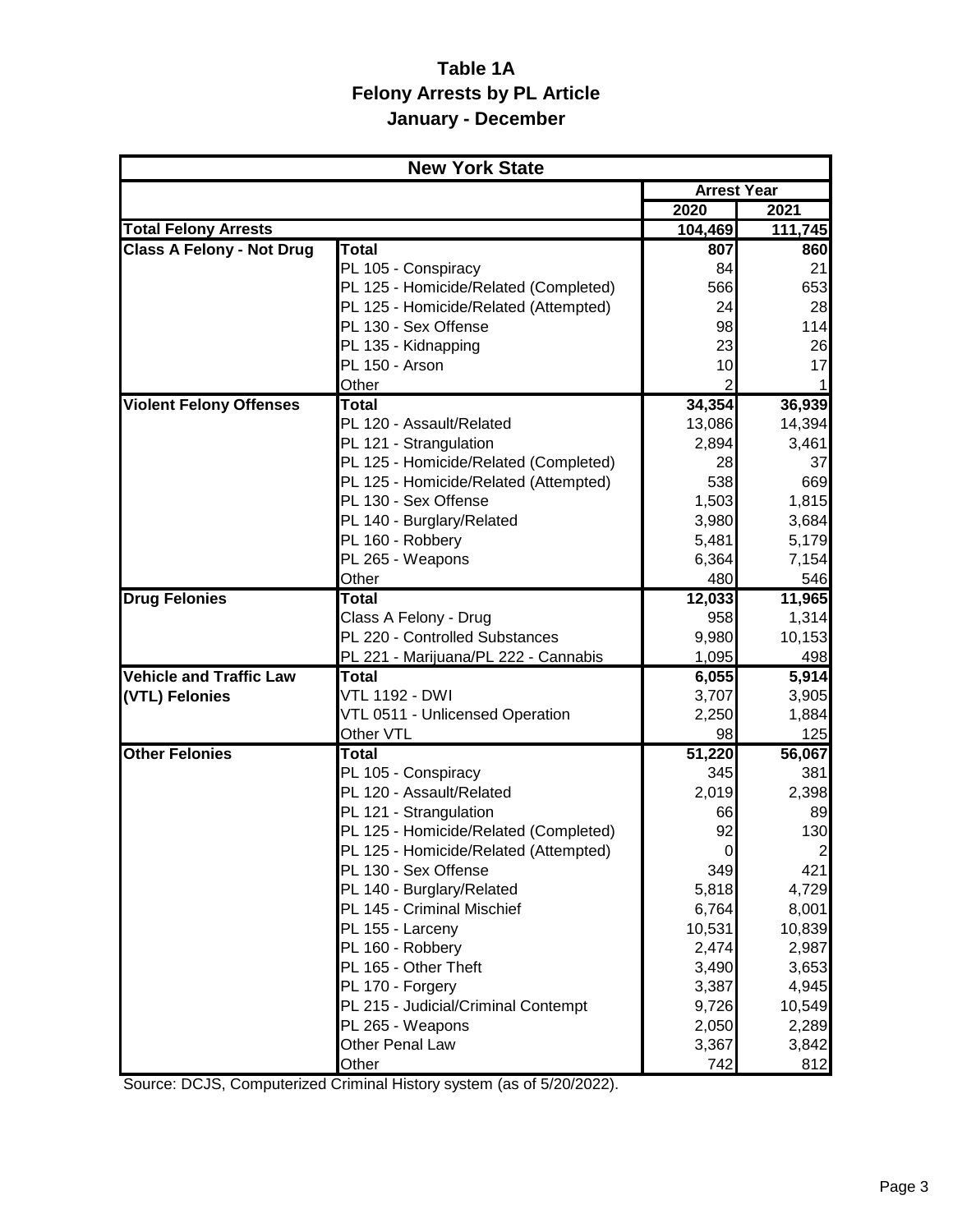## **Table 1B Misdemeanor Arrests by PL Article January - December**

|                                  | <b>New York State</b>                |                    |          |
|----------------------------------|--------------------------------------|--------------------|----------|
|                                  |                                      | <b>Arrest Year</b> |          |
|                                  |                                      | 2020               | 2021     |
| <b>Total Misdemeanor Arrests</b> |                                      | 156,056            | 165,993  |
| <b>Drug Misdemeanors</b>         | <b>Total</b>                         | 20,640             | 18,650   |
|                                  | PL 220 - Controlled Substance        | 19,007             | 17,981   |
|                                  | PL 221 - Marijuana/PL 222 - Cannabis | 1,633              | 669      |
| <b>Property Misdemeanors</b>     | Total                                | 46,981             | 47,349   |
|                                  | PL 140 - Criminal Trespass/Related   | 3,775              | 3,473    |
|                                  | PL 145 - Criminal Mischief           | 10,900             | 11,785   |
|                                  | <b>PL 150 - Arson</b>                | 81                 | 81       |
|                                  | PL 155 - Larceny                     | 28,231             | 27,552   |
|                                  | PL 165 - Other Theft                 | 3,994              | 4,458    |
| <b>Vehicle and Traffic Law</b>   | Total                                | 19,326             | 21,966   |
| (VTL) Misdemeanors               | VTL 1192 - DWI                       | 19,050             | 21,579   |
|                                  | VTL 0511 - Unlicensed Operation      | 276                | 387      |
|                                  | Other VTL                            | 0                  | $\Omega$ |
| <b>Other Misdemeanors</b>        | Total                                | 69,109             | 78,028   |
|                                  | PL 120 - Assault/Related             | 29,937             | 33,419   |
|                                  | PL 121 - Strangulation               | 5,113              | 5,432    |
|                                  | PL 130 - Sex Offenses                | 1,360              | 1,583    |
|                                  | PL 205 - Resisting Arrest, Etc.      | 2,873              | 2,824    |
|                                  | PL 215 - Judicial/Criminal Contempt  | 9,983              | 11,071   |
|                                  | PL 240 - Public Order                | 5,184              | 5,472    |
|                                  | PL 260 - Endangering                 | 4,185              | 4,447    |
|                                  | PL 265 - Weapons                     | 2,682              | 3,008    |
|                                  | <b>Other Penal Law</b>               | 7,545              | 10,396   |
|                                  | Other                                | 247                | 376      |

Source: DCJS, Computerized Criminal History system (as of 5/20/2022).

Notes: Does not include arrests for misdemeanors committed by 16 year olds on or after October 1, 2018, or by 17 year olds on or after October 1, 2019. These arrests are no longer fingerprinted due to Raise the Age Legislation.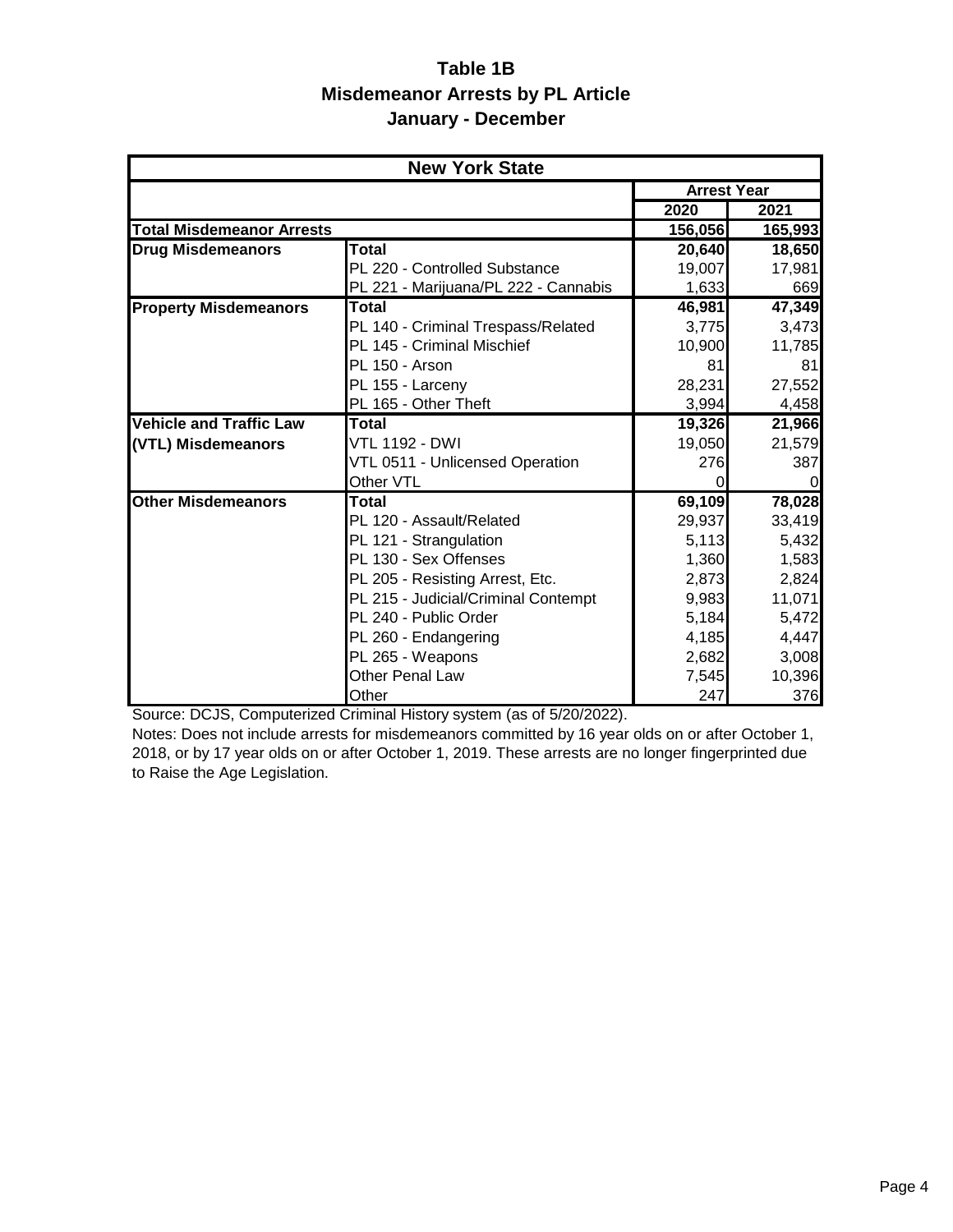#### **Table 2 Felony and Misdemeanor Arrests by Age Group January - December**

|                      |              | <b>New York State</b> |                    |                  |                      |              | <b>Non-New York City</b> |                    |                  |  |
|----------------------|--------------|-----------------------|--------------------|------------------|----------------------|--------------|--------------------------|--------------------|------------------|--|
|                      |              |                       | <b>Arrest Year</b> |                  |                      |              |                          | <b>Arrest Year</b> |                  |  |
|                      |              | 2020                  | 2021               | 2020 vs.<br>2021 |                      |              | 2020                     | 2021               | 2020 vs.<br>2021 |  |
| <b>Total Arrests</b> |              | 260,525               | 277,738            | 7%               | <b>Total Arrests</b> |              | 140,674                  | 145,758            | 4%               |  |
| Felony               | Total        | 104.469               | 111,745            | 7%               | Felony               | Total        | 47,940                   | 50,145             | 5%               |  |
|                      | 13-15        | 284                   | 231                | $-19%$           |                      | 13-15        | 80                       | 78                 | $-3%$            |  |
|                      | 16-17        | 2,362                 | 2,356              | 0%               |                      | 16-17        | 1,082                    | 1,014              | $-6%$            |  |
|                      | 18-20        | 9,346                 | 9,035              | $-3%$            |                      | 18-20        | 4,075                    | 3,723              | $-9%$            |  |
|                      | $21 - 24$    | 14,413                | 13,850             | $-4%$            |                      | $21 - 24$    | 6,253                    | 5,835              | $-7%$            |  |
|                      | 25-29        | 19,388                | 19,971             | 3%               |                      | 25-29        | 8,778                    | 8,980              | 2%               |  |
|                      | 30-34        | 17.349                | 19,094             | 10%              |                      | 30-34        | 8,458                    | 9,006              | 6%               |  |
|                      | 35-39        | 13,105                | 15,024             | 15%              |                      | 35-39        | 6,543                    | 7,348              | 12%              |  |
|                      | 40-44        | 9,127                 | 10,913             | 20%              |                      | 40-44        | 4,311                    | 5,154              | 20%              |  |
|                      | 45-49        | 6,327                 | 6,785              | 7%               |                      | 45-49        | 2,897                    | 3,008              | 4%               |  |
|                      | 50-54        | 5,540                 | 6,136              | 11%              |                      | 50-54        | 2,420                    | 2,665              | 10%              |  |
|                      | $55+$        | 7,228                 | 8,350              | 16%              |                      | $55+$        | 3,043                    | 3,334              | 10%              |  |
| <b>Misdemeanor</b>   | <b>Total</b> | 156,056               | 165,993            | 6%               | <b>Misdemeanor</b>   | <b>Total</b> | 92,734                   | 95,613             | 3%               |  |
|                      | $16 - 17$    | 134                   | 104                | $-22%$           |                      | $16 - 17$    | 104                      | 93                 | $-11%$           |  |
|                      | 18-20        | 11,271                | 10.494             | $-7%$            |                      | 18-20        | 6,999                    | 6,303              | $-10%$           |  |
|                      | $21 - 24$    | 19,506                | 19,001             | $-3%$            |                      | $21 - 24$    | 11,667                   | 11,074             | $-5%$            |  |
|                      | 25-29        | 28,343                | 29,310             | 3%               |                      | 25-29        | 16,869                   | 16,645             | $-1%$            |  |
|                      | 30-34        | 26,298                | 29,143             | 11%              |                      | 30-34        | 15,637                   | 16.984             | 9%               |  |
|                      | 35-39        | 21,118                | 23,004             | 9%               |                      | 35-39        | 12,855                   | 13,598             | 6%               |  |
|                      | 40-44        | 14.956                | 17,195             | 15%              |                      | 40-44        | 8,816                    | 9,806              | 11%              |  |
|                      | 45-49        | 10,594                | 11,589             | 9%               |                      | 45-49        | 6,173                    | 6,467              | 5%               |  |
|                      | 50-54        | 9,736                 | 10,332             | 6%               |                      | 50-54        | 5,416                    | 5,780              | 7%               |  |
|                      | $55+$        | 14,100                | 15,821             | 12%              |                      | $55+$        | 8,198                    | 8,863              | 8%               |  |

|           | <b>New York State</b> |                    |                  |                      |              | <b>Non-New York City</b> |                    |                  |
|-----------|-----------------------|--------------------|------------------|----------------------|--------------|--------------------------|--------------------|------------------|
|           |                       | <b>Arrest Year</b> |                  |                      |              |                          | <b>Arrest Year</b> |                  |
|           | 2020                  | 2021               | 2020 vs.<br>2021 |                      |              | 2020                     | 2021               | 2020 vs.<br>2021 |
|           | 260,525               | 277,738            | 7%               | <b>Total Arrests</b> |              | 140,674                  | 145,758            | 4%               |
| Total     | 104,469               | 111,745            | 7%               | Felony               | <b>Total</b> | 47,940                   | 50,145             | 5%               |
| $13 - 15$ | 284                   | 231                | $-19%$           |                      | $13 - 15$    | 80                       | 78                 | $-3%$            |
| $16 - 17$ | 2,362                 | 2,356              | 0%               |                      | 16-17        | 1,082                    | 1,014              | $-6%$            |
| 18-20     | 9,346                 | 9,035              | $-3%$            |                      | 18-20        | 4,075                    | 3,723              | $-9%$            |
| 21-24     | 14,413                | 13,850             | $-4%$            |                      | 21-24        | 6,253                    | 5,835              | $-7%$            |
| 25-29     | 19,388                | 19,971             | 3%               |                      | 25-29        | 8,778                    | 8,980              | 2%               |
| 30-34     | 17,349                | 19,094             | 10%              |                      | 30-34        | 8,458                    | 9,006              | 6%               |
| 35-39     | 13,105                | 15,024             | 15%              |                      | 35-39        | 6,543                    | 7,348              | 12%              |
| 40-44     | 9,127                 | 10,913             | 20%              |                      | 40-44        | 4,311                    | 5,154              | 20%              |
| 45-49     | 6,327                 | 6,785              | 7%               |                      | 45-49        | 2,897                    | 3,008              | 4%               |
| 50-54     | 5,540                 | 6,136              | 11%              |                      | 50-54        | 2,420                    | 2,665              | 10%              |
| 55+       | 7,228                 | 8,350              | 16%              |                      | $55+$        | 3,043                    | 3,334              | 10%              |
| Total     | 156,056               | 165,993            | 6%               | <b>Misdemeanor</b>   | <b>Total</b> | 92,734                   | 95,613             | 3%               |
| $16 - 17$ | 134                   | 104                | $-22%$           |                      | 16-17        | 104                      | 93                 | $-11%$           |
| 18-20     | 11,271                | 10,494             | $-7%$            |                      | 18-20        | 6,999                    | 6,303              | $-10%$           |
| 21-24     | 19,506                | 19,001             | $-3%$            |                      | $21 - 24$    | 11,667                   | 11,074             | $-5%$            |
| 25-29     | 28,343                | 29,310             | 3%               |                      | 25-29        | 16,869                   | 16,645             | $-1%$            |
| 30-34     | 26,298                | 29,143             | 11%              |                      | 30-34        | 15,637                   | 16.984             | 9%               |
| 35-39     | 21,118                | 23,004             | 9%               |                      | 35-39        | 12,855                   | 13,598             | 6%               |
| 40-44     | 14,956                | 17,195             | 15%              |                      | 40-44        | 8,816                    | 9,806              | 11%              |
| 45-49     | 10,594                | 11,589             | 9%               |                      | 45-49        | 6,173                    | 6,467              | 5%               |
| 50-54     | 9,736                 | 10,332             | 6%               |                      | 50-54        | 5,416                    | 5,780              | 7%               |
| 55+       | 14.100                | 15.821             | 12%              |                      | $55+$        | 8.198                    | 8.863              | 8%               |

|                      |           | <b>New York City</b> |                    |                  |
|----------------------|-----------|----------------------|--------------------|------------------|
|                      |           |                      | <b>Arrest Year</b> |                  |
|                      |           | 2020                 | 2021               | 2020 vs.<br>2021 |
| <b>Total Arrests</b> |           | 119,851              | 131,980            | 10%              |
| Felony               | Total     | 56,529               | 61,600             | 9%               |
|                      | $13 - 15$ | 204                  | 153                | $-25%$           |
|                      | 16-17     | 1,280                | 1,342              | 5%               |
|                      | 18-20     | 5,271                | 5,312              | 1%               |
|                      | $21 - 24$ | 8,160                | 8,015              | $-2%$            |
|                      | 25-29     | 10,610               | 10,991             | 4%               |
|                      | 30-34     | 8,891                | 10,088             | 13%              |
|                      | 35-39     | 6,562                | 7,676              | 17%              |
|                      | 40-44     | 4,816                | 5,759              | 20%              |
|                      | 45-49     | 3,430                | 3,777              | 10%              |
|                      | 50-54     | 3,120                | 3,471              | 11%              |
|                      | $55+$     | 4,185                | 5,016              | 20%              |
| <b>Misdemeanor</b>   | Total     | 63,322               | 70,380             | 11%              |
|                      | 16-17     | 30                   | 11                 |                  |
|                      | 18-20     | 4,272                | 4,191              | $-2%$            |
|                      | $21 - 24$ | 7,839                | 7,927              | 1%               |
|                      | 25-29     | 11,474               | 12,665             | 10%              |
|                      | 30-34     | 10,661               | 12,159             | 14%              |
|                      | 35-39     | 8,263                | 9,406              | 14%              |
|                      | 40-44     | 6,140                | 7,389              | 20%              |
|                      | 45-49     | 4,421                | 5,122              | 16%              |
|                      | 50-54     | 4,320                | 4,552              | 5%               |
|                      | $55+$     | 5,902                | 6,958              | 18%              |

Source: DCJS, Computerized Criminal History system (as of 5/20/2022).

Notes: Age reflects age at crime.

Percent change not calculated if there were fewer than 20 cases a year.

Does not include Juvenile Delinquent arrests age 15 and under handled in Family Court.

Does not include misdemeanor arrests involving youth ranging in age from 13 to 17 because these arrests do not require fingerprints to be taken by the arresting agency.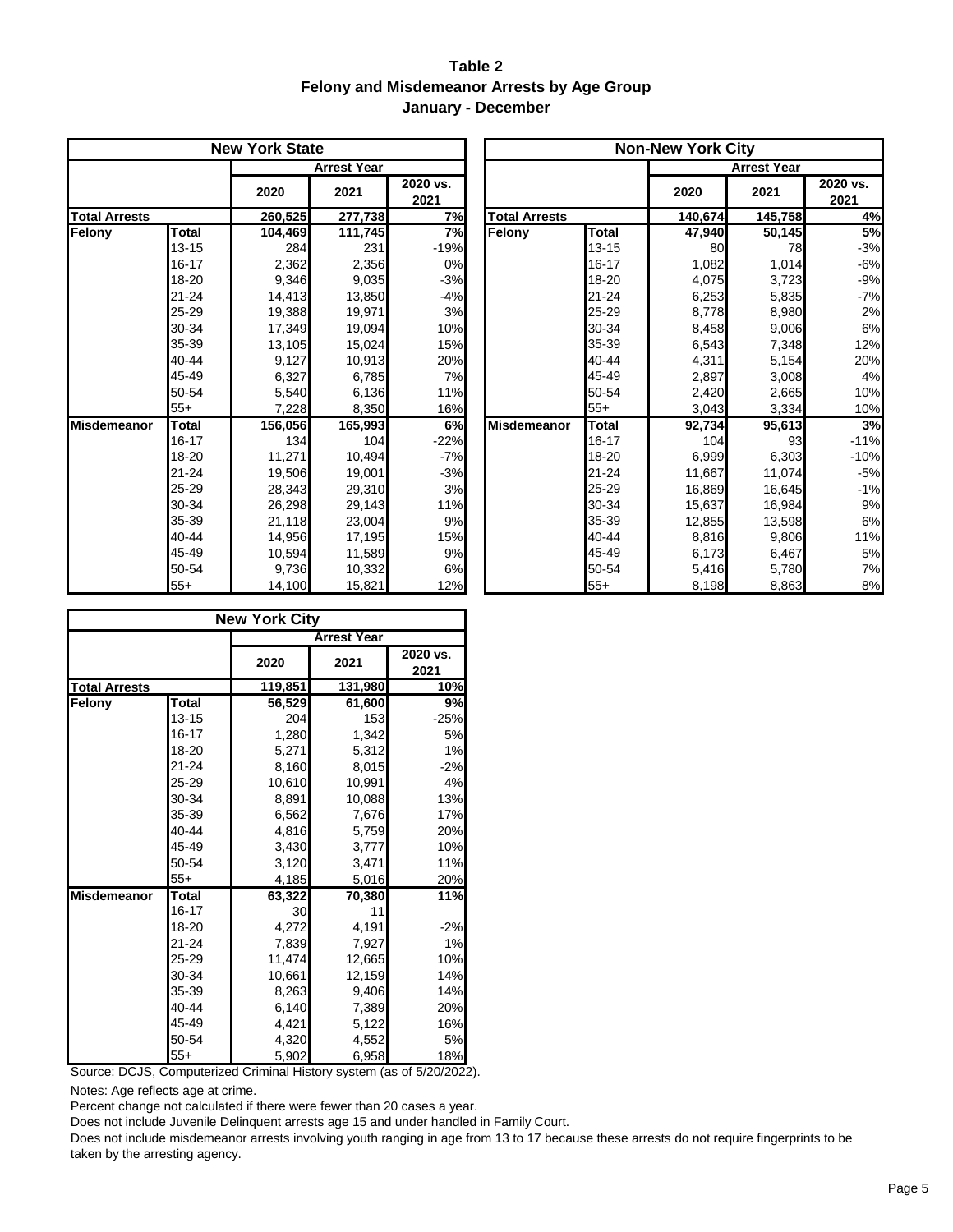## **Table 3 Felony Arrests by Arrest County January - December 2021**

|                             |                                               |                                           | <b>New York State</b>                      |                                   |                                      |                            |                        |                  |
|-----------------------------|-----------------------------------------------|-------------------------------------------|--------------------------------------------|-----------------------------------|--------------------------------------|----------------------------|------------------------|------------------|
|                             | <b>Class A</b><br>Felony -<br><b>Not Drug</b> | <b>Class A</b><br>Felony -<br><b>Drug</b> | <b>Violent</b><br>Felony<br><b>Offense</b> | <b>Drug Felony</b><br>(Class B-E) | <b>VTL 1192</b><br><b>DWI Felony</b> | <b>Other VTL</b><br>Felony | <b>Other</b><br>Felony | <b>Total</b>     |
| <b>Total Felony Arrests</b> | 860                                           | 1,314                                     | 36,939                                     | 10,651                            | 3,905                                | 2,009                      | 56,067                 | 111,745          |
| Albany                      | $\overline{27}$                               | $\overline{27}$                           | 532                                        | 237                               | 84                                   | 45                         | 1,145                  | 2,097            |
| Allegany                    |                                               | 3                                         | 64                                         | $\overline{24}$                   | 19                                   | 6                          | 133                    | 250              |
| <b>Bronx</b>                | 161                                           | 189                                       | 6,076                                      | 1,409                             | 76                                   | 136                        | 5,238                  | 13,285           |
| Broome                      | 9                                             | $\overline{22}$                           | 405                                        | 171                               | 43                                   | 30                         | 846                    | 1,526            |
| Cattaraugus                 | 1                                             | 3                                         | 125                                        | 78                                | 46                                   | 13                         | 265                    | 531              |
| Cayuga                      | 1                                             | 1                                         | 97                                         | 49                                | 24                                   | 13                         | 234                    | 419              |
| Chautauqua                  | 9                                             | 3                                         | 228                                        | 125                               | 57                                   | 22                         | 688                    | 1,132            |
| Chemung                     | 12                                            | 5                                         | 156                                        | $\overline{72}$                   | 44                                   | 9                          | 286                    | 584              |
| Chenango                    | <sub>2</sub>                                  | 7                                         | 51                                         | 38                                | $\overline{9}$                       | 5                          | 135                    | 247              |
| <b>Clinton</b>              | دن                                            | 4                                         | 82                                         | 55                                | 47                                   | $\overline{11}$            | 176                    | $\overline{378}$ |
| Columbia                    | $\overline{2}$                                | 2                                         | 69                                         | 58                                | 24                                   | $\overline{7}$             | 123                    | 285              |
| Cortland                    | 3                                             | Ō                                         | 45                                         | $\overline{27}$                   | 29                                   | 11                         | 163                    | 278              |
| Delaware                    | $\mathbf 0$                                   | 1                                         | 53                                         | 23                                | $\overline{27}$                      | 11                         | 141                    | 256              |
| <b>Dutchess</b>             | 6                                             | 18                                        | 220                                        | 141                               | 119                                  | 34                         | 511                    | 1,049            |
| Erie                        | 35                                            | 42                                        | 1,456                                      | 582                               | 230                                  | 124                        | 2,245                  | 4,714            |
| <b>Essex</b>                | $\Omega$                                      | 0                                         | $\overline{27}$                            | $\overline{24}$                   | 18                                   |                            | 92                     | 168              |
| Franklin                    | $\mathbf{1}$                                  | 3                                         | 51                                         | 67                                | 15                                   | 10                         | 158                    | 305              |
| Fulton                      | $\overline{4}$                                | 0                                         | 67                                         | $\overline{16}$                   | $\overline{22}$                      | 8                          | 197                    | 314              |
| Genesee                     | 4                                             | $\overline{0}$                            | 95                                         | 34                                | $\overline{37}$                      | 8                          | 202                    | 380              |
| Greene                      | 4                                             | 10                                        | 53                                         | 118                               | 45                                   | $\overline{21}$            | 177                    | 428              |
| <b>Hamilton</b>             | $\mathbf 0$                                   | $\mathbf 0$                               | 4                                          | $\Omega$                          | ω                                    | $\overline{0}$             | 6                      | 13               |
| <b>Herkimer</b>             | $\overline{2}$                                | 0                                         | 59                                         | 10                                | 28                                   | 10                         | 150                    | 259              |
| <b>Jefferson</b>            |                                               | 5                                         | 100                                        | 87                                | $\overline{47}$                      | $\overline{15}$            | 310                    | 565              |
| Kings                       | 124                                           | 119                                       | 7,475                                      | 1,275                             | 160                                  | 171                        | 8,816                  | 18,140           |
| Lewis                       | $\Omega$                                      | 0                                         | 26                                         | $\overline{12}$                   | 9                                    | 3                          | 47                     | 97               |
| Livingston                  | $\mathbf{1}$                                  | O                                         | 45                                         | 63                                | 35                                   | 23                         | 183                    | 350              |
| Madison                     | $\Omega$                                      | 8                                         | 66                                         | $\overline{17}$                   | 19                                   | $\overline{12}$            | 213                    | 335              |
| Monroe                      | 59                                            | 24                                        | 1,058                                      | 279                               | 267                                  | 157                        | 1,439                  | 3,283            |
| Montgomery                  | $\mathbf{1}$                                  | 4                                         | 69                                         | 45                                | 25                                   | 13                         | 189                    | 346              |
| <b>Nassau</b>               | $\overline{37}$                               | $\overline{81}$                           | 1,160                                      | 620                               | 179                                  | 105                        | 2,761                  | 4,943            |
| New York                    | 122                                           | 216                                       | 5,177                                      | 1,138                             | 41                                   | 88                         | 7,520                  | 14,302           |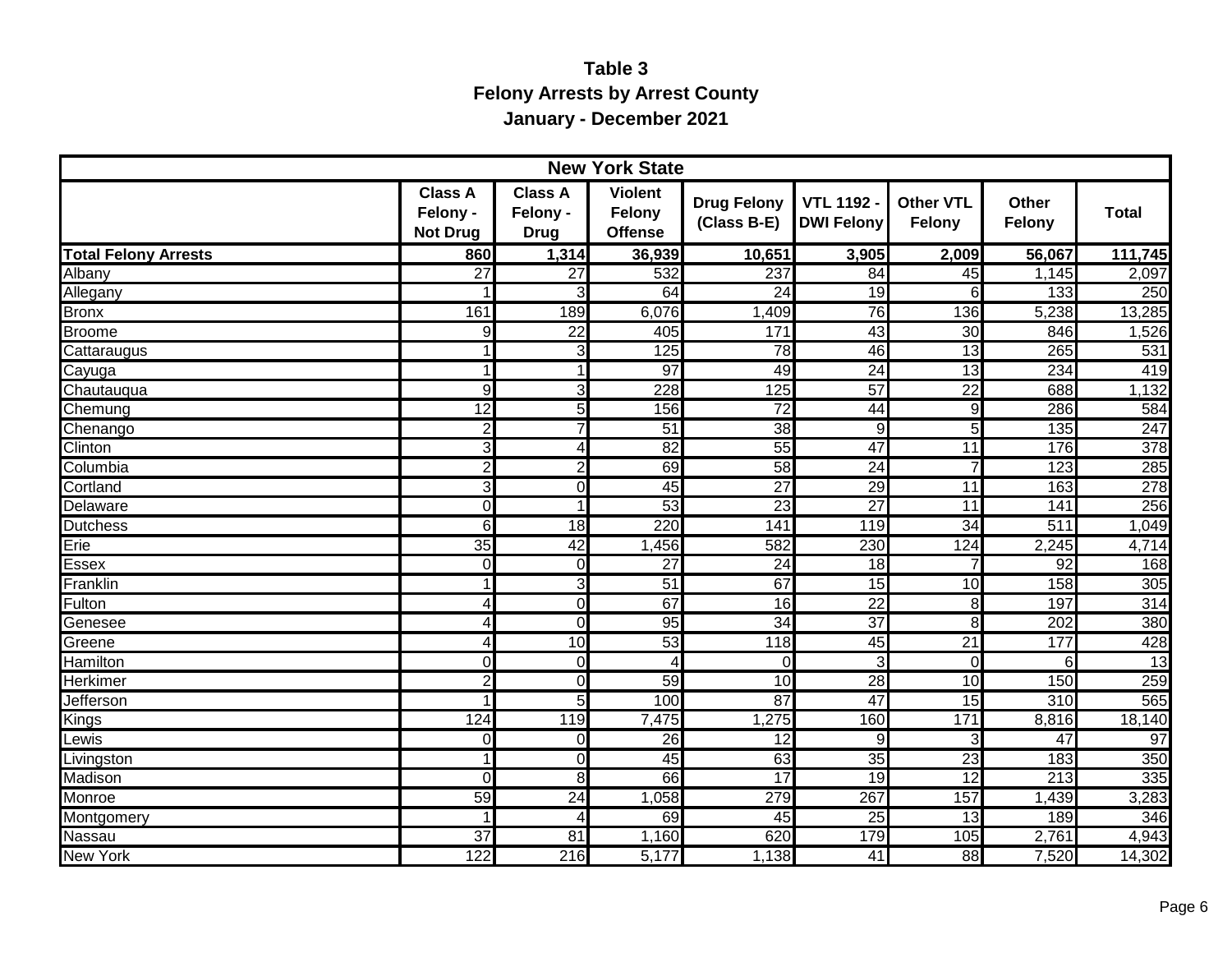## **Table 3 Felony Arrests by Arrest County January - December 2021**

|                 |                                               |                                           | <b>New York State</b>                      |                                   |                                      |                            |                        |              |
|-----------------|-----------------------------------------------|-------------------------------------------|--------------------------------------------|-----------------------------------|--------------------------------------|----------------------------|------------------------|--------------|
|                 | <b>Class A</b><br>Felony -<br><b>Not Drug</b> | <b>Class A</b><br>Felony -<br><b>Drug</b> | <b>Violent</b><br>Felony<br><b>Offense</b> | <b>Drug Felony</b><br>(Class B-E) | <b>VTL 1192</b><br><b>DWI Felony</b> | <b>Other VTL</b><br>Felony | <b>Other</b><br>Felony | <b>Total</b> |
| Niagara         | $\overline{12}$                               | $\overline{3}$                            | 336                                        | 99                                | $\overline{88}$                      | 40                         | 668                    | 1,246        |
| Oneida          | 18                                            | $\overline{2}$                            | 275                                        | 88                                | 43                                   | 8                          | 666                    | 1,100        |
| Onondaga        | 28                                            | 46                                        | 1,034                                      | $\overline{200}$                  | 136                                  | 62                         | 1,807                  | 3,313        |
| Ontario         | $\overline{2}$                                | 9                                         | $\overline{85}$                            | $\overline{41}$                   | 68                                   | $\overline{14}$            | 295                    | 514          |
| Orange          | 6                                             | 12                                        | 328                                        | 296                               | 233                                  | 81                         | $\overline{743}$       | 1,699        |
| Orleans         | $\mathbf{1}$                                  | 0                                         | $\overline{48}$                            | $\overline{19}$                   | 15                                   | 6                          | 92                     | 181          |
| Oswego          | $\overline{1}$                                | 5                                         | 131                                        | 68                                | 43                                   | 28                         | 390                    | 666          |
| <b>Otsego</b>   | $\overline{3}$                                | 1                                         | 57                                         | 13                                | 16                                   | 5                          | 128                    | 223          |
| <b>Putnam</b>   | $\overline{1}$                                | 9                                         | 41                                         | 57                                | 37                                   | 7                          | 95                     | 247          |
| Queens          | 65                                            | 179                                       | 5,049                                      | 721                               | 129                                  | 127                        | 6,816                  | 13,086       |
| Rensselaer      | 5 <sup>1</sup>                                | 6                                         | 233                                        | $\overline{96}$                   | 36                                   | 12                         | 503                    | 891          |
| Richmond        | 13                                            | 29                                        | 838                                        | 260                               | 37                                   | 69                         | $\overline{.541}$      | 2,787        |
| Rockland        | $6 \mid$                                      | دى                                        | 278                                        | 70                                | 45                                   | 24                         | 450                    | 876          |
| Saratoga        | $\overline{1}$                                | 10                                        | 182                                        | 109                               | $\overline{77}$                      | 35                         | 524                    | 938          |
| Schenectady     | $\overline{10}$                               | 1                                         | $\overline{209}$                           | 119                               | 45                                   | 20                         | 632                    | 1,036        |
| Schoharie       | $\Omega$                                      | $\overline{0}$                            | $\overline{21}$                            | 17                                | 15                                   | دن                         | 44                     | 100          |
| Schuyler        | $\Omega$                                      | 1                                         | $\overline{10}$                            | $\overline{12}$                   | 11                                   | دن                         | 68                     | 105          |
| Seneca          | $\overline{0}$                                | $\overline{0}$                            | 29                                         | $\overline{14}$                   | 25                                   | 6                          | $\overline{148}$       | 222          |
| St. Lawrence    | دى                                            | 28                                        | 107                                        | 105                               | 35                                   | 23                         | 261                    | 562          |
| <b>Steuben</b>  | $\overline{2}$                                | 15                                        | 135                                        | 173                               | 44                                   | $\overline{14}$            | 315                    | 698          |
| <b>Suffolk</b>  | $\overline{18}$                               | 86                                        | 830                                        | 482                               | 332                                  | 110                        | 1,781                  | 3,639        |
| Sullivan        | 8                                             | 7                                         | 105                                        | 85                                | 58                                   | 25                         | 239                    | 527          |
| Tioga           | $\Omega$                                      | $\overline{6}$                            | $\overline{48}$                            | $\overline{21}$                   | 11                                   | $\overline{2}$             | 84                     | 172          |
| <b>Tompkins</b> | $\mathbf 1$                                   | 6                                         | $\overline{71}$                            | 9                                 | 14                                   | 3                          | 144                    | 248          |
| Ulster          | 5 <sup>1</sup>                                | 15                                        | 149                                        | 170                               | 113                                  | 43                         | 484                    | 979          |
| Warren          | $\overline{2}$                                | $\overline{2}$                            | 50                                         | 59                                | 36                                   | 4                          | 265                    | 418          |
| Washington      | $\overline{4}$                                | 1                                         | 35                                         | $\overline{22}$                   | 18                                   | $6\phantom{1}$             | 163                    | 249          |
| Wayne           | 3                                             | $\overline{0}$                            | 83                                         | $\overline{13}$                   | 44                                   | 19                         | 218                    | 380          |
| Westchester     | $\overline{10}$                               | $\overline{27}$                           | 882                                        | 285                               | 225                                  | 65                         | 1,570                  | 3,064        |
| Wyoming         | $\Omega$                                      | 6                                         | 63                                         | $\overline{21}$                   | $\overline{36}$                      | 14                         | 87                     | 227          |
| Yates           | $\Omega$                                      | $\overline{2}$                            | 6                                          | $\overline{13}$                   | 12                                   | دن                         | $\overline{57}$        | 93           |

Source: DCJS, Computerized Criminal History system (as of 5/20/2022).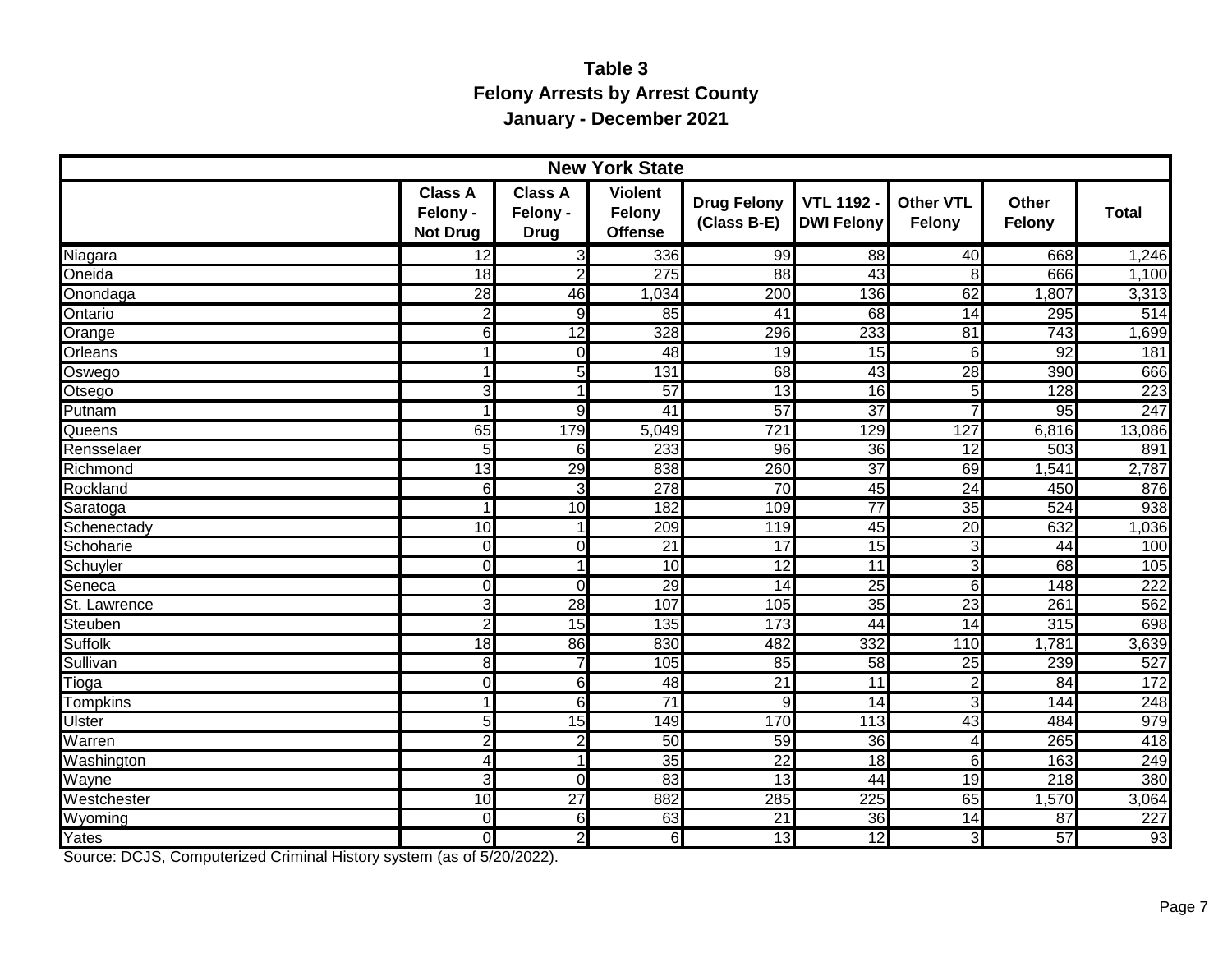## **Table 4 Misdemeanor Arrests by Arrest County January - December 2021**

|                                  |                                   | <b>New York State</b>                 |                                                       |                                        |                                    |                  |
|----------------------------------|-----------------------------------|---------------------------------------|-------------------------------------------------------|----------------------------------------|------------------------------------|------------------|
|                                  | <b>Drug</b><br><b>Misdemeanor</b> | <b>Property</b><br><b>Misdemeanor</b> | <b>VTL 1192 -</b><br><b>DWI</b><br><b>Misdemeanor</b> | <b>Other VTL</b><br><b>Misdemeanor</b> | <b>Other</b><br><b>Misdemeanor</b> | <b>Total</b>     |
| <b>Total Misdemeanor Arrests</b> | 18,650                            | 47,349                                | 21,579                                                | 387                                    | 78,028                             | 165,993          |
| Albany                           | 248                               | 971                                   | 490                                                   |                                        | 1,132                              | 2,842            |
| Allegany                         | 52                                | $\overline{118}$                      | $\overline{87}$                                       | 1                                      | 218                                | 476              |
| <b>Bronx</b>                     | 1,294                             | 3,429                                 | 398                                                   | $\overline{37}$                        | 11,416                             | 16,574           |
| <b>Broome</b>                    | 435                               | 1,047                                 | 275                                                   | $\Omega$                               | $\overline{913}$                   | 2,670            |
| Cattaraugus                      | 158                               | 325                                   | 248                                                   | $\Omega$                               | 482                                | 1,213            |
| Cayuga                           | 52                                | 252                                   | 124                                                   | 1                                      | 333                                | 762              |
| Chautauqua                       | 393                               | 633                                   | 421                                                   | $\Omega$                               | 996                                | 2,443            |
| Chemung                          | 309                               | 455                                   | 137                                                   | 1                                      | 471                                | 1,373            |
| Chenango                         | 118                               | 129                                   | 70                                                    | $\Omega$                               | 202                                | $\overline{519}$ |
| Clinton                          | 57                                | 293                                   | 198                                                   | 1                                      | 283                                | 832              |
| Columbia                         | 94                                | 95                                    | 207                                                   | $\overline{0}$                         | 180                                | 576              |
| Cortland                         | 93                                | 186                                   | 119                                                   | $\Omega$                               | 229                                | 627              |
| Delaware                         | 65                                | 106                                   | 115                                                   | $\Omega$                               | 171                                | 457              |
| <b>Dutchess</b>                  | 195                               | 669                                   | 670                                                   | 1                                      | 722                                | 2,257            |
| Erie                             | 1,021                             | 2,344                                 | 1,298                                                 | 8                                      | 2,591                              | 7,262            |
| Essex                            | $\overline{38}$                   | $\overline{77}$                       | 104                                                   | $\Omega$                               | $\overline{133}$                   | 352              |
| Franklin                         | 129                               | 204                                   | $\overline{90}$                                       | $\Omega$                               | 234                                | 657              |
| Fulton                           | $\overline{81}$                   | 116                                   | 127                                                   | 1                                      | $\overline{225}$                   | 550              |
| Genesee                          | 81                                | 179                                   | 154                                                   | $\Omega$                               | 263                                | 677              |
| Greene                           | 216                               | 143                                   | 290                                                   | $\overline{2}$                         | 198                                | 849              |
| Hamilton                         | $\overline{c}$                    | 4                                     | $\overline{15}$                                       | $\Omega$                               | 8                                  | 29               |
| Herkimer                         | $\overline{70}$                   | 199                                   | 128                                                   | $\Omega$                               | 213                                | 610              |
| Jefferson                        | 100                               | 432                                   | 265                                                   | 1                                      | 442                                | 1,240            |
| Kings                            | 1,242                             | 4,585                                 | 607                                                   | 63                                     | 10,429                             | 16,926           |
| Lewis                            | $\overline{27}$                   | $\overline{34}$                       | 67                                                    | $\Omega$                               | 58                                 | 186              |
| Livingston                       | 94                                | $\overline{81}$                       | 181                                                   | $\Omega$                               | 215                                | 571              |
| Madison                          | $\overline{98}$                   | 266                                   | 116                                                   | $\overline{0}$                         | 259                                | 739              |
| Monroe                           | 211                               | 2,303                                 | 1,008                                                 | $\overline{2}$                         | 2,151                              | 5,675            |
| Montgomery                       | 100                               | 211                                   | 134                                                   | $\Omega$                               | 279                                | 724              |
| Nassau                           | 1,451                             | 1,472                                 | 1,129                                                 | 33                                     | 3,125                              | 7,210            |
| <b>New York</b>                  | 2,758                             | 6,756                                 | 314                                                   | 45                                     | 9,268                              | 19,141           |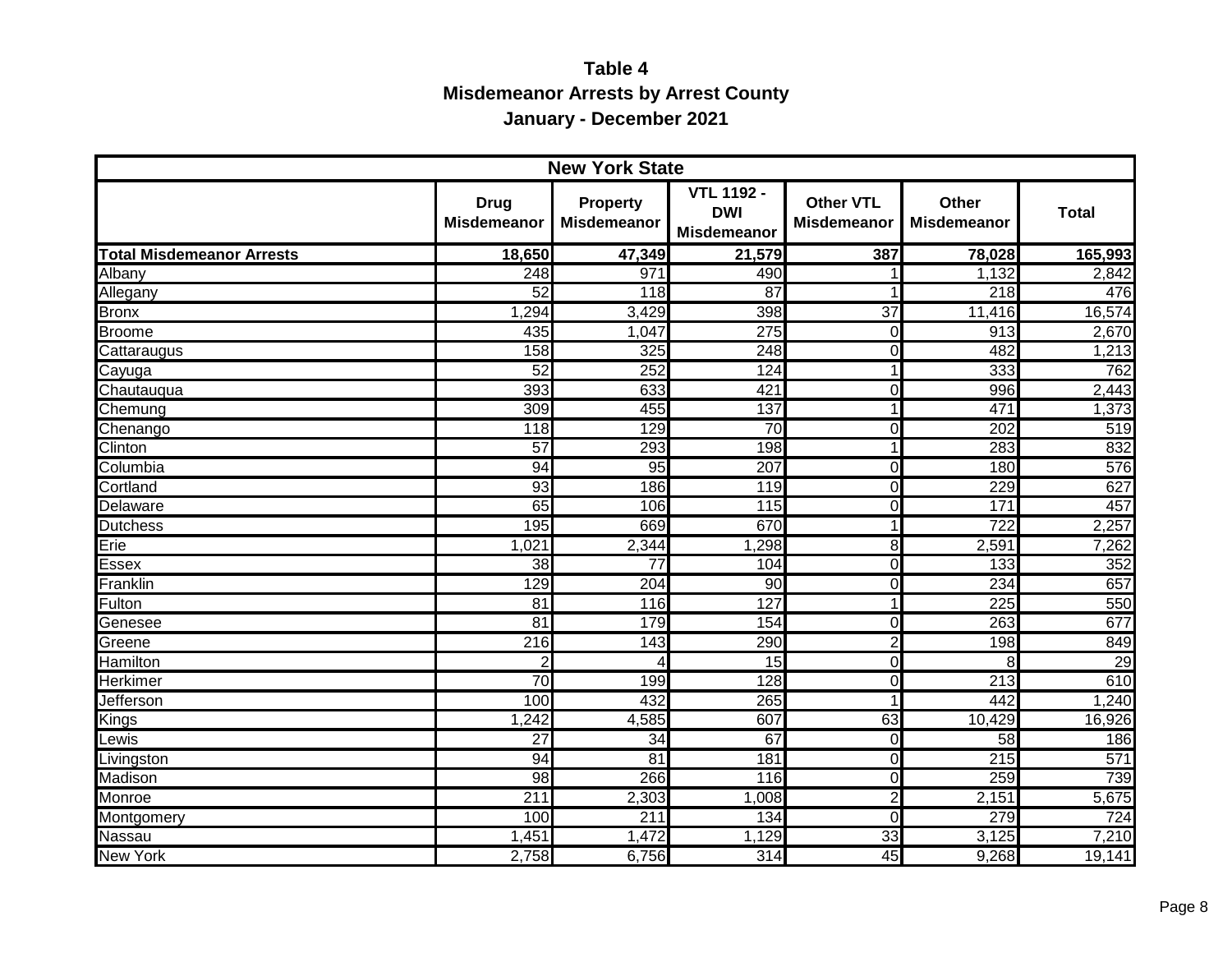## **Table 4 Misdemeanor Arrests by Arrest County January - December 2021**

|                 |                                   | <b>New York State</b>                 |                                                       |                                        |                             |              |
|-----------------|-----------------------------------|---------------------------------------|-------------------------------------------------------|----------------------------------------|-----------------------------|--------------|
|                 | <b>Drug</b><br><b>Misdemeanor</b> | <b>Property</b><br><b>Misdemeanor</b> | <b>VTL 1192 -</b><br><b>DWI</b><br><b>Misdemeanor</b> | <b>Other VTL</b><br><b>Misdemeanor</b> | Other<br><b>Misdemeanor</b> | <b>Total</b> |
| Niagara         | 229                               | 662                                   | 597                                                   | $6 \mid$                               | 1,002                       | 2,496        |
| Oneida          | $\overline{203}$                  | 1,414                                 | 367                                                   |                                        | 1,143                       | 3,128        |
| Onondaga        | 508                               | 1,983                                 | 794                                                   | $\Omega$                               | 1,960                       | 5,245        |
| Ontario         | $\overline{70}$                   | $\overline{243}$                      | 221                                                   | $\Omega$                               | 343                         | 877          |
| Orange          | 563                               | 1,279                                 | 1,243                                                 | دی                                     | 1,174                       | 4,262        |
| Orleans         | $\overline{20}$                   | $\overline{81}$                       | 63                                                    | $\overline{0}$                         | 137                         | 301          |
| Oswego          | 197                               | 639                                   | 285                                                   | $\overline{0}$                         | 606                         | 1,727        |
| Otsego          | 67                                | 121                                   | 129                                                   | $\overline{0}$                         | 230                         | 547          |
| Putnam          | 116                               | $\overline{82}$                       | 264                                                   | $\overline{2}$                         | 198                         | 662          |
| Queens          | 764                               | 3,548                                 | 783                                                   | 88                                     | 9,276                       | 14,459       |
| Rensselaer      | 104                               | 491                                   | $\overline{224}$                                      |                                        | 614                         | 1,434        |
| Richmond        | 422                               | 818                                   | 235                                                   | 14                                     | 1,791                       | 3,280        |
| Rockland        | 125                               | 356                                   | 323                                                   | 36                                     | 676                         | 1,516        |
| Saratoga        | 257                               | 591                                   | 507                                                   | 3                                      | 730                         | 2,088        |
| Schenectady     | 120                               | 740                                   | 202                                                   | $\overline{0}$                         | 847                         | 1,909        |
| Schoharie       | $\overline{28}$                   | 88                                    | 60                                                    | $\overline{0}$                         | 94                          | 270          |
| Schuyler        | $\overline{28}$                   | 44                                    | 43                                                    | $\Omega$                               | 51                          | 166          |
| Seneca          | 32                                | 127                                   | 88                                                    | $\overline{0}$                         | 128                         | 375          |
| St. Lawrence    | 293                               | $\overline{311}$                      | 257                                                   | 2                                      | 354                         | 1,217        |
| Steuben         | 262                               | 321                                   | 248                                                   | $\Omega$                               | 400                         | 1,231        |
| <b>Suffolk</b>  | ,293                              | 1,871                                 | ,934                                                  | 8 <sup>1</sup>                         | 3,230                       | 8,336        |
| Sullivan        | 240                               | 285                                   | 256                                                   | 1                                      | 255                         | 1,037        |
| Tioga           | 64                                | $\overline{73}$                       | 44                                                    | $\overline{0}$                         | 145                         | 326          |
| <b>Tompkins</b> | 44                                | 282                                   | 84                                                    | $\overline{0}$                         | 241                         | 651          |
| <b>Ulster</b>   | $\overline{318}$                  | 447                                   | 668                                                   | $\mathbf{1}$                           | 703                         | 2,137        |
| Warren          | 146                               | 376                                   | 158                                                   | $\Omega$                               | 349                         | 1,029        |
| Washington      | 104                               | 110                                   | 116                                                   | $\overline{0}$                         | 266                         | 596          |
| Wayne           | 67                                | 245                                   | 143                                                   | $\Omega$                               | 314                         | 769          |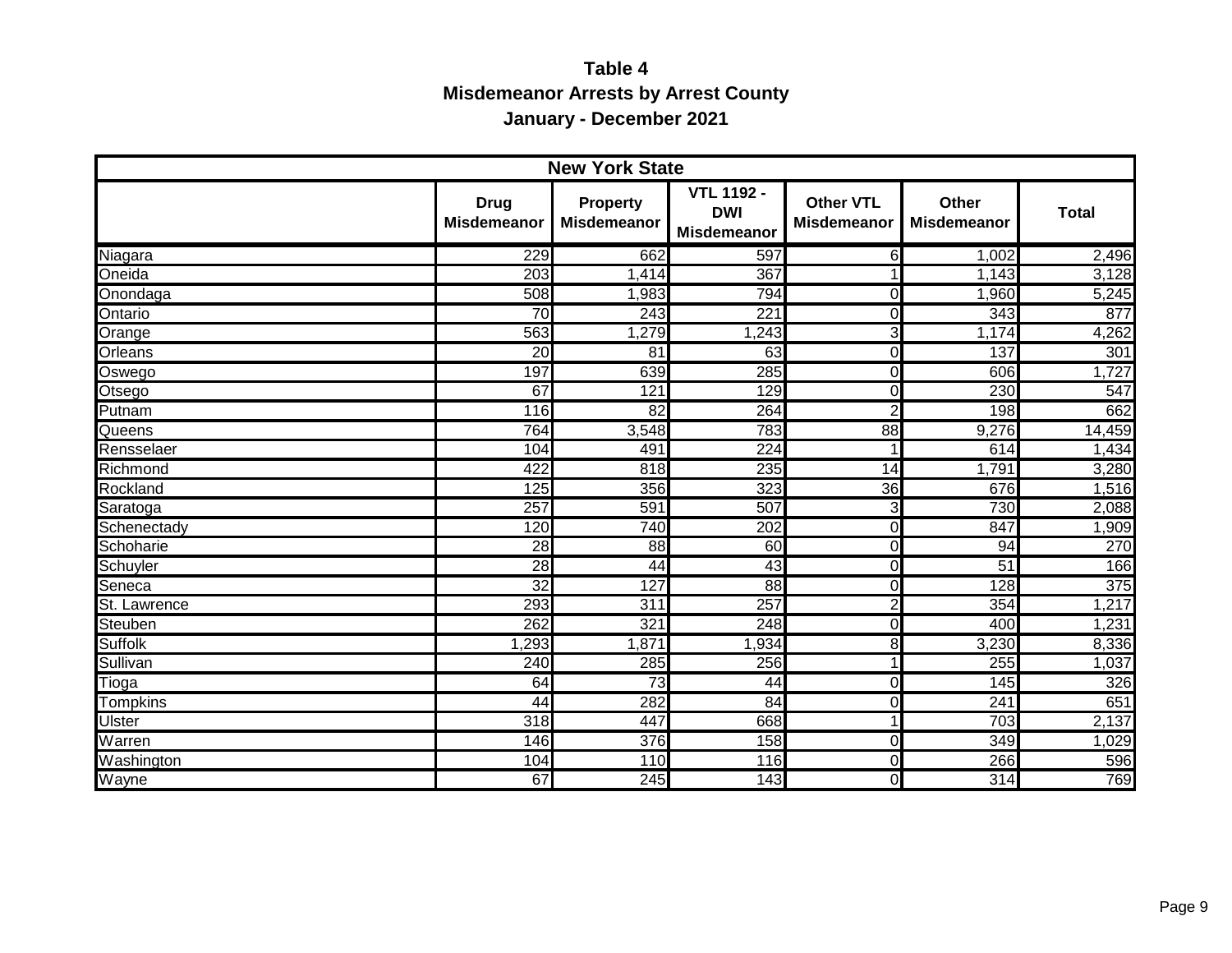## **Table 4 Misdemeanor Arrests by Arrest County January - December 2021**

| <b>New York State</b> |                     |                                |                                                |                                 |                      |              |
|-----------------------|---------------------|--------------------------------|------------------------------------------------|---------------------------------|----------------------|--------------|
|                       | Drug<br>Misdemeanor | <b>Property</b><br>Misdemeanor | <b>VTL 1192 -</b><br><b>DWI</b><br>Misdemeanor | <b>Other VTL</b><br>Misdemeanor | Other<br>Misdemeanor | <b>Total</b> |
| Westchester           | 622                 | 1,516                          | ,458                                           | 23                              | 2,727                | 6,346        |
| Wyoming               | 52                  | 61                             | 150                                            |                                 | 129                  | 392          |
| Yates                 | 10                  | 30                             | 49                                             |                                 | 76                   | 165          |

Source: DCJS, Computerized Criminal History system (as of 5/20/2022).

Notes: Does not include misdemeanor arrests involving youth ranging in age from 13 to 17 because these arrests do not require fingerprints to be taken by the arresting agency.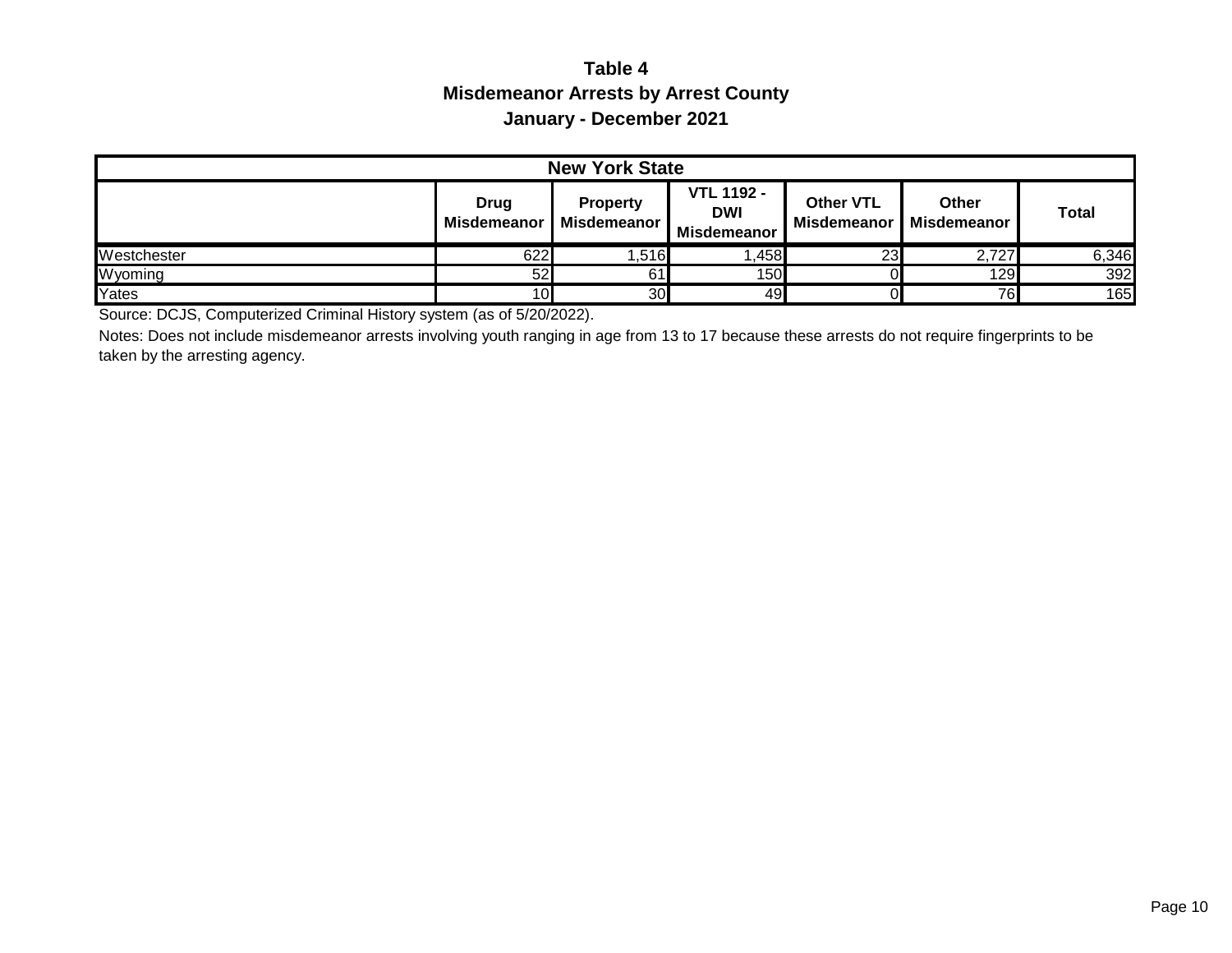#### **Table 5 Court Arraignments by County January - December 2021**

|                           |          |                        |              | <b>New York State</b> |                                        |                |        |                    |              |
|---------------------------|----------|------------------------|--------------|-----------------------|----------------------------------------|----------------|--------|--------------------|--------------|
|                           |          | <b>Town or Village</b> |              |                       | <b>City, District, or NYC Criminal</b> |                |        | <b>Total</b>       |              |
|                           | Felony   | <b>Misdemeanor</b>     | <b>Total</b> | Felony                | <b>Misdemeanor</b>                     | <b>Total</b>   | Felony | <b>Misdemeanor</b> | <b>Total</b> |
| <b>Total Arraignments</b> | 19,708   | 44,444                 | 64,152       | 53,421                | 122,862                                | 176,283        | 73,129 | 167,306            | 240,435      |
| Albany                    | 686      | 1,190                  | 1,876        | 1,107                 | 1.107                                  | 2,214          | 1,793  | 2,297              | 4,090        |
| Allegany                  | 128      | 287                    | 415          | $\Omega$              | $\Omega$                               | $\Omega$       | 128    | 287                | 415          |
| Bronx                     | O        | $\Omega$               | U            | 4,713                 | 13,659                                 | 18,372         | 4,713  | 13,659             | 18,372       |
| <b>Broome</b>             | 715      | 1,563                  | 2,278        | 614                   | 855                                    | 1,469          | 1,329  | 2,418              | 3,747        |
| Cattaraugus               | 153      | 382                    | 535          | 259                   | 556                                    | 815            | 412    | 938                | 1,350        |
| Cayuga                    | 103      | 227                    | 330          | 247                   | 440                                    | 687            | 350    | 667                | 1,017        |
| Chautauqua                | 309      | 1,059                  | 1,368        | 801                   | 1,386                                  | 2,187          | 1,110  | 2,445              | 3,555        |
| Chemung                   | 165      | 575                    | 740          | 309                   | 664                                    | 973            | 474    | 1,239              | 1,713        |
| Chenango                  | 98       | 269                    | 367          | 66                    | 202                                    | 268            | 164    | 471                | 635          |
| Clinton                   | 203      | 431                    | 634          | 148                   | 271                                    | 419            | 351    | 702                | 1,053        |
| Columbia                  | 165      | 330                    | 495          | 58                    | $\overline{92}$                        | 150            | 223    | 422                | 645          |
| Cortland                  | 80       | 245                    | 325          | 132                   | 319                                    | 451            | 212    | 564                | 776          |
| Delaware                  | 158      | 346                    | 504          | $\Omega$              | $\Omega$                               | $\Omega$       | 158    | 346                | 504          |
| Dutchess                  | 528      | 1,629                  | 2,157        | 321                   | 318                                    | 639            | 849    | 1,947              | 2,796        |
| Erie                      | 2,018    | 4,964                  | 6,982        | 2,609                 | 2,394                                  | 5,003          | 4,627  | 7,358              | 11,985       |
| Essex                     | 102      | 232                    | 334          | $\Omega$              | $\Omega$                               | $\Omega$       | 102    | 232                | 334          |
| Franklin                  | 182      | 411                    | 593          | $\Omega$              | $\Omega$                               | $\Omega$       | 182    | 411                | 593          |
| Fulton                    | 69       | 180                    | 249          | 181                   | 305                                    | 486            | 250    | 485                | 735          |
| Genesee                   | 171      | 283                    | 454          | 182                   | 292                                    | 474            | 353    | 575                | 928          |
| Greene                    | 322      | 700                    | 1,022        | $\Omega$              | $\Omega$                               | $\Omega$       | 322    | 700                | 1,022        |
| Hamilton                  | 8        | 26                     | 34           | $\overline{0}$        | $\Omega$                               | $\overline{0}$ | 8      | 26                 | 34           |
| Herkimer                  | 159      | 366                    | 525          | 50                    | 66                                     | 116            | 209    | 432                | 641          |
| Jefferson                 | 372      | 771                    | 1,143        | 305                   | 545                                    | 850            | 677    | 1,316              | 1,993        |
| Kings                     | $\Omega$ | $\Omega$               | $\Omega$     | 8,364                 | 20,957                                 | 29,321         | 8,364  | 20,957             | 29,321       |
| Lewis                     | 86       | 119                    | 205          | 0                     | $\Omega$                               | $\pmb{0}$      | 86     | 119                | 205          |
| Livingston                | 261      | 548                    | 809          | $\Omega$              | $\Omega$                               | $\Omega$       | 261    | 548                | 809          |
| Madison                   | 185      | 336                    | 521          | 106                   | 341                                    | 447            | 291    | 677                | 968          |
| Monroe                    | 1,140    | 2,392                  | 3,532        | 1,596                 | 2,825                                  | 4,421          | 2,736  | 5,217              | 7,953        |
| Montgomery                | 140      | 326                    | 466          | 169                   | 283                                    | 452            | 309    | 609                | 918          |
| <b>Nassau</b>             | 0        | $\Omega$               | $\Omega$     | 4,901                 | 6,755                                  | 11,656         | 4,901  | 6,755              | 11,656       |
| <b>NewYork</b>            | $\Omega$ | $\Omega$               | $\Omega$     | 7,035                 | 21,518                                 | 28,553         | 7,035  | 21,518             | 28,553       |
| Niagara                   | 298      | 874                    | 1,172        | 921                   | 1,668                                  | 2,589          | 1,219  | 2,542              | 3,761        |
| Oneida                    | 575      | 1,400                  | 1,975        | 634                   | 1,962                                  | 2,596          | 1,209  | 3,362              | 4,571        |
| Onondaga                  | 1,890    | 2,906                  | 4,796        | 2,024                 | 2,732                                  | 4,756          | 3,914  | 5,638              | 9,552        |
| Ontario                   | 289      | 571                    | 860          | 150                   | 263                                    | 413            | 439    | 834                | 1,273        |
| Orange                    | 756      | 2,575                  | 3,331        | 787                   | 1,558                                  | 2,345          | 1,543  | 4,133              | 5,676        |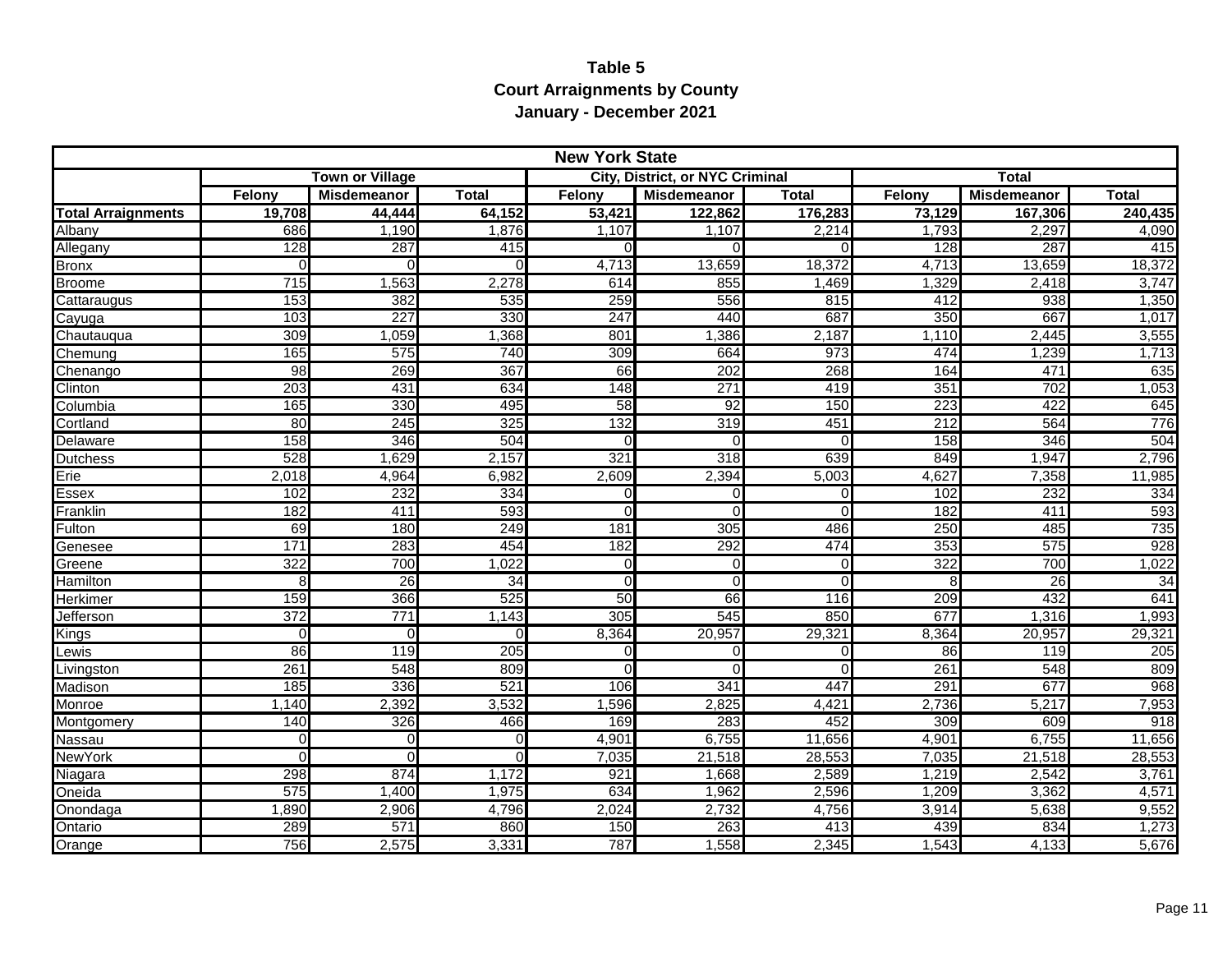#### **Table 5 Court Arraignments by County January - December 2021**

|                | <b>New York State</b> |                        |              |                |                                        |              |        |                    |               |  |
|----------------|-----------------------|------------------------|--------------|----------------|----------------------------------------|--------------|--------|--------------------|---------------|--|
|                |                       | <b>Town or Village</b> |              |                | <b>City, District, or NYC Criminal</b> |              |        | <b>Total</b>       |               |  |
|                | Felony                | <b>Misdemeanor</b>     | <b>Total</b> | Felony         | <b>Misdemeanor</b>                     | <b>Total</b> | Felony | <b>Misdemeanor</b> | Total         |  |
| <b>Orleans</b> | 128                   | 284                    | 412          | $\Omega$       |                                        | $\Omega$     | 128    | 284                | 412           |  |
| Oswego         | 437                   | 830                    | ,267         | 428            | 969                                    | 1,397        | 865    | 1,799              | 2,664         |  |
| Otsego         | 94                    | 243                    | 337          | 53             | 156                                    | 209          | 147    | 399                | 546           |  |
| Putnam         | 217                   | 639                    | 856          | $\Omega$       |                                        |              | 217    | 639                | 856           |  |
| Queens         | O                     | C                      |              | 5.715          | 19,034                                 | 24,749       | 5.715  | 19,034             | 24,749        |  |
| Rensselaer     | 281                   | 642                    | 923          | 480            | 601                                    | 1.081        | 761    | 1.243              | 2,004         |  |
| Richmond       | O                     |                        |              | 1,624          | 3,716                                  | 5,340        | .624   | 3,716              | 5,340         |  |
| Rockland       | 720                   | .321                   | 2,041        | $\Omega$       |                                        | ∩            | 720    | 1.321              | 2,041         |  |
| Saratoga       | 668                   | , 384                  | 2,052        | 234            | 549                                    | 783          | 902    | 1,933              | 2,835         |  |
| Schenectady    | 253                   | 649                    | 902          | 587            | 974                                    | 1,561        | 840    | 1,623              | 2,463         |  |
| Schoharie      | 73                    | 175                    | 248          | 0              |                                        | O            | 73     | 175                | 248           |  |
| Schuyler       | 52                    | 73                     | 125          | $\overline{0}$ |                                        | $\Omega$     | 52     | 73                 | 125           |  |
| Seneca         | 163                   | 326                    | 489          | $\Omega$       |                                        | $\Omega$     | 163    | 326                | 489           |  |
| St. Lawrence   | 374                   | 764                    | ,138         | 138            | 223                                    | 361          | 512    | 987                | ,499          |  |
| Steuben        | 381                   | 634                    | 1,015        | 176            | 398                                    | 574          | 557    | 1,032              | ,589          |  |
| <b>Suffolk</b> | 383                   | ,004                   | 1,387        | 2,925          | 7,199                                  | 10,124       | 3,308  | 8,203              | 11,511        |  |
| Sullivan       | 352                   | 755                    | 1,107        | 0              |                                        | $\Omega$     | 352    | 755                | 1,107         |  |
| Tioga          | 148                   | 259                    | 407          | $\Omega$       |                                        | $\Omega$     | 148    | 259                | 407           |  |
| Tompkins       | 135                   | 355                    | 490          | 86             | 257                                    | 343          | 221    | 612                | 833           |  |
| Ulster         | 600                   | ,303                   | ,903         | 271            | 465                                    | 736          | 871    | ,768               | 2,639         |  |
| Warren         | 178                   | 460                    | 638          | 151            | 315                                    | 466          | 329    | 775                | 1,104         |  |
| Washington     | 179                   | 475                    | 654          | $\Omega$       |                                        | $\Omega$     | 179    | 475                | 654           |  |
| Wayne          | 343                   | 716                    | 1,059        | $\Omega$       |                                        | $\Omega$     | 343    | 716                | 1,059         |  |
| Westchester    | 801                   | 2,146                  | 2,947        | 1,764          | 3,673                                  | 5,437        | 2,565  | 5,819              | 8,384         |  |
| Wyoming        | 168                   | 347                    | 515          | $\overline{0}$ | $\Omega$                               | $\Omega$     | 168    | 347                | 515           |  |
| Yates          | 66                    | $\overline{147}$       | 213          | $\overline{O}$ | $\cap$                                 | $\Omega$     | 66     | 147                | $\boxed{213}$ |  |

Source: DCJS, Felony Processing File (as of 5/20/2022).

Notes: Arraignments for arrests requiring the submission of fingerprints only.

May include arraignments in centralized arraignment part courts.

Does not include arrests for misdemeanors committed by 16 year olds on or after October 1, 2018, or by 17 year olds on or after October 1, 2019. These arrests are no longer fingerprinted due to Raise the Age Legislation.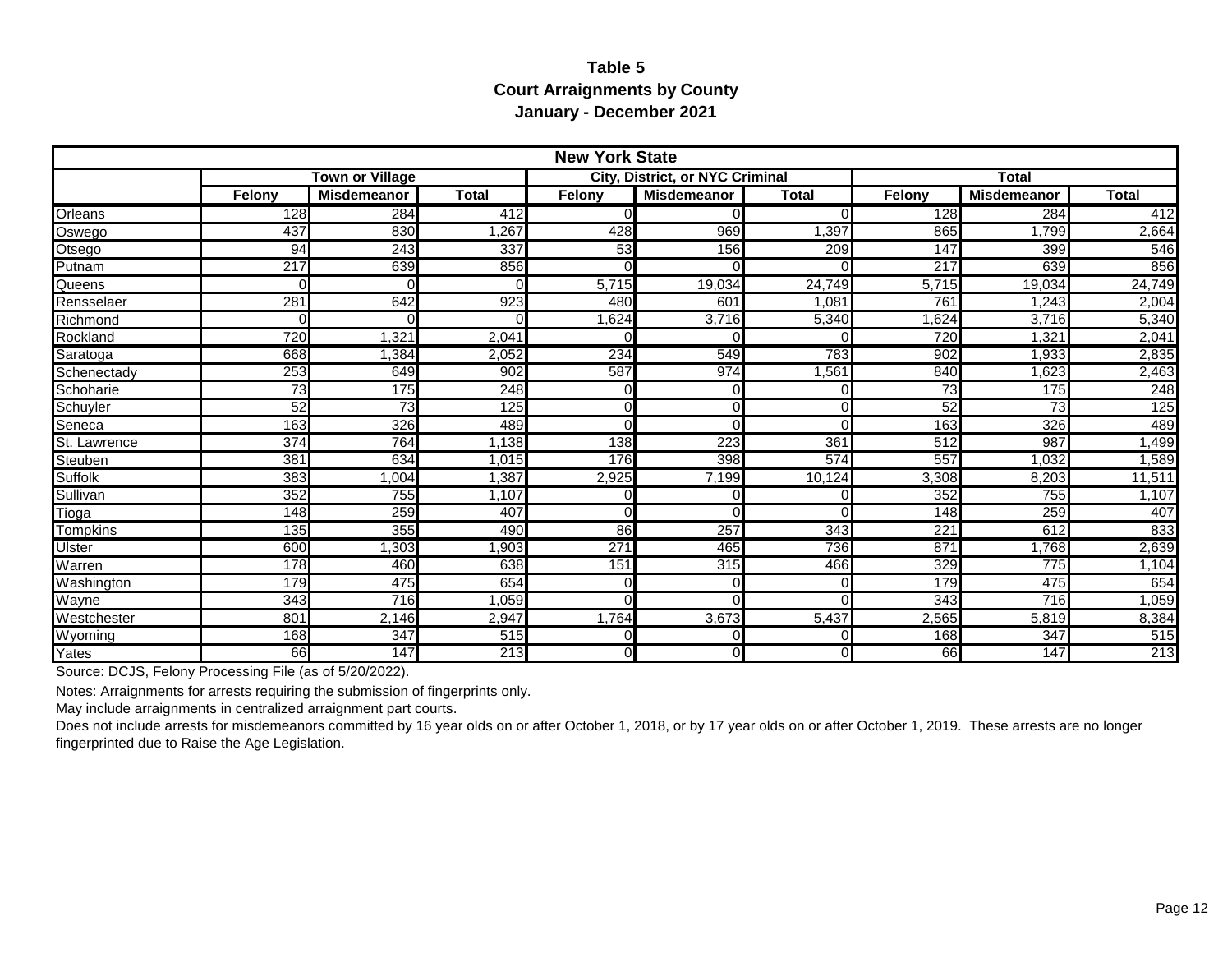## **Table 6 Superior Court Felony Arraignments January - December**

|                             |                                          | <b>New York State</b> |                     |                |              |        |
|-----------------------------|------------------------------------------|-----------------------|---------------------|----------------|--------------|--------|
|                             |                                          |                       | 2021                |                |              |        |
|                             |                                          | <b>Indictments</b>    | <b>Informations</b> | <b>Unknown</b> | <b>Total</b> | 2020   |
|                             | <b>Total Superior Court Arraignments</b> | 18,723                | 8,276               | 475            | 27,474       | 17,827 |
| <b>Class A</b>              | Total                                    | 831                   |                     | 6              | 844          | 665    |
| <b>Felony - Not</b>         | PL 105 - Conspiracy                      | 10                    | 0                   | 0              | 10           | 15     |
| <b>Drug</b>                 | PL 125 - Homicide/Related (Completed)    | 611                   |                     |                | 614          | 482    |
|                             | PL 125 - Homicide/Related (Attempted)    | 38                    |                     |                | 40           | 23     |
|                             | PL 130 - Sex Offense                     | 134                   |                     |                | 140          | 127    |
|                             | PL 135 - Kidnapping                      | 30                    | 0                   |                | 32           | 14     |
|                             | PL 150 - Arson                           | 8                     | 0                   | 0              | 8            | 4      |
|                             | Other Class A Felony - Not Drug          | 0                     | 0                   | 0              | 0            | 0      |
| <b>Violent Felony Total</b> |                                          | 9,781                 | 1,800               | 132            | 11,713       | 7,210  |
| <b>Offenses</b>             | PL 120 - Assault/Related                 | 2,181                 | 385                 | 23             | 2,589        | 1,769  |
| (VFOs)                      | PL 121 - Strangulation                   | 152                   | 44                  |                | 200          | 141    |
|                             | PL 125 - Homicide/Related (Completed)    | 30                    | 6                   | 0              | 36           | 28     |
|                             | PL 125 - Homicide/Related (Attempted)    | 518                   | 18                  |                | 540          | 283    |
|                             | PL 130 - Sex Offense                     | 663                   | 277                 | 9              | 949          | 619    |
|                             | PL 140 - Burglary/Related                | 867                   | 273                 | 32             | 1,172        | 932    |
|                             | PL 160 - Robbery                         | 1,287                 | 219                 | 24             | 1,530        | 1,284  |
|                             | PL 265 - Weapons                         | 3,925                 | 542                 | 36             | 4,503        | 2,003  |
|                             | Other VFO                                | 158                   | 36                  | 0              | 194          | 151    |
| <b>Drug Felonies Total</b>  |                                          | 2,719                 | 1,186               | 77             | 3,982        | 2,671  |
|                             | Class A Felony - Drug                    | 627                   | 69                  | 13             | 709          | 390    |
|                             | PL 220 - Controlled Substances           | 2,070                 | 1,092               | 58             | 3,220        | 2,228  |
|                             | PL 221 - Marijuana/PL 222 - Cannabis     | 22                    | 25                  | $\,6$          | 53           | 53     |
| <b>Vehicle and</b>          | Total                                    | 1,371                 | 1,555               | 41             | 2,967        | 2,068  |
| <b>Traffic Law</b>          | <b>VTL 1192 - DWI</b>                    | 1,106                 | 1,382               | 33             | 2,521        | 1,727  |
| (VTL)                       | VTL 0511 - Unlicensed Operation          | 237                   | 159                 | 8              | 404          | 306    |
| <b>Felonies</b>             | Other VTL                                | 28                    | 14                  | 0              | 42           | 35     |
| <b>Other</b>                | Total                                    | 4,021                 | 3,728               | 219            | 7,968        | 5,213  |
| <b>Felonies</b>             | PL 105 - Conspiracy                      | 242                   | 15                  | 4              | 261          | 192    |
|                             | PL 120 - Assault/Related                 | 172                   | 219                 | 8              | 399          | 221    |
|                             | PL 121 - Strangulation                   | 2                     | 13                  | 0              | 15           | 8      |
|                             | PL 125 - Homicide/Related (Completed)    | 109                   | 29                  |                | 140          | 81     |
|                             | PL 125 - Homicide/Related (Attempted)    | 0                     |                     | 0              |              | 0      |
|                             | PL 130 - Sex Offense                     | 88                    | 126                 | 11             | 215          | 113    |
|                             | PL 140 - Burglary/Related                | 430                   | 669                 | 32             | 1,131        | 669    |
|                             | PL 155 - Larceny                         | 673                   | 584                 | 36             | 1,293        | 897    |
|                             | PL 160 - Robbery                         | 131                   | 240                 | 5              | 376          | 263    |
|                             | PL 165 - Other Theft                     | 168                   | 148                 | 12             | 328          | 180    |
|                             | PL 170 - Forgery                         | 116                   | 95                  | 7              | 218          | 168    |
|                             | PL 215 - Judicial/Criminal Contempt      | 493                   | 370                 | 35             | 898          | 685    |
|                             | PL 265 - Weapons                         | 364                   | 309                 | 4              | 677          | 375    |
|                             | Other Penal Law Felony                   | 787                   | 596                 | 32             | 1,415        | 962    |
|                             | Other/Missing                            | 246                   | 314                 | 41             | 601          | 399    |

Source: DCJS, Felony Processing File (as of 5/20/2022).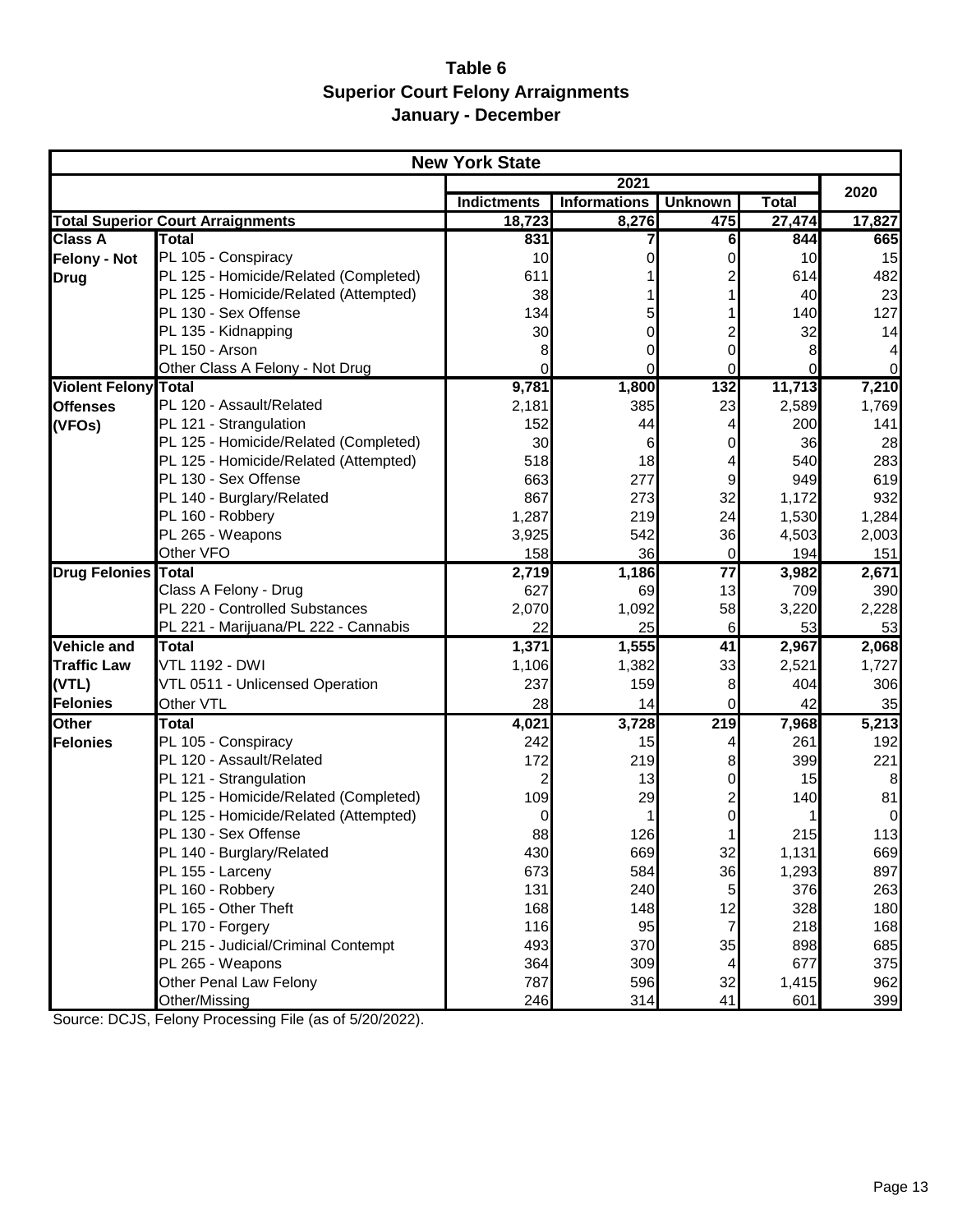## **Table 6A Superior Court Felony Arraignments by Office January - December**

| <b>New York State</b>                    |                    |                     |                         |                  |                  |  |  |
|------------------------------------------|--------------------|---------------------|-------------------------|------------------|------------------|--|--|
|                                          |                    | 2021                |                         |                  | 2020             |  |  |
|                                          | <b>Indictments</b> | <b>Informations</b> | <b>Unknown</b>          | <b>Total</b>     |                  |  |  |
| <b>Total Superior Court Arraignments</b> | 18,723             | 8,276               | 475                     | 27,474           | 17,827           |  |  |
| <b>Albany County DA Office</b>           | 269                | 214                 | 4                       | 487              | 296              |  |  |
| <b>Allegany County DA Office</b>         | 9                  | $\overline{42}$     | 3                       | $\overline{54}$  | 43               |  |  |
| <b>Bronx County DA Office</b>            | 2,137              | 158                 | $\overline{2}$          | 2,297            | 1,154            |  |  |
| <b>Broome County DA Office</b>           | 219                | 216                 | 5                       | 440              | $\overline{318}$ |  |  |
| <b>Cattaraugus County DA Office</b>      | 104                | $\overline{58}$     | 44                      | 206              | 182              |  |  |
| Cayuga County DA Office                  | 109                | 83                  | 1                       | 193              | 84               |  |  |
| Chautauqua County DA Office              | $\overline{77}$    | 82                  | O                       | 159              | 85               |  |  |
| <b>Chemung County DA Office</b>          | 266                | 7                   | $\overline{0}$          | $\overline{273}$ | 197              |  |  |
| Chenango County DA Office                | 96                 | $\overline{44}$     | O                       | 140              | 81               |  |  |
| <b>Clinton County DA Office</b>          | 100                | 109                 | $\overline{2}$          | 211              | 159              |  |  |
| <b>Columbia County DA Office</b>         | $\overline{57}$    | 68                  | $\overline{0}$          | 125              | 68               |  |  |
| <b>Cortland County DA Office</b>         | 53                 | 65                  | 8                       | 126              | 63               |  |  |
| Delaware County DA Office                | $\overline{11}$    | 24                  | Ō                       | 35               | 23               |  |  |
| <b>Dutchess County DA Office</b>         | 111                | 132                 | 1                       | 244              | 134              |  |  |
| Erie County DA Office                    | 580                | 490                 | 115                     | 1,185            | 761              |  |  |
| <b>Essex County DA Office</b>            | $\overline{43}$    | $\overline{24}$     | 11                      | 78               | 49               |  |  |
| <b>Franklin County DA Office</b>         | 47                 | 26                  | $\overline{0}$          | 73               | 98               |  |  |
| <b>Fulton County DA Office</b>           | $\overline{82}$    | $\overline{55}$     | $\overline{0}$          | 137              | 88               |  |  |
| <b>Genesee County DA Office</b>          | 131                | 86                  | 1                       | $\overline{218}$ | 156              |  |  |
| <b>Greene County DA Office</b>           | 64                 | 39                  | 1                       | 104              | 62               |  |  |
| Hamilton County DA Office                | 1                  | $\overline{2}$      | O                       | 3                | 3                |  |  |
| <b>Herkimer County DA Office</b>         | 39                 | 46                  | $\overline{0}$          | $\overline{85}$  | 53               |  |  |
| Jefferson County DA Office               | 186                | 173                 | $\overline{0}$          | 359              | 220              |  |  |
| <b>Kings County DA Office</b>            | 2,586              | 176                 | 6                       | 2,768            | 1,774            |  |  |
| Lewis County DA Office                   | 20                 | 39                  | O                       | 59               | 61               |  |  |
| Livingston County DA Office              | $\overline{93}$    | 44                  | O                       | 137              | 139              |  |  |
| Madison County DA Office                 | 33                 | 102                 | $\overline{\mathbf{A}}$ | 139              | 100              |  |  |
| Monroe County DA Office                  | 929                | 487                 | 5                       | 1,421            | 827              |  |  |
| <b>Montgomery County DA Office</b>       | $\overline{22}$    | 83                  | $\overline{0}$          | 105              | 129              |  |  |
| <b>Nassau County DA Office</b>           | 775                | 677                 | 14                      | 1,466            | 1,090            |  |  |
| New York County DA Office                | 2,446              | 516                 | 23                      | 2,985            | 1,907            |  |  |
| Niagara County DA Office                 | 197                | 198                 | $\circ$                 | 401              | 195              |  |  |
| Oneida County DA Office                  | 300                | 196                 | $\overline{\mathbf{A}}$ | 500              | 359              |  |  |
| Onondaga County DA Office                | 714                | 311                 | 18                      | 1,043            | 636              |  |  |
| <b>Ontario County DA Office</b>          | 126                | 126                 | 3                       | 255              | 249              |  |  |
| Orange County DA Office                  | 262                | 163                 | $\mathbf{1}$            | 426              | 281              |  |  |
| <b>Orleans County DA Office</b>          | 67                 | 11                  | 1                       | 79               | 66               |  |  |
| <b>Oswego County DA Office</b>           | 112                | 52                  | $\overline{10}$         | 174              | 153              |  |  |
| Otsego County DA Office                  | 37                 | 8                   | $\overline{0}$          | 45               | 55               |  |  |
| <b>Putnam County DA Office</b>           | 43                 | 33                  | $\overline{0}$          | 76               | 52               |  |  |
| Queens County DA Office                  | 1,386              | 383                 | 94                      | 1,863            | 1,149            |  |  |
| Rensselaer County DA Office              | 202                | 86                  | $\mathbf{1}$            | 289              | 201              |  |  |
| <b>Richmond County DA Office</b>         | 368                | 136                 | $\overline{\mathbf{4}}$ | 508              | 389              |  |  |
| Rockland County DA Office                | $\overline{217}$   | 46                  | 3                       | 266              | 221              |  |  |
| St. Lawrence County DA Office            | 174                | $\overline{82}$     | ō                       | 256              | 162              |  |  |
| Saratoga County DA Office                | 80                 | 203                 | $\mathbf{1}$            | 284              | 189              |  |  |
| <b>Schenectady County DA Office</b>      | 121                | 96                  | $\mathbf{1}$            | 218              | 165              |  |  |
| Schoharie County DA Office               | $\vert 4 \vert$    | 21                  | $\mathbf{1}$            | 26               | $6 \overline{6}$ |  |  |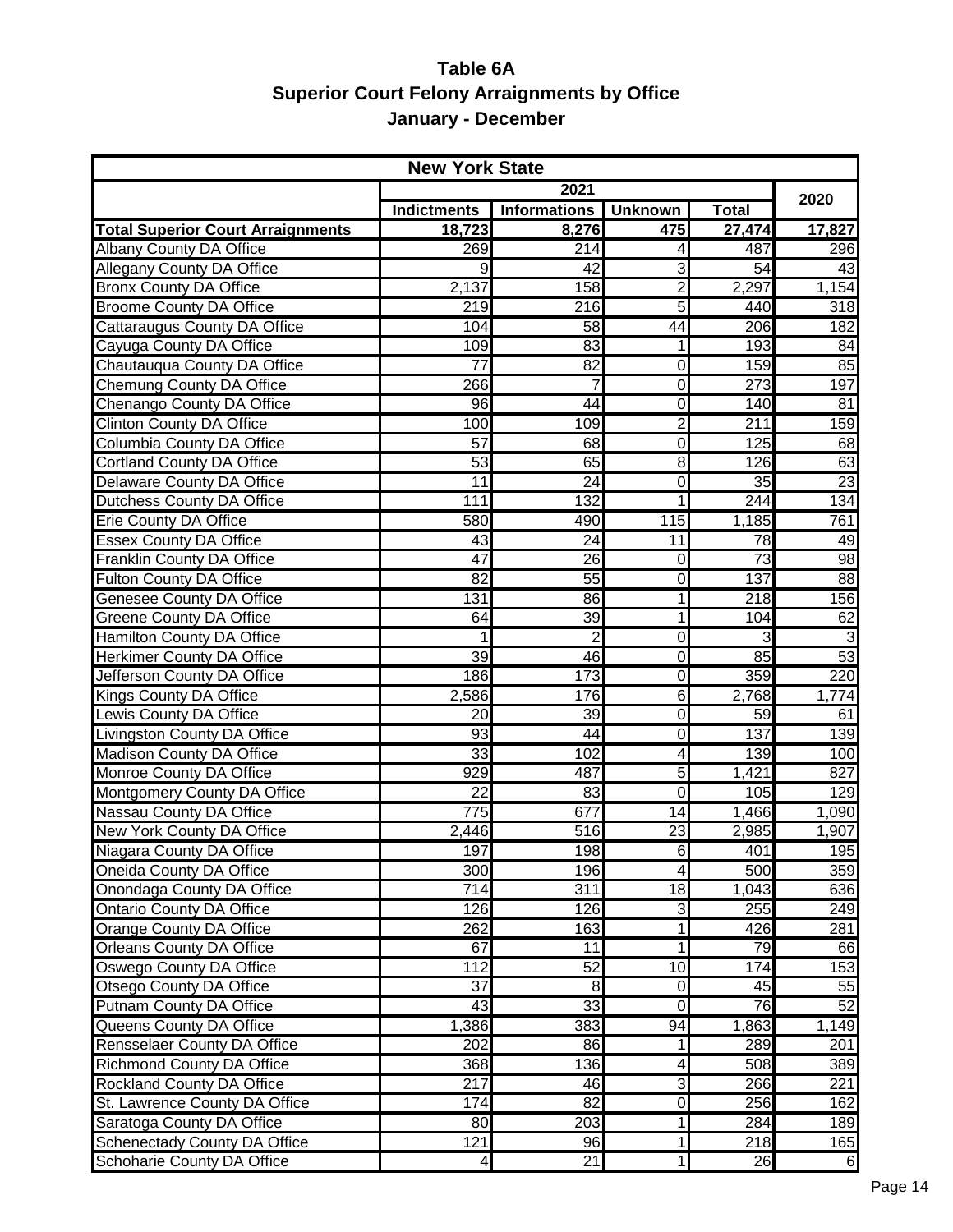## **Table 6A Superior Court Felony Arraignments by Office January - December**

| <b>New York State</b>                  |                    |                        |          |       |                  |  |  |
|----------------------------------------|--------------------|------------------------|----------|-------|------------------|--|--|
|                                        |                    | 2021                   |          |       |                  |  |  |
|                                        | <b>Indictments</b> | Informations   Unknown |          | Total | 2020             |  |  |
| Schuyler County DA Office              | 331                | 19                     |          | 54    | 55               |  |  |
| <b>Seneca County DA Office</b>         | $\overline{27}$    | 64                     | 0        | 91    | $\overline{71}$  |  |  |
| <b>Steuben County DA Office</b>        | 326                | 62                     | 31       | 419   | 411              |  |  |
| <b>Suffolk County DA Office</b>        | 1,002              | 586                    | 20       | 1,608 | 823              |  |  |
| <b>Sullivan County DA Office</b>       | 62                 | 76                     | 3        | 141   | 91               |  |  |
| <b>Tioga County DA Office</b>          | 36                 | 34                     | $\Omega$ | 70    | 56               |  |  |
| <b>Tompkins County DA Office</b>       | 48                 | 44                     | 8        | 100   | 56               |  |  |
| <b>Ulster County DA Office</b>         | 108                | 111                    |          | 220   | 159              |  |  |
| <b>Warren County DA Office</b>         | 47                 | 72                     |          | 121   | 122              |  |  |
| <b>Washington County DA Office</b>     | 95                 | 24                     | 0        | 119   | 92               |  |  |
| <b>Wayne County DA Office</b>          | 193                | 42                     |          | 236   | 147              |  |  |
| <b>Westchester County DA Office</b>    | 178                | 450                    | 5        | 633   | $\overline{318}$ |  |  |
| <b>Wyoming County DA Office</b>        | 88                 | 85                     |          | 173   | 146              |  |  |
| <b>Yates County DA Office</b>          | 48                 | 21                     |          | 69    | 61               |  |  |
| New York City Office of the SNP        | <b>265</b>         | 661                    |          | 333   | 197              |  |  |
| <b>New York State Attorney General</b> | 62                 | 2                      | 2        | 66    | 90               |  |  |

Source: DCJS, Felony Processing File (as of 5/20/2022).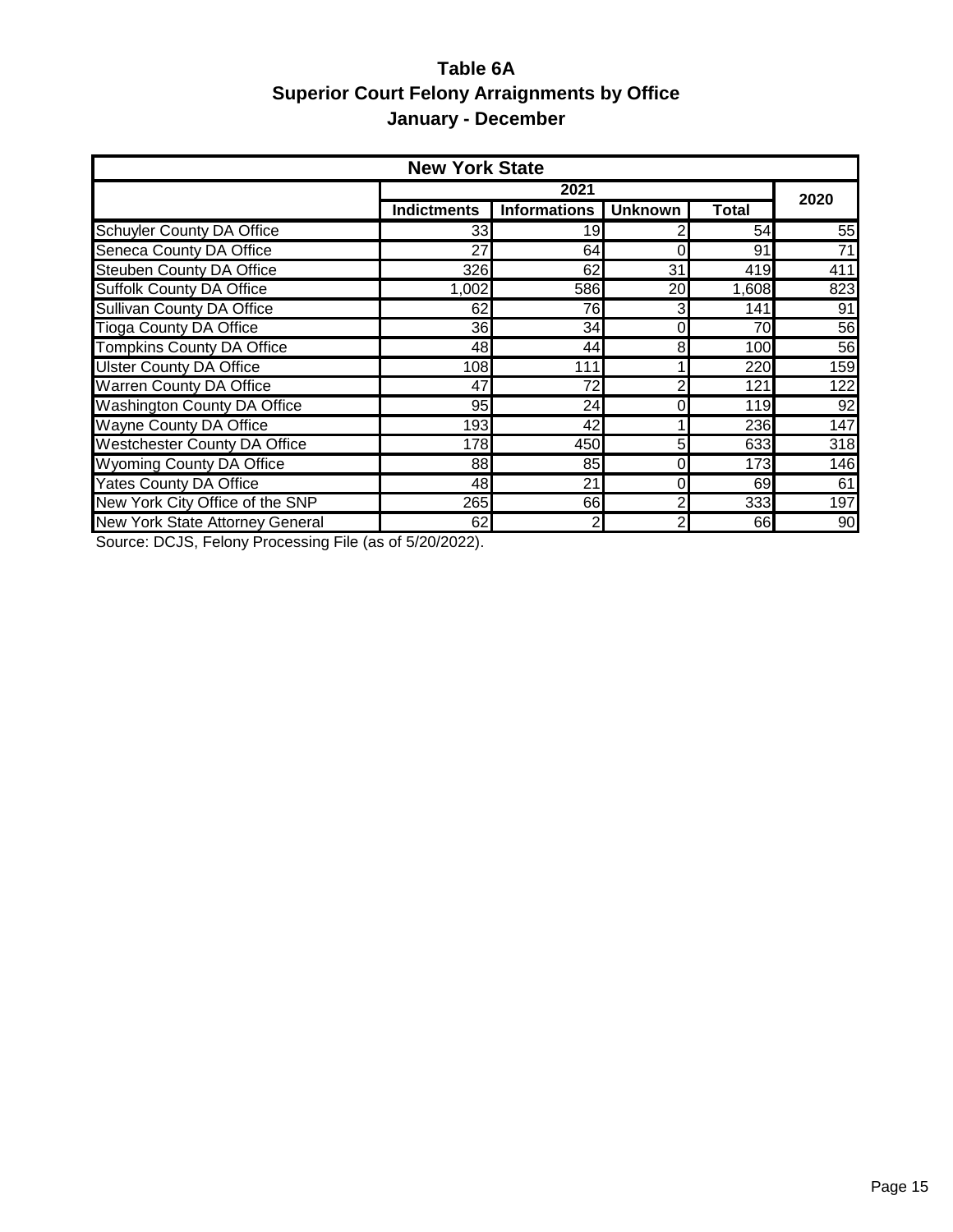## **Table 7A New York State Days from Arrest to Superior Court Arraignment Felony Indictments and SCIs January - December 2021**

|                     | <b>Indictments and SCIs</b> |                                     |      |  |  |  |
|---------------------|-----------------------------|-------------------------------------|------|--|--|--|
| Median Days = 123   |                             |                                     |      |  |  |  |
|                     | <b>Frequency</b>            | <b>Cumulative</b><br><b>Percent</b> |      |  |  |  |
| <b>Total</b>        | 27,474                      | 100%                                |      |  |  |  |
| Less than 1 Day     | <b>125</b>                  | 0%                                  | 0%   |  |  |  |
|                     |                             |                                     |      |  |  |  |
| $1-14$ Days         | 2,714                       | 10%                                 | 10%  |  |  |  |
| 15-29 Days          | 1,595                       | 6%                                  | 16%  |  |  |  |
| 30-59 Days          | 4,316                       | 16%                                 | 32%  |  |  |  |
| 60-89 Days          | 2,730                       | 10%                                 | 42%  |  |  |  |
| 90-119 Days         | 2,057                       | 7%                                  | 49%  |  |  |  |
| 120-179 Days        | 3,473                       | 13%                                 | 62%  |  |  |  |
| 180 Days or More    | 10,464                      | 38%                                 | 100% |  |  |  |
| <b>Unknown Time</b> |                             | 0%                                  | 100% |  |  |  |

|                     | <b>Indictments Only</b> |                |                                     |  |  |  |  |
|---------------------|-------------------------|----------------|-------------------------------------|--|--|--|--|
| Median Days $= 80$  |                         |                |                                     |  |  |  |  |
|                     | <b>Frequency</b>        | <b>Percent</b> | <b>Cumulative</b><br><b>Percent</b> |  |  |  |  |
| <b>Total</b>        | 18,723                  | 100%           |                                     |  |  |  |  |
| Less than 1 Day     | 95                      | 1%             | 1%                                  |  |  |  |  |
| 1-14 Days           | 2,515                   | 13%            | 14%                                 |  |  |  |  |
| 15-29 Days          | 1,451                   | 8%             | 22%                                 |  |  |  |  |
| 30-59 Days          | 3,806                   | 20%            | 42%                                 |  |  |  |  |
| 60-89 Days          | 1,979                   | 11%            | 53%                                 |  |  |  |  |
| 90-119 Days         | 1,266                   | 7%             | 59%                                 |  |  |  |  |
| 120-179 Days        | 1,921                   | 10%            | 70%                                 |  |  |  |  |
| 180 Days or More    | 5,690                   | 30%            | 100%                                |  |  |  |  |
| <b>Unknown Time</b> |                         | 0%             | 100%                                |  |  |  |  |

|                                                                           | <b>SCIs Only</b> |      |      |  |  |  |  |
|---------------------------------------------------------------------------|------------------|------|------|--|--|--|--|
| Median Days = 197                                                         |                  |      |      |  |  |  |  |
| <b>Cumulative</b><br><b>Percent</b><br><b>Frequency</b><br><b>Percent</b> |                  |      |      |  |  |  |  |
| <b>Total</b>                                                              | 8,276            | 100% |      |  |  |  |  |
| Less than 1 Day                                                           | 17               | 0%   | 0%   |  |  |  |  |
| 1-14 Days                                                                 | 156              | 2%   | 2%   |  |  |  |  |
| 15-29 Days                                                                | 123              | 1%   | 4%   |  |  |  |  |
| 30-59 Days                                                                | 473              | 6%   | 9%   |  |  |  |  |
| 60-89 Days                                                                | 725              | 9%   | 18%  |  |  |  |  |
| 90-119 Days                                                               | 771              | 9%   | 27%  |  |  |  |  |
| 120-179 Days                                                              | 1,502            | 18%  | 46%  |  |  |  |  |
| 180 Days or More                                                          | 4,509            | 54%  | 100% |  |  |  |  |
| Unknown Time                                                              |                  | 0%   | 100% |  |  |  |  |

Source: DCJS, Felony Processing File (as of 5/20/2022).

Note: The top table may include cases where the accusatory instrument type is unknown. These cases are not included in the middle and bottom tables.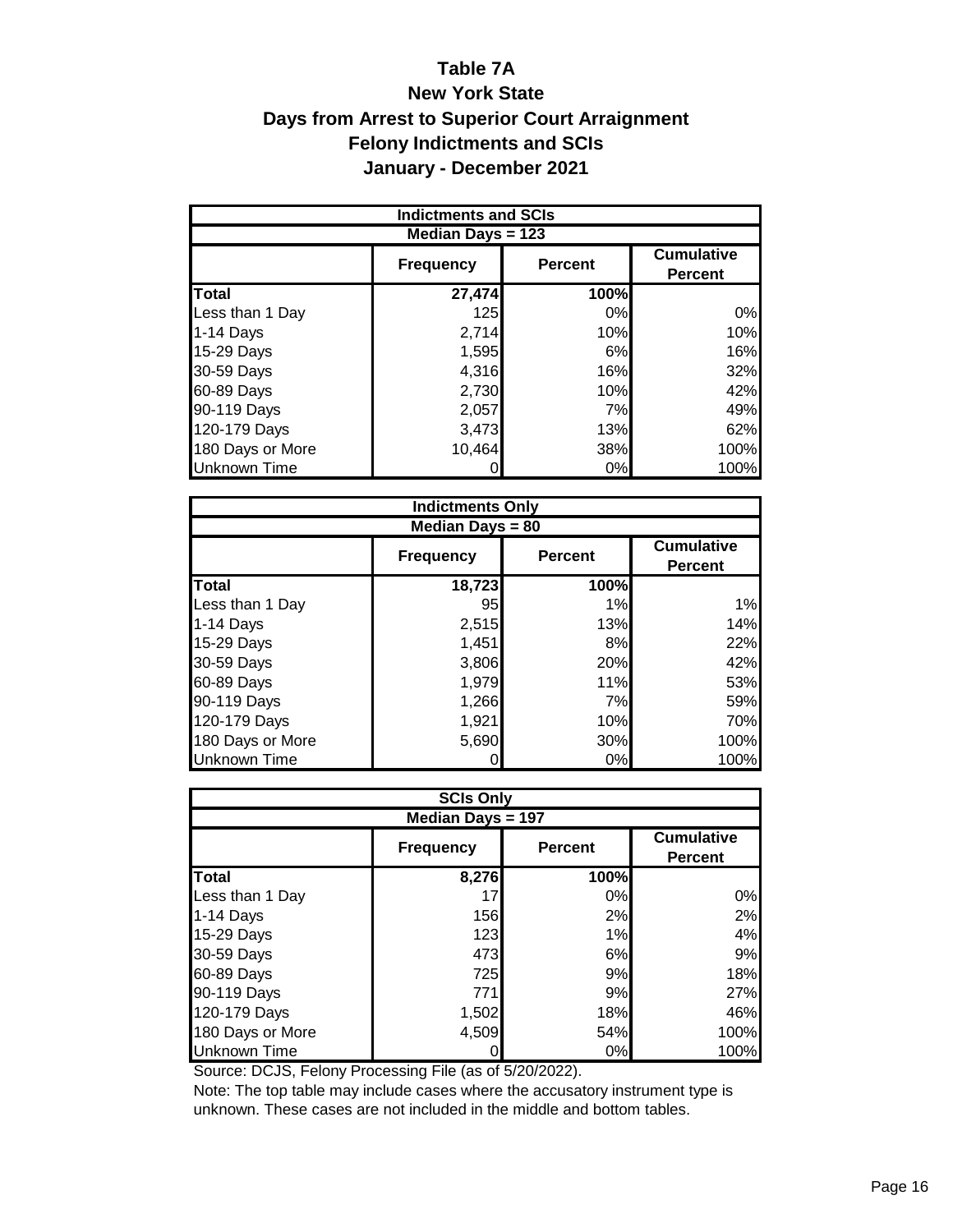## **Table 7B New York City Days from Arrest to Superior Court Arraignment Felony Indictments and SCIs January - December 2021**

| <b>Indictments and SCIs</b> |                  |                |                                     |  |  |  |  |  |  |  |
|-----------------------------|------------------|----------------|-------------------------------------|--|--|--|--|--|--|--|
| Median Days $= 69$          |                  |                |                                     |  |  |  |  |  |  |  |
|                             | <b>Frequency</b> | <b>Percent</b> | <b>Cumulative</b><br><b>Percent</b> |  |  |  |  |  |  |  |
| <b>Total</b>                | 10,768           | 100%           |                                     |  |  |  |  |  |  |  |
| Less than 1 Day             |                  | 0%             | 0%                                  |  |  |  |  |  |  |  |
| 1-14 Days                   | 1,070            | 10%            | 10%                                 |  |  |  |  |  |  |  |
| 15-29 Days                  | 905              | 8%             | 18%                                 |  |  |  |  |  |  |  |
| 30-59 Days                  | 2,875            | 27%            | 45%                                 |  |  |  |  |  |  |  |
| 60-89 Days                  | 1,269            | 12%            | 57%                                 |  |  |  |  |  |  |  |
| 90-119 Days                 | 670              | 6%             | 63%                                 |  |  |  |  |  |  |  |
| 120-179 Days                | 856              | 8%             | 71%                                 |  |  |  |  |  |  |  |
| 180 Days or More            | 3,121            | 29%            | 100%                                |  |  |  |  |  |  |  |
| <b>Unknown Time</b>         |                  | 0%             | 100%                                |  |  |  |  |  |  |  |

|                     | <b>Indictments Only</b> |                |                                     |  |  |  |  |  |  |  |  |
|---------------------|-------------------------|----------------|-------------------------------------|--|--|--|--|--|--|--|--|
|                     | Median Days $= 59$      |                |                                     |  |  |  |  |  |  |  |  |
|                     | <b>Frequency</b>        | <b>Percent</b> | <b>Cumulative</b><br><b>Percent</b> |  |  |  |  |  |  |  |  |
| <b>Total</b>        | 9,202                   | 100%           |                                     |  |  |  |  |  |  |  |  |
| Less than 1 Day     |                         | 0%             | 0%                                  |  |  |  |  |  |  |  |  |
| 1-14 Days           | 1,011                   | 11%            | 11%                                 |  |  |  |  |  |  |  |  |
| 15-29 Days          | 866                     | 9%             | 20%                                 |  |  |  |  |  |  |  |  |
| 30-59 Days          | 2,764                   | 30%            | 50%                                 |  |  |  |  |  |  |  |  |
| 60-89 Days          | 1,143                   | 12%            | 63%                                 |  |  |  |  |  |  |  |  |
| 90-119 Days         | 555                     | 6%             | 69%                                 |  |  |  |  |  |  |  |  |
| 120-179 Days        | 666                     | 7%             | 76%                                 |  |  |  |  |  |  |  |  |
| 180 Days or More    | 2,195                   | 24%            | 100%                                |  |  |  |  |  |  |  |  |
| <b>Unknown Time</b> |                         | 0%             | 100%                                |  |  |  |  |  |  |  |  |

|                          | <b>SCIs Only</b> |                |                                     |  |  |  |  |  |  |  |
|--------------------------|------------------|----------------|-------------------------------------|--|--|--|--|--|--|--|
| <b>Median Days = 232</b> |                  |                |                                     |  |  |  |  |  |  |  |
|                          | <b>Frequency</b> | <b>Percent</b> | <b>Cumulative</b><br><b>Percent</b> |  |  |  |  |  |  |  |
| Total                    | 1,435            | 100%           |                                     |  |  |  |  |  |  |  |
| Less than 1 Day          |                  | 0%             | 0%                                  |  |  |  |  |  |  |  |
| 1-14 Days                | 46               | 3%             | 3%                                  |  |  |  |  |  |  |  |
| 15-29 Days               | 34               | 2%             | 6%                                  |  |  |  |  |  |  |  |
| 30-59 Days               | 102              | 7%             | 13%                                 |  |  |  |  |  |  |  |
| 60-89 Days               | 121              | 8%             | 21%                                 |  |  |  |  |  |  |  |
| 90-119 Days              | 106              | 7%             | 29%                                 |  |  |  |  |  |  |  |
| 120-179 Days             | 179              | 12%            | 41%                                 |  |  |  |  |  |  |  |
| 180 Days or More         | 847              | 59%            | 100%                                |  |  |  |  |  |  |  |
| Unknown Time             |                  | 0%             | 100%                                |  |  |  |  |  |  |  |

Source: DCJS, Felony Processing File (as of 5/20/2022).

Note: The top table may include cases where the accusatory instrument type is unknown. These cases are not included in the middle and bottom tables.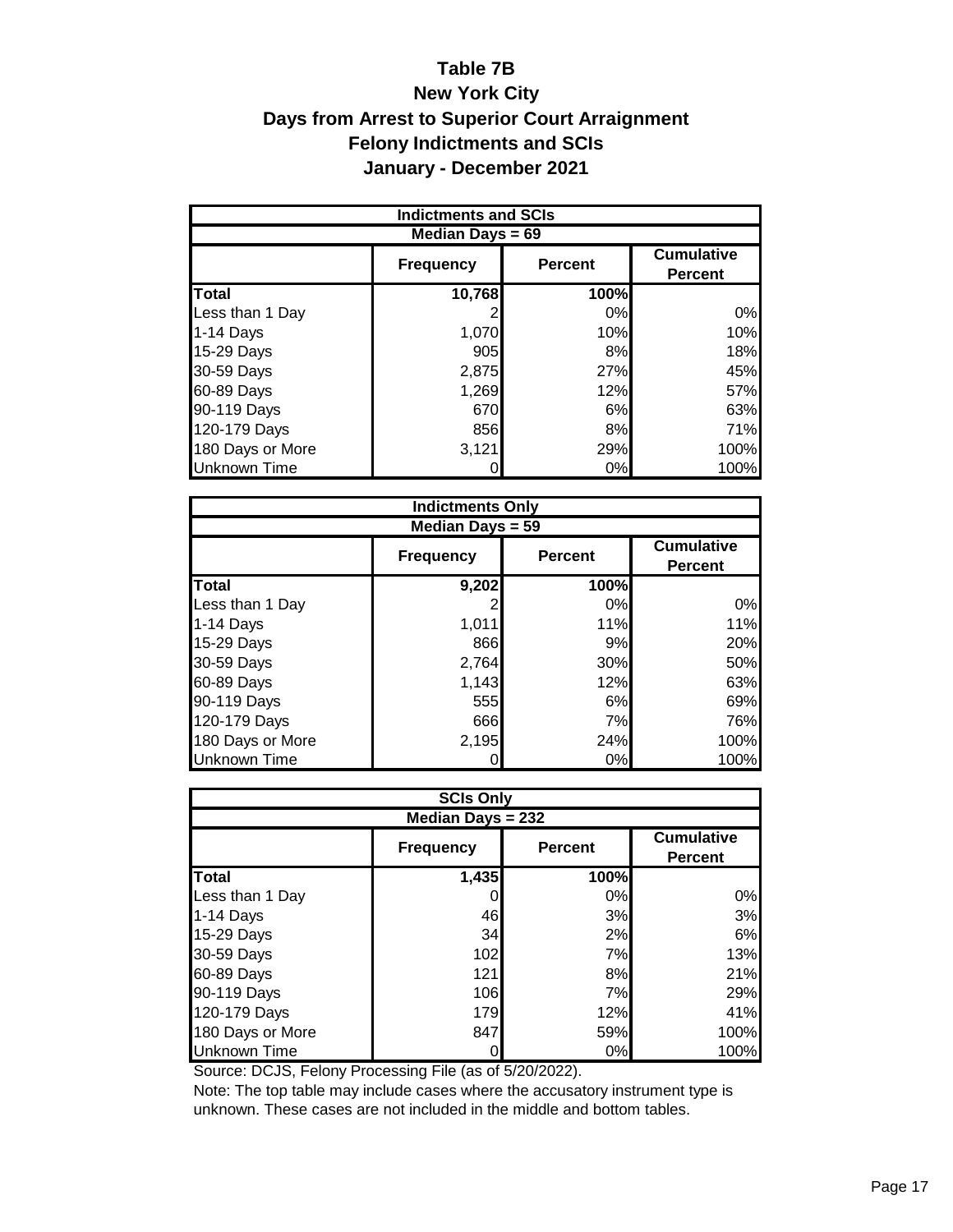## **Table 7C Non-New York City Days from Arrest to Superior Court Arraignment Felony Indictments and SCIs January - December 2021**

| <b>Indictments and SCIs</b> |                  |                |                                     |  |  |  |  |  |  |  |
|-----------------------------|------------------|----------------|-------------------------------------|--|--|--|--|--|--|--|
| Median Days $= 156$         |                  |                |                                     |  |  |  |  |  |  |  |
|                             | <b>Frequency</b> | <b>Percent</b> | <b>Cumulative</b><br><b>Percent</b> |  |  |  |  |  |  |  |
| <b>Total</b>                | 16,706           | 100%           |                                     |  |  |  |  |  |  |  |
| Less than 1 Day             | 123              | 1%             | 1%                                  |  |  |  |  |  |  |  |
| 1-14 Days                   | 1,644            | 10%            | 11%                                 |  |  |  |  |  |  |  |
| 15-29 Days                  | 690              | 4%             | 15%                                 |  |  |  |  |  |  |  |
| 30-59 Days                  | 1,441            | 9%             | 23%                                 |  |  |  |  |  |  |  |
| 60-89 Days                  | 1,461            | 9%             | 32%                                 |  |  |  |  |  |  |  |
| 90-119 Days                 | 1,387            | 8%             | 40%                                 |  |  |  |  |  |  |  |
| 120-179 Days                | 2,617            | 16%            | 56%                                 |  |  |  |  |  |  |  |
| 180 Days or More            | 7,343            | 44%            | 100%                                |  |  |  |  |  |  |  |
| <b>Unknown Time</b>         |                  | 0%             | 100%                                |  |  |  |  |  |  |  |

| <b>Indictments Only</b>  |                  |                |                                     |  |  |  |  |  |  |  |
|--------------------------|------------------|----------------|-------------------------------------|--|--|--|--|--|--|--|
| <b>Median Days = 119</b> |                  |                |                                     |  |  |  |  |  |  |  |
|                          | <b>Frequency</b> | <b>Percent</b> | <b>Cumulative</b><br><b>Percent</b> |  |  |  |  |  |  |  |
| <b>Total</b>             | 9,521            | 100%           |                                     |  |  |  |  |  |  |  |
| Less than 1 Day          | 93               | 1%             | 1%                                  |  |  |  |  |  |  |  |
| 1-14 Days                | 1,504            | 16%            | 17%                                 |  |  |  |  |  |  |  |
| 15-29 Days               | 585              | 6%             | 23%                                 |  |  |  |  |  |  |  |
| 30-59 Days               | 1,042            | 11%            | 34%                                 |  |  |  |  |  |  |  |
| 60-89 Days               | 836              | 9%             | 43%                                 |  |  |  |  |  |  |  |
| 90-119 Days              | 711              | 7%             | 50%                                 |  |  |  |  |  |  |  |
| 120-179 Days             | 1,255            | 13%            | 63%                                 |  |  |  |  |  |  |  |
| 180 Days or More         | 3,495            | 37%            | 100%                                |  |  |  |  |  |  |  |
| <b>Unknown Time</b>      |                  | 0%             | 100%                                |  |  |  |  |  |  |  |

|                     |                  | <b>SCIs Only</b> |                                     |  |  |  |  |  |  |  |  |  |
|---------------------|------------------|------------------|-------------------------------------|--|--|--|--|--|--|--|--|--|
| Median Days = 193   |                  |                  |                                     |  |  |  |  |  |  |  |  |  |
|                     | <b>Frequency</b> | <b>Percent</b>   | <b>Cumulative</b><br><b>Percent</b> |  |  |  |  |  |  |  |  |  |
| <b>Total</b>        | 6,841            | 100%             |                                     |  |  |  |  |  |  |  |  |  |
| Less than 1 Day     | 17               | 0%               | 0%                                  |  |  |  |  |  |  |  |  |  |
| $1-14$ Days         | 110              | 2%               | 2%                                  |  |  |  |  |  |  |  |  |  |
| 15-29 Days          | 89               | 1%               | 3%                                  |  |  |  |  |  |  |  |  |  |
| 30-59 Days          | 371              | 5%               | 9%                                  |  |  |  |  |  |  |  |  |  |
| 60-89 Days          | 604              | 9%               | 17%                                 |  |  |  |  |  |  |  |  |  |
| 90-119 Days         | 665              | 10%              | 27%                                 |  |  |  |  |  |  |  |  |  |
| 120-179 Days        | 1,323            | 19%              | 46%                                 |  |  |  |  |  |  |  |  |  |
| 180 Days or More    | 3,662            | 54%              | 100%                                |  |  |  |  |  |  |  |  |  |
| <b>Unknown Time</b> |                  | 0%               | 100%                                |  |  |  |  |  |  |  |  |  |

Source: DCJS, Felony Processing File (as of 5/20/2022).

Note: The top table may include cases where the accusatory instrument type is unknown. These cases are not included in the middle and bottom tables.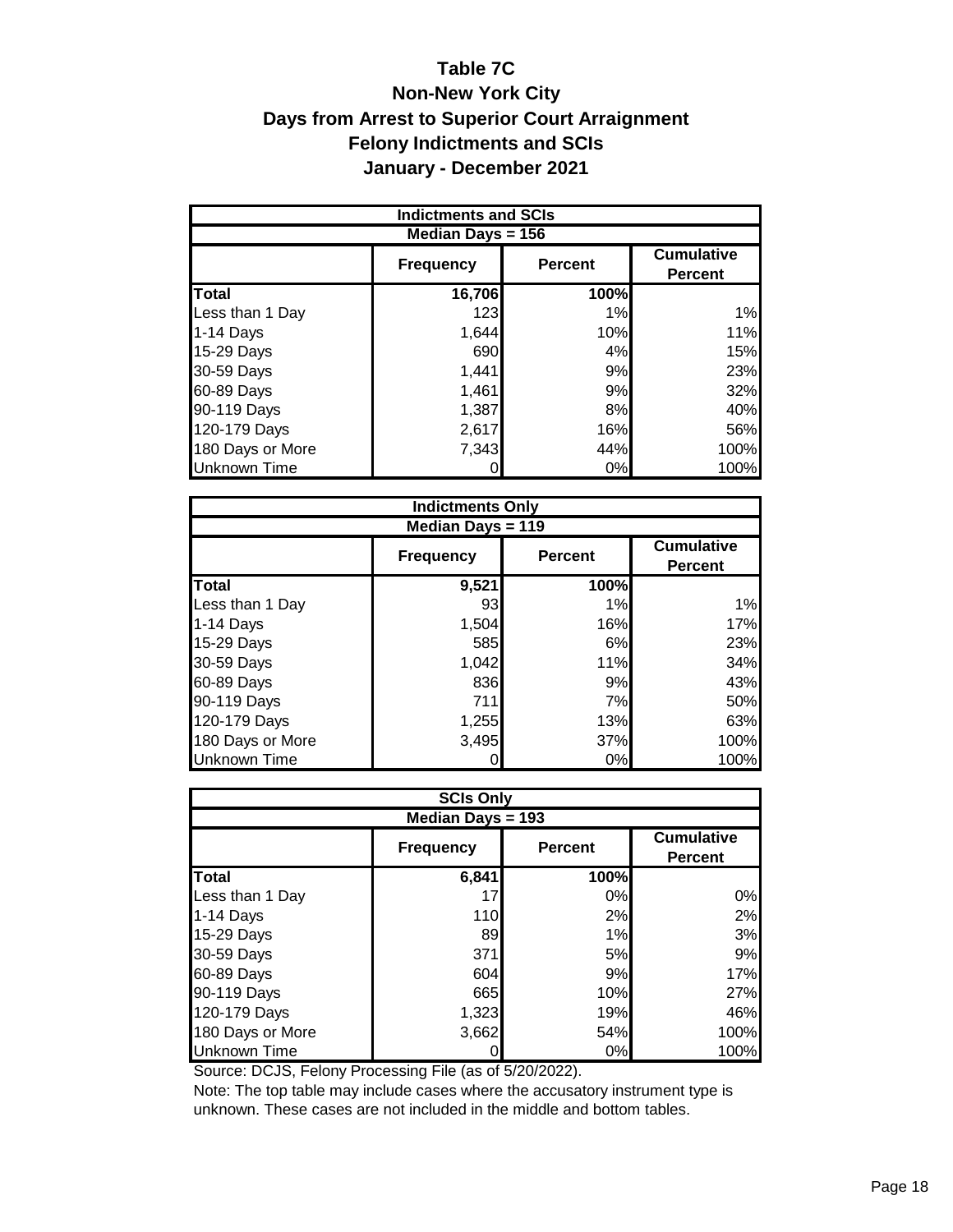#### **Table 8**

#### **New York State**

**Days from Superior Court Felony Arraignment to Final Court Disposition by Top Superior Court Arraignment Charge January - December 2021**

|                     |                                      |        |               |                         |        | <b>Top Superior Court Arraignment Charge</b> |        |                           |                  | <b>New York</b> | <b>Non-New</b>  |
|---------------------|--------------------------------------|--------|---------------|-------------------------|--------|----------------------------------------------|--------|---------------------------|------------------|-----------------|-----------------|
|                     |                                      | Total  |               | <b>Class A Felonies</b> |        | <b>Violent Felony Offenses</b>               |        | <b>Other Felonies</b>     |                  | City            | York City       |
|                     |                                      | N      | <b>Median</b> | N                       | Median | N                                            | Median | $\boldsymbol{\mathsf{N}}$ | Median           | <b>Median</b>   | Median          |
|                     | <b>Disposition Outcome</b>           |        | <b>Days</b>   |                         | Days   |                                              | Days   |                           | <b>Days</b>      | <b>Days</b>     | Days            |
| <b>All Cases</b>    | <b>Total Disposed</b>                | 23,779 | 275           | 935                     | 464    | 8,415                                        | 334    | 14,429                    | 225              | 562             | 187             |
|                     | Convicted - Plea                     | 19,376 | 260           | 663                     | 450    | 6,221                                        | 325    | 12,492                    | 213              | 555             | 183             |
|                     | Convicted - Verdict                  | 348    | 582           | 69                      | 740    | 180                                          | 607    | 99                        | 466              | 951             | 527             |
|                     | Adjudicated - Youthful Offender      | 755    | 379           | 3                       | 396    | 549                                          | 394    | 203                       | 349              | 586             | 144             |
|                     | Covered by, Consolidated, Superseded | 774    | 156           | 61                      | 206    | 287                                          | 169    | 426                       | 142              | 182             | 149             |
|                     | Diverted and Dismissed               | 187    | 855           | 3                       | 696    | 32                                           | 852    | 152                       | 862              | 870             | 609             |
|                     | Dismissed                            | 1,830  | 427           | 96                      | 355    | 868                                          | 396    | 866                       | 457              | 589             | 239             |
|                     | Acquitted                            | 120    | 519           | 14                      | 594    | 80                                           | 494    | 26                        | 465              | 1,045           | 366             |
|                     | Other                                | 389    | 194           | 26                      | 668    | 198                                          | 154    | 165                       | 216              | 329             | 128             |
| <b>Indictments</b>  | <b>Total Disposed</b>                | 15,114 | 408           | 838                     | 516    | 6,595                                        | 427    | 7,681                     | $\overline{377}$ | 620             | 274             |
|                     | Convicted - Plea                     | 11,481 | 407           | 586                     | 499    | 4,680                                        | 434    | 6,215                     | 373              | 625             | 277             |
|                     | <b>Convicted - Verdict</b>           | 341    | 582           | 68                      | 743    | 174                                          | 607    | 99                        | 466              | 951             | 527             |
|                     | Adjudicated - Youthful Offender      | 473    | 562           | 3                       | 396    | 378                                          | 554    | 92                        | 617              | 640             | 226             |
|                     | Covered by, Consolidated, Superseded | 676    | 157           | 56                      | 201    | 257                                          | 169    | 363                       | 147              | 184             | 150             |
|                     | Diverted and Dismissed               | 131    | 953           | 3                       | 696    | 29                                           | 908    | 99                        | 1,007            | 953             | 1,387           |
|                     | Dismissed                            | 1,564  | 461           | 84                      | 523    | 811                                          | 414    | 669                       | 497              | 600             | 267             |
|                     | Acquitted                            | 118    | 519           | 14                      | 594    | 79                                           | 492    | 25                        | 501              | 1,045           | 366             |
|                     | Other                                | 330    | 218           | 24                      | 703    | 187                                          | 159    | 119                       | 258              | 327             | 162             |
| <b>Informations</b> | <b>Total Disposed</b>                | 8,117  | 92            | 72                      | 65     | 1,682                                        | 82     | 6,363                     | 96               | 117             | $\overline{90}$ |
|                     | Convicted - Plea                     | 7,591  | 91            | 68                      | 63     | 1,473                                        | 81     | 6,050                     | 92               | 108             | 88              |
|                     | <b>Convicted - Verdict</b>           | 4      | 693           |                         |        | 4                                            | 693    | $\Omega$                  |                  |                 | 693             |
|                     | Adjudicated - Youthful Offender      | 277    | 91            |                         |        | 169                                          | 78     | 108                       | 151              | 173             | 85              |
|                     | Covered by, Consolidated, Superseded | 71     | 126           |                         | 210    | 19                                           | 153    | 50                        | 108              |                 | 126             |
|                     | Diverted and Dismissed               | 52     | 627           |                         |        | 3                                            | 205    | 49                        | 639              | 642             | 606             |
|                     | Dismissed                            | 91     | 898           | 2                       | 553    |                                              |        | 81                        | 928              | 34              | 899             |
|                     | Acquitted                            |        | 261           |                         |        |                                              |        |                           | 261              |                 | 261             |
|                     | Other                                | 30     | 119           |                         |        | 6                                            | 15     | 24                        | 321              |                 | 119             |

Source: DCJS, Felony Processing File (as of 5/20/2022).

Notes: The All Cases section includes cases where the accusatory instrument type is unknown and cases where the arraignment charge is missing. Final court disposition year is the sentence year or the year of the non-conviction disposition.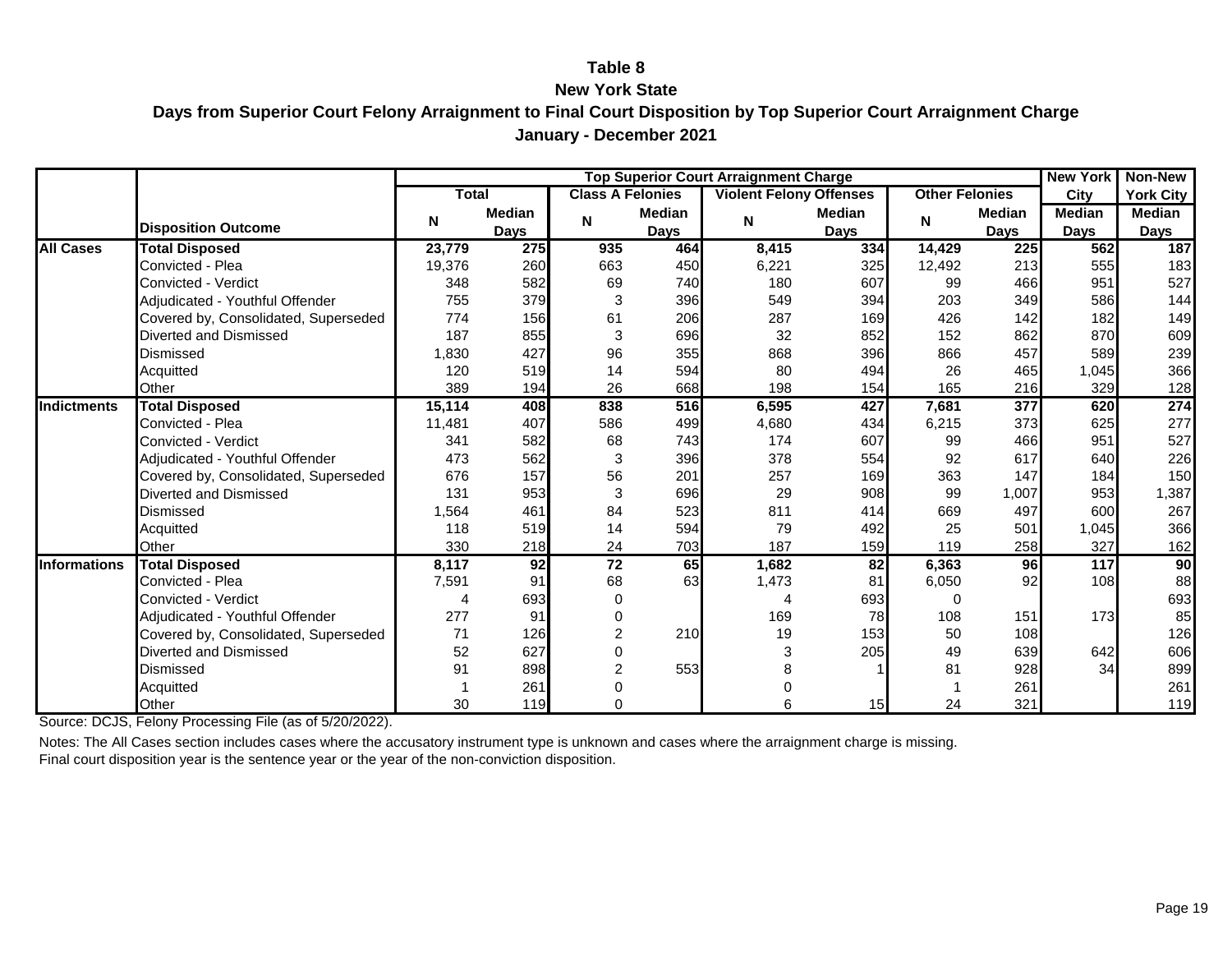#### **Table 9 New York State Dispositions of Felony Indictments and SCIs by Top Superior Court Arraignment Charge January - December 2021**

| Arraignment<br>Charge | <b>Disposition Outcome</b>           | <b>Indictments</b> |           | <b>Informations</b>     |          | <b>Total</b>   |           | New York<br>City | Non-New<br><b>York City</b> |
|-----------------------|--------------------------------------|--------------------|-----------|-------------------------|----------|----------------|-----------|------------------|-----------------------------|
| <b>Total</b>          | <b>Total</b>                         | 15,228             | 100%      | 8,174                   | 100%     | 24,080         | 100%      | 100%             | 100%                        |
|                       | <b>Felony Conviction</b>             | 8,548              | 56%       | 5,962                   | 73%      | 14,621         | 61%       | 47%              | 68%                         |
|                       | <b>Misdemeanor Conviction</b>        | 2,931              | 19%       | 1,540                   | 19%      | 4,646          | 19%       | 24%              | 17%                         |
|                       | Adjudicated - Youthful Offender      | 474                | 3%        | 278                     | 3%       | 757            | 3%        | 5%               | 2%                          |
|                       | Non-Criminal Conviction              | 365                | 2%        | 142                     | 2%       | 561            | 2%        | 4%               | 1%                          |
|                       | Covered by, Consolidated, Superseded | 693                | 5%        | 72                      | 1%       | 792            | 3%        | 3%               | 4%                          |
|                       | Dismissed - Acquitted                | 1,876              | 12%       | 148                     | 2%       | 2,293          | 10%       | 15%              | 7%                          |
|                       | Other                                | 341                | 2%        | 32                      | 0%       | 410            | 2%        | 2%               | 1%                          |
| <b>Class A</b>        | <b>Total</b>                         | 422                | 100%      | 10                      | 100%     | 440            | 100%      | 100%             | 100%                        |
| Felony - Not          | <b>Felony Conviction</b>             | 309                | 73%       | 8                       | 80%      | 320            | 73%       | 62%              | 79%                         |
| Drug                  | <b>Misdemeanor Conviction</b>        | 9                  | 2%        | 0                       | 0%       | 9              | 2%        | 4%               | 1%                          |
|                       | Adjudicated - Youthful Offender      | 3                  | 1%        | $\mathbf 0$             | 0%       | 3              | 1%        | 1%               | 1%                          |
|                       | Non-Criminal Conviction              | $\mathbf 0$        | 0%        | $\mathbf 0$             | 0%       | $\mathbf 0$    | 0%        | 0%               | 0%                          |
|                       | Covered by, Consolidated, Superseded | 40                 | 9%        | 2                       | 20%      | 43             | 10%       | 17%              | 5%                          |
|                       | Dismissed - Acquitted                | 43                 | 10%       | $\mathbf 0$             | 0%       | 46             | 10%       | 11%              | 10%                         |
|                       | Other                                | 18                 | 4%        | $\mathbf 0$             | 0%       | 19             | 4%        | 6%               | 3%                          |
| <b>Class A</b>        | Total                                | 416                | 100%      | 62                      | 100%     | 495            | 100%      | 100%             | 100%                        |
| Felony - Drug         | <b>Felony Conviction</b>             | 308                | 74%       | 51                      | 82%      | 365            | 74%       | 72%              | 75%                         |
|                       | Misdemeanor Conviction               | 27                 | 6%        | 8                       | 13%      | 35             | 7%        | 7%               | 7%                          |
|                       | Adjudicated - Youthful Offender      | 0                  | 0%        | $\mathbf 0$             | 0%       | $\mathbf 0$    | 0%        | 0%               | 0%                          |
|                       | Non-Criminal Conviction              | 0                  | 0%        | 1                       | 2%       | $\overline{2}$ | 0%        | 1%               | 0%                          |
|                       | Covered by, Consolidated, Superseded | 16                 | 4%        | 0                       | 0%       | 18             | 4%        | 3%               | 4%                          |
|                       | Dismissed - Acquitted                | 58                 | 14%       | $\overline{2}$          | 3%       | 67             | 14%       | 15%              | 12%                         |
|                       | Other                                | $\overline{7}$     | 2%        | 0                       | 0%       | 8              | 2%        | 2%               | 1%                          |
| <b>Violent</b>        | Total                                | 6,595              | 100%      | 1,682                   | 100%     | 8,415          | 100%      | 100%             | 100%                        |
| Felony                | <b>Felony Conviction</b>             | 3,617              | 55%       | 1,222                   | 73%      | 4,869          | 58%       | 46%              | 69%                         |
| <b>Offenses</b>       | <b>Misdemeanor Conviction</b>        | 1,076              | 16%       | 224                     | 13%      | 1,328          | 16%       | 20%              | 12%                         |
| (VFOs)                | Adjudicated - Youthful Offender      | 378                | 6%        | 169                     | 10%      | 549            | 7%        | 8%               | 5%                          |
|                       | Non-Criminal Conviction              | 161                | 2%        | 30                      | 2%       | 203            | 2%        | 4%               | 1%                          |
|                       | Covered by, Consolidated, Superseded | 257<br>919         | 4%        | 19<br>11                | 1%       | 287<br>980     | 3%        | 4%               | 3%                          |
|                       | Dismissed - Acquitted<br>Other       | 187                | 14%<br>3% | $\overline{7}$          | 1%<br>0% | 199            | 12%<br>2% | 15%<br>3%        | 8%<br>2%                    |
| <b>Drug Felony</b>    | <b>Total</b>                         | 2,295              | 100%      |                         | 100%     | 3,567          | 100%      | 100%             | 100%                        |
| Class B-E             | <b>Felony Conviction</b>             | 1,319              | 57%       | 1,180<br>822            | 70%      | 2,149          | 60%       | 46%              | 65%                         |
|                       | Misdemeanor Conviction               | 429                | 19%       | 247                     | 21%      | 704            | 20%       | 24%              | 18%                         |
|                       | Adjudicated - Youthful Offender      | 18                 | 1%        | 14                      | 1%       | 32             | 1%        | 2%               | 0%                          |
|                       | Non-Criminal Conviction              | 52                 | 2%        | 14                      | 1%       | 74             | 2%        | 5%               | 1%                          |
|                       | Covered by, Consolidated, Superseded | 107                | 5%        | 5                       | 0%       | 114            | 3%        | 1%               | 4%                          |
|                       | Dismissed - Acquitted                | 328                | 14%       | 68                      | 6%       | 440            | 12%       | 20%              | 10%                         |
|                       | Other                                | 42                 | 2%        | 10                      | 1%       | 54             | 2%        | 2%               | 1%                          |
| <b>VTL 1192 -</b>     | <b>Total</b>                         | 1,117              | 100%      | 1,294                   | 100%     | 2,435          | 100%      | 100%             | 100%                        |
| <b>DWI Felony</b>     | <b>Felony Conviction</b>             | 815                | 73%       | 1,036                   | 80%      | 1,858          | 76%       | 44%              | 79%                         |
|                       | <b>Misdemeanor Conviction</b>        | 219                | 20%       | 247                     | 19%      | 467            | 19%       | 46%              | 17%                         |
|                       | Adjudicated - Youthful Offender      | 0                  | 0%        | 1                       | 0%       | $\mathbf{1}$   | 0%        | 0%               | 0%                          |
|                       | Non-Criminal Conviction              | 24                 | 2%        | 5                       | 0%       | 30             | 1%        | 6%               | 1%                          |
|                       | Covered by, Consolidated, Superseded | 12                 | 1%        | 0                       | 0%       | 15             | 1%        | 1%               | 1%                          |
|                       | Dismissed - Acquitted                | 39                 | 3%        | 3                       | 0%       | 51             | 2%        | 4%               | 2%                          |
|                       | Other                                | 8                  | 1%        | $\overline{2}$          | 0%       | 13             | 1%        | 1%               | 1%                          |
| <b>Other Vehicle</b>  | <b>Total</b>                         | 304                | 100%      | 213                     | 100%     | 523            | 100%      | 100%             | 100%                        |
| and Traffic           | <b>Felony Conviction</b>             | 154                | 51%       | 128                     | 60%      | 284            | 54%       | 26%              | 59%                         |
| Law (VTL)             | <b>Misdemeanor Conviction</b>        | 111                | 37%       | 77                      | 36%      | 189            | 36%       | 51%              | 33%                         |
| Felony                | Adjudicated - Youthful Offender      | 0                  | 0%        | $\overline{\mathbf{c}}$ | 1%       | $\overline{2}$ | 0%        | 1%               | 0%                          |
|                       | Non-Criminal Conviction              | 11                 | 4%        | 5                       | 2%       | 16             | 3%        | 11%              | 2%                          |
|                       | Covered by, Consolidated, Superseded | 6                  | 2%        | 1                       | 0%       | 7              | 1%        | 1%               | 1%                          |
|                       | Dismissed - Acquitted                | 16                 | 5%        | 0                       | 0%       | 18             | 3%        | 8%               | 3%                          |
|                       | Other                                | 6                  | 2%        | $\mathbf 0$             | 0%       | $\overline{7}$ | 1%        | 1%               | 1%                          |
| <b>Other Felony</b>   | <b>Total</b>                         | 3,896              | 100%      | 3,572                   | 100%     | 7,716          | 100%      | 100%             | 100%                        |
|                       | <b>Felony Conviction</b>             | 1,959              | 50%       | 2,594                   | 73%      | 4,593          | 60%       | 48%              | 65%                         |
|                       | Misdemeanor Conviction               | 1,044              | 27%       | 690                     | 19%      | 1,820          | 24%       | 31%              | 20%                         |
|                       | Adjudicated - Youthful Offender      | 70                 | 2%        | 88                      | 2%       | 161            | 2%        | 3%               | 2%                          |
|                       | <b>Non-Criminal Conviction</b>       | 112                | 3%        | 84                      | 2%       | 226            | 3%        | 6%               | 2%                          |
|                       | Covered by, Consolidated, Superseded | 238                | 6%        | 44                      | 1%       | 290            | 4%        | 1%               | 5%                          |
|                       | Dismissed - Acquitted                | 410                | 11%       | 60                      | 2%       | 535            | 7%        | 10%              | $5\%$                       |
|                       | Other                                | 63                 | 2%        | 12                      | 0%       | 91             | 1%        | 1%               | 1%                          |

Source: DCJS, Felony Processing File (as of 5/20/2022).

Note: Total column includes cases where the accusatory instrument type is unknown and cases where the arraignment charge is missing.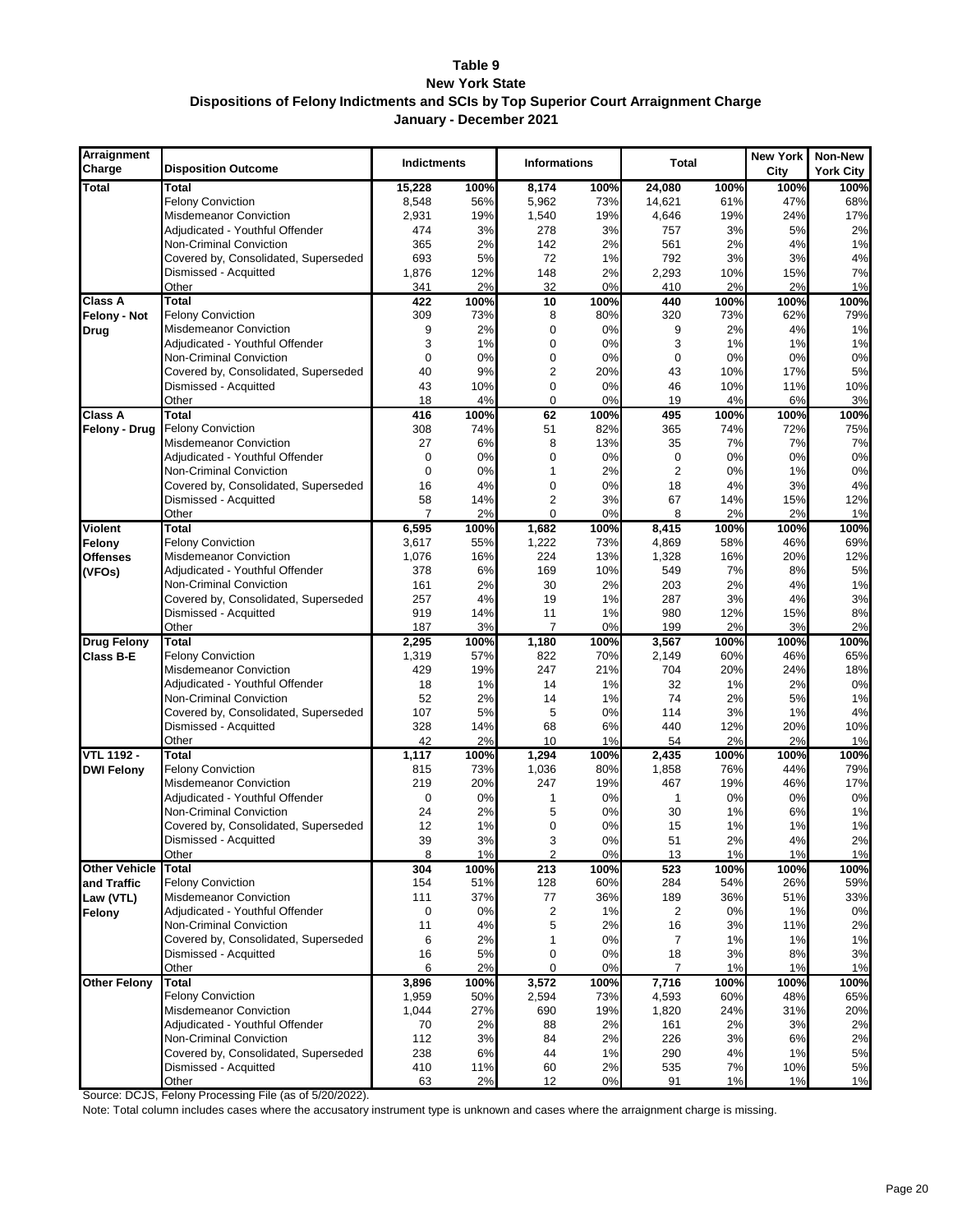#### **Table 9A New York State Dispositions of Felony Indictments and SCIs by Top Superior Court Arraignment Charge (Other Felonies) January - December 2021**

| Arraignment<br>Charge | <b>Disposition Outcome</b>           | <b>Indictments</b> |          | <b>Informations</b> |          | <b>Total</b>   |          | <b>New York</b><br>City | Non-New<br><b>York City</b> |
|-----------------------|--------------------------------------|--------------------|----------|---------------------|----------|----------------|----------|-------------------------|-----------------------------|
| <b>Total</b>          | <b>Total</b>                         | 3,896              | 100%     | 3,572               | 100%     | 7,716          | 100%     | 100%                    | 100%                        |
|                       | <b>Felony Conviction</b>             | 1,959              | 50%      | 2,594               | 73%      | 4,593          | 60%      | 48%                     | 65%                         |
|                       | <b>Misdemeanor Conviction</b>        | 1,044              | 27%      | 690                 | 19%      | 1,820          | 24%      | 31%                     | 20%                         |
|                       | Adjudicated - Youthful Offender      | 70                 | 2%       | 88                  | 2%       | 161            | 2%       | 3%                      | 2%                          |
|                       | Non-Criminal Conviction              | 112                | 3%       | 84                  | 2%       | 226            | 3%       | 6%                      | 2%                          |
|                       | Covered by, Consolidated, Superseded | 238                | 6%       | 44                  | 1%       | 290            | 4%       | 1%                      | 5%                          |
|                       | Dismissed - Acquitted                | 410                | 11%      | 60                  | 2%       | 535            | 7%       | 10%                     | 5%                          |
|                       | Other                                | 63                 | 2%       | 12                  | 0%       | 91             | 1%       | 1%                      | 1%                          |
| PL 120 -              | <b>Total</b>                         | 120                | 100%     | 205                 | 100%     | 332            | 100%     | 100%                    | 100%                        |
| Assault/              | <b>Felony Conviction</b>             | 61                 | 51%      | 157                 | 77%      | 218            | 66%      | 41%                     | 75%                         |
| <b>Related</b>        | <b>Misdemeanor Conviction</b>        | 36                 | 30%      | 34                  | 17%      | 74             | 22%      | 38%                     | 16%                         |
|                       | Adjudicated - Youthful Offender      | $\overline{2}$     | 2%       | 8                   | 4%       | 10             | 3%       | 2%                      | 3%                          |
|                       | Non-Criminal Conviction              | $\overline{2}$     | 2%       | $\overline{2}$      | 1%       | 5              | 2%       | 4%                      | 0%                          |
|                       | Covered by, Consolidated, Superseded | 6                  | 5%       | 1                   | 0%       | $\overline{7}$ | 2%       | 3%                      | 2%                          |
|                       | Dismissed - Acquitted                | 8                  | 7%       | 2                   | 1%       | 12             | 4%       | 7%                      | 3%                          |
|                       | Other                                | 5                  | 4%       | 1                   | 0%       | 6              | 2%       | 4%                      | 1%                          |
| PL 125 -              | <b>Total</b>                         | 68                 | 100%     | 33                  | 100%     | 101            | 100%     | 100%                    | 100%                        |
| Homicide/             | <b>Felony Conviction</b>             | 58                 | 85%      | 23                  | 70%      | 81             | 80%      | 87%                     | 79%                         |
| <b>Related</b>        | <b>Misdemeanor Conviction</b>        | $\overline{2}$     | 3%       | 7                   | 21%      | 9              | 9%       | 7%                      | 9%                          |
|                       | Adiudicated - Youthful Offender      | 2                  | 3%       | $\mathbf 0$         | 0%       | 2              | 2%       | 0%                      | 2%                          |
|                       | <b>Non-Criminal Conviction</b>       | 0                  | 0%       | 1                   | 3%       | 1              | 1%       | 0%                      | 1%                          |
|                       | Covered by, Consolidated, Superseded | 2                  | 3%       | 1                   | 3%       | 3              | 3%       | 7%                      | 2%                          |
|                       | Dismissed - Acquitted                | 1<br>3             | 1%<br>4% | 0                   | 0%<br>3% | 1<br>4         | 1%<br>4% | 0%<br>0%                | 1%                          |
| <b>PL 130 - Sex</b>   | Other<br><b>Total</b>                | 87                 | 100%     | 115                 | 100%     | 203            | 100%     | 100%                    | 5%<br>100%                  |
| <b>Offenses</b>       | <b>Felony Conviction</b>             | 38                 | 44%      | 82                  | 71%      | 120            | 59%      | 32%                     | 69%                         |
|                       | Misdemeanor Conviction               | 24                 | 28%      | 25                  | 22%      | 50             | 25%      | 38%                     | 20%                         |
|                       | Adjudicated - Youthful Offender      | 1                  | 1%       | 7                   | 6%       | 8              | 4%       | 4%                      | 4%                          |
|                       | Non-Criminal Conviction              | 4                  | 5%       | 1                   | 1%       | 5              | 2%       | 7%                      | 1%                          |
|                       | Covered by, Consolidated, Superseded | $\mathbf 0$        | 0%       | $\mathbf 0$         | 0%       | 0              | 0%       | 0%                      | 0%                          |
|                       | Dismissed - Acquitted                | 20                 | 23%      | $\mathbf 0$         | 0%       | 20             | 10%      | 20%                     | 6%                          |
|                       | Other                                | $\Omega$           | 0%       | 0                   | 0%       | $\mathbf 0$    | 0%       | 0%                      | 0%                          |
| PL 140 -              | Total                                | 414                | 100%     | 594                 | 100%     | 1,064          | 100%     | 100%                    | 100%                        |
| <b>Burglary/</b>      | <b>Felony Conviction</b>             | 238                | 57%      | 477                 | 80%      | 731            | 69%      | 60%                     | 74%                         |
| <b>Related</b>        | <b>Misdemeanor Conviction</b>        | 98                 | 24%      | 67                  | 11%      | 187            | 18%      | 23%                     | 14%                         |
|                       | Adjudicated - Youthful Offender      | 5                  | 1%       | 19                  | 3%       | 24             | 2%       | 1%                      | 3%                          |
|                       | Non-Criminal Conviction              | 6                  | 1%       | 6                   | 1%       | 21             | 2%       | 4%                      | 1%                          |
|                       | Covered by, Consolidated, Superseded | 17                 | 4%       | 9                   | 2%       | 26             | 2%       | 0%                      | 4%                          |
|                       | Dismissed - Acquitted                | 44                 | 11%      | 14                  | 2%       | 63             | 6%       | 10%                     | 3%                          |
|                       | Other                                | 6                  | 1%       | 2                   | 0%       | 12             | 1%       | 1%                      | 1%                          |
| PL 155 -              | <b>Total</b>                         | 747                | 100%     | 658                 | 100%     | 1,462          | 100%     | 100%                    | 100%                        |
| Larceny               | <b>Felony Conviction</b>             | 345                | 46%      | 414                 | 63%      | 765            | 52%      | 43%                     | 58%                         |
|                       | <b>Misdemeanor Conviction</b>        | 225                | 30%      | 189                 | 29%      | 438            | 30%      | 34%                     | 27%                         |
|                       | Adjudicated - Youthful Offender      | 18                 | 2%       | 16                  | 2%       | 34             | 2%       | 4%                      | 1%                          |
|                       | Non-Criminal Conviction              | 33                 | 4%       | 18                  | 3%       | 63             | 4%       | 9%                      | 1%                          |
|                       | Covered by, Consolidated, Superseded | 39                 | $5%$     | 6                   | 1%       | 47             | 3%       | 1%                      | 5%                          |
|                       | Dismissed - Acquitted                | 78                 | 10%      | 14                  | 2%       | 102            | 7%       | 9%                      | $6\%$                       |
|                       | Other                                | 9                  | 1%       |                     | 0%       | 13             | 1%       | 1%                      | 1%                          |
| PL 160 -              | <b>Total</b>                         | 137                | 100%     | 235                 | 100%     | 380            | 100%     | 100%                    | 100%                        |
| <b>Robbery</b>        | <b>Felony Conviction</b>             | 66                 | 48%      | 180                 | 77%      | 247            | 65%      | 59%                     | 71%                         |
|                       | <b>Misdemeanor Conviction</b>        | 41                 | 30%      | 42                  | 18%      | 87             | 23%      | 25%                     | 21%                         |
|                       | Adjudicated - Youthful Offender      | 6                  | 4%       | 8                   | 3%       | 16             | 4%       | 6%                      | 3%                          |
|                       | Non-Criminal Conviction              | 4                  | 3%       | 1                   | 0%       | 5              | 1%       | 2%                      | 1%                          |
|                       | Covered by, Consolidated, Superseded | 5                  | 4%       | 1                   | 0%       | 6              | 2%       | 2%                      | 2%                          |
|                       | Dismissed - Acquitted                | $10\,$             | 7%       | 2                   | 1%       | 13             | 3%       | 5%                      | 2%                          |
|                       | Other                                | 5                  | $4\%$    | 1                   | $0\%$    | 6              | 2%       | 2%                      | 2%                          |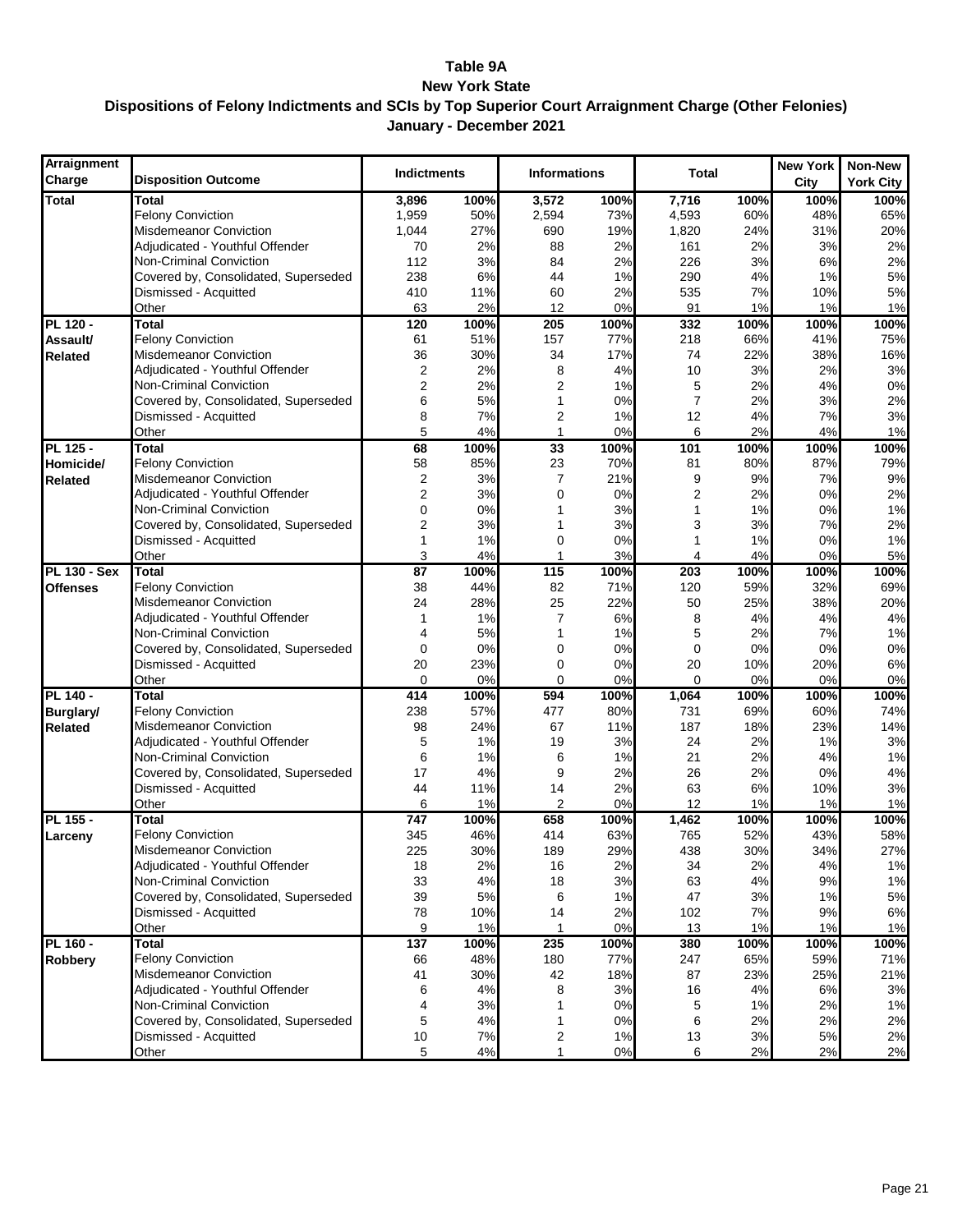#### **Table 9A New York State Dispositions of Felony Indictments and SCIs by Top Superior Court Arraignment Charge (Other Felonies) January - December 2021**

| <b>Arraignment</b><br>Charge | <b>Disposition Outcome</b>           | <b>Indictments</b> |      | <b>Informations</b> |      | <b>Total</b>   |      | <b>New York</b><br>City | Non-New<br><b>York City</b> |
|------------------------------|--------------------------------------|--------------------|------|---------------------|------|----------------|------|-------------------------|-----------------------------|
| <b>PL 165 -</b>              | Total                                | 183                | 100% | 160                 | 100% | 365            | 100% | 100%                    | 100%                        |
| <b>Other Theft</b>           | <b>Felony Conviction</b>             | 80                 | 44%  | 115                 | 72%  | 200            | 55%  | 43%                     | 59%                         |
|                              | <b>Misdemeanor Conviction</b>        | 48                 | 26%  | 29                  | 18%  | 85             | 23%  | 37%                     | 18%                         |
|                              | Adjudicated - Youthful Offender      | 6                  | 3%   | 7                   | 4%   | 13             | 4%   | 1%                      | 5%                          |
|                              | Non-Criminal Conviction              | 4                  | 2%   | 1                   | 1%   | $\overline{7}$ | 2%   | 6%                      | 0%                          |
|                              | Covered by, Consolidated, Superseded | 34                 | 19%  | 4                   | 3%   | 39             | 11%  | 2%                      | 14%                         |
|                              | Dismissed - Acquitted                | 9                  | 5%   | 3                   | 2%   | 18             | 5%   | 9%                      | 3%                          |
|                              | Other                                | $\overline{2}$     | 1%   | 1                   | 1%   | 3              | 1%   | 1%                      | 1%                          |
| PL 215 -                     | Total                                | 512                | 100% | 323                 | 100% | 865            | 100% | 100%                    | 100%                        |
| Judicial/                    | <b>Felony Conviction</b>             | 221                | 43%  | 230                 | 71%  | 454            | 52%  | 39%                     | 59%                         |
| Criminal                     | Misdemeanor Conviction               | 161                | 31%  | 64                  | 20%  | 236            | 27%  | 38%                     | 22%                         |
| Contempt                     | Adjudicated - Youthful Offender      | 1                  | 0%   | $\overline{2}$      | 1%   | 3              | 0%   | 0%                      | 0%                          |
|                              | Non-Criminal Conviction              | 16                 | 3%   | 15                  | 5%   | 34             | 4%   | 6%                      | 3%                          |
|                              | Covered by, Consolidated, Superseded | 42                 | 8%   | 8                   | 2%   | 52             | 6%   | 4%                      | 7%                          |
|                              | Dismissed - Acquitted                | 66                 | 13%  | 3                   | 1%   | 78             | 9%   | 12%                     | 8%                          |
|                              | Other                                | 5                  | 1%   | $\mathbf{1}$        | 0%   | 8              | 1%   | 0%                      | 1%                          |
| PL 225 -                     | <b>Total</b>                         | 5                  | 100% | $\mathbf 0$         | 0%   | 5              | 100% | 100%                    | 0%                          |
| Gambling                     | <b>Felony Conviction</b>             | 0                  | 0%   | 0                   | 0%   | 0              | 0%   | 0%                      | 0%                          |
|                              | <b>Misdemeanor Conviction</b>        | 5                  | 100% | 0                   | 0%   | 5              | 100% | 100%                    | 0%                          |
|                              | Adjudicated - Youthful Offender      | 0                  | 0%   | 0                   | 0%   | 0              | 0%   | 0%                      | 0%                          |
|                              | Non-Criminal Conviction              | 0                  | 0%   | 0                   | 0%   | 0              | 0%   | 0%                      | 0%                          |
|                              | Covered by, Consolidated, Superseded | 0                  | 0%   | 0                   | 0%   | 0              | 0%   | 0%                      | 0%                          |
|                              | Dismissed - Acquitted                | 0                  | 0%   | $\Omega$            | 0%   | 0              | 0%   | 0%                      | 0%                          |
|                              | Other                                | $\overline{0}$     | 0%   | $\Omega$            | 0%   | $\Omega$       | 0%   | 0%                      | 0%                          |
| PL 265 -                     | Total                                | 312                | 100% | 268                 | 100% | 589            | 100% | 100%                    | 100%                        |
| Weapons                      | <b>Felony Conviction</b>             | 138                | 44%  | 226                 | 84%  | 366            | 62%  | 49%                     | 72%                         |
|                              | <b>Misdemeanor Conviction</b>        | 83                 | 27%  | 29                  | 11%  | 112            | 19%  | 24%                     | 16%                         |
|                              | Adjudicated - Youthful Offender      | 15                 | 5%   | 8                   | 3%   | 23             | 4%   | 7%                      | 2%                          |
|                              | <b>Non-Criminal Conviction</b>       | 12                 | 4%   | 1                   | 0%   | 13             | 2%   | 3%                      | 1%                          |
|                              | Covered by, Consolidated, Superseded | 13                 | 4%   | 1                   | 0%   | 15             | 3%   | 1%                      | 4%                          |
|                              | Dismissed - Acquitted                | 44                 | 14%  | 3                   | 1%   | 53             | 9%   | 15%                     | 5%                          |
|                              | Other                                | $\overline{7}$     | 2%   | $\Omega$            | 0%   | $\overline{7}$ | 1%   | 2%                      | 1%                          |
| <b>Other Penal</b>           | Total                                | 1,164              | 100% | 772                 | 100% | 1,990          | 100% | 100%                    | 100%                        |
| Law                          | <b>Felony Conviction</b>             | 604                | 52%  | 502                 | 65%  | 1,113          | 56%  | 41%                     | 61%                         |
|                              | <b>Misdemeanor Conviction</b>        | 296                | 25%  | 191                 | 25%  | 499            | 25%  | 35%                     | 22%                         |
|                              | Adjudicated - Youthful Offender      | 14                 | 1%   | 13                  | 2%   | 28             | 1%   | 2%                      | 1%                          |
|                              | <b>Non-Criminal Conviction</b>       | 30                 | 3%   | 32                  | 4%   | 65             | 3%   | 7%                      | 2%                          |
|                              | Covered by, Consolidated, Superseded | 76                 | 7%   | 13                  | 2%   | 91             | 5%   | 1%                      | 6%                          |
|                              | Dismissed - Acquitted                | 124                | 11%  | 18                  | 2%   | 164            | 8%   | 13%                     | 7%                          |
|                              | Other                                | 20                 | 2%   | 3                   | 0%   | 30             | 2%   | 1%                      | 2%                          |
| Other                        | Total                                | 144                | 100% | 205                 | 100% | 353            | 100% | 100%                    | 100%                        |
|                              | <b>Felony Conviction</b>             | 108                | 75%  | 185                 | 90%  | 293            | 83%  | 81%                     | 83%                         |
|                              | Misdemeanor Conviction               | 24                 | 17%  | 12                  | 6%   | 36             | 10%  | 16%                     | 9%                          |
|                              | Adjudicated - Youthful Offender      | 0                  | 0%   | $\mathbf 0$         | 0%   | $\mathbf 0$    | 0%   | 0%                      | 0%                          |
|                              | <b>Non-Criminal Conviction</b>       | 1                  | 1%   | 6                   | 3%   | $\overline{7}$ | 2%   | 2%                      | 2%                          |
|                              | Covered by, Consolidated, Superseded | 4                  | 3%   | 0                   | 0%   | 4              | 1%   | 0%                      | 1%                          |
|                              | Dismissed - Acquitted                | 6                  | 4%   | 1                   | 0%   | 11             | 3%   | 2%                      | 3%                          |
|                              | Other                                | 1                  | 1%   | 1                   | 0%   | $\overline{2}$ | 1%   | 0%                      | 1%                          |

Source: DCJS, Felony Processing File (as of 5/20/2022).

Note: Total column includes cases where the accusatory instrument type is unknown and cases where the arraignment charge is missing.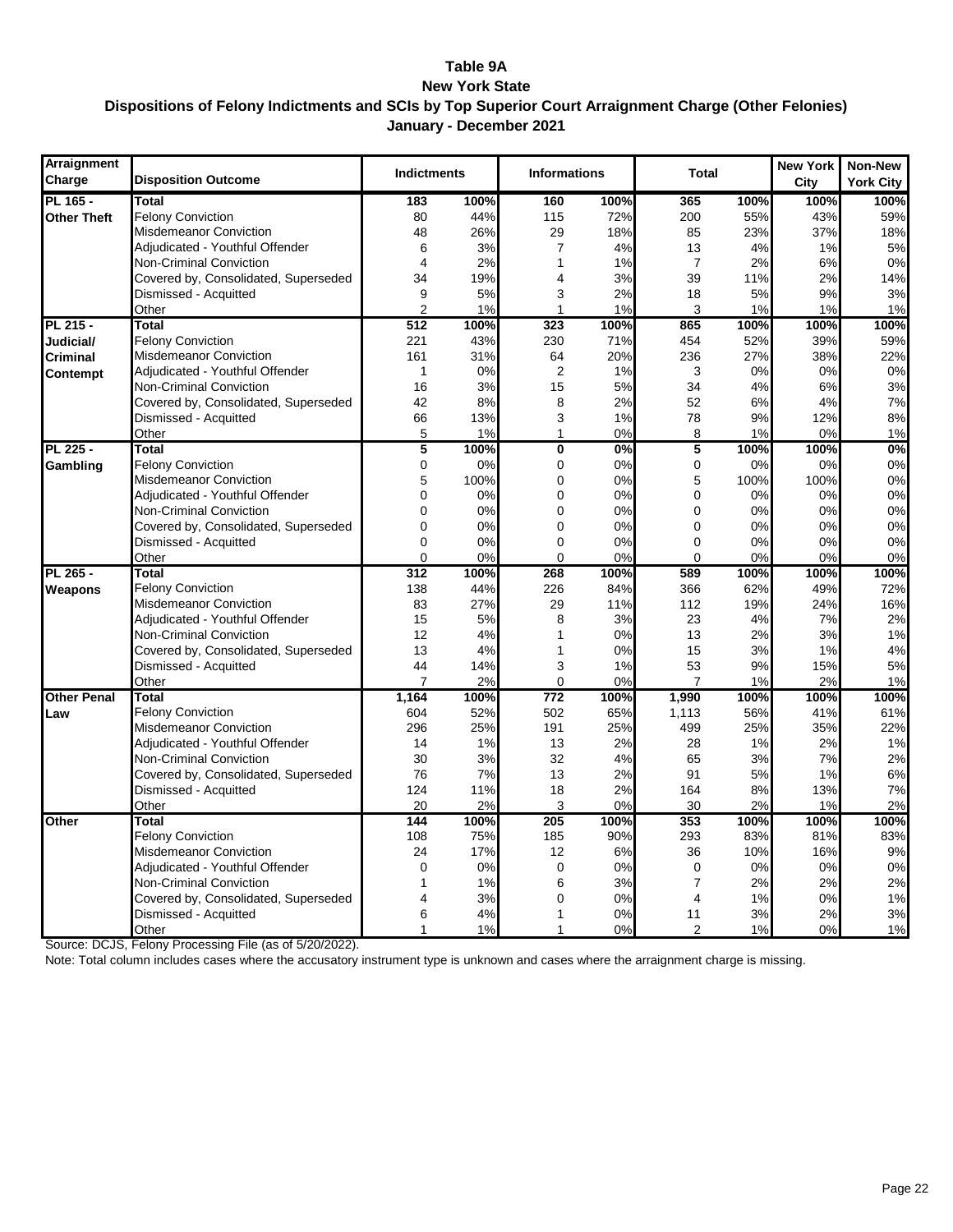#### **Table 10 New York State Superior Court Felony Cases Resulting in Conviction Top Arraignment Charge by Top Conviction Charge January - December 2021**

| Indictments and SCIs                         |                                               |                                           |                                            |                                           |                                        |                            |                 |        |  |  |  |
|----------------------------------------------|-----------------------------------------------|-------------------------------------------|--------------------------------------------|-------------------------------------------|----------------------------------------|----------------------------|-----------------|--------|--|--|--|
| <b>Top Superior Court Arraignment Charge</b> |                                               |                                           |                                            |                                           |                                        |                            |                 |        |  |  |  |
| <b>Top Conviction Charge</b>                 | <b>Class A</b><br>Felony -<br><b>Not Drug</b> | <b>Class A</b><br>Felony -<br><b>Drug</b> | <b>Violent</b><br>Felony<br><b>Offense</b> | <b>Drug</b><br>Felony<br><b>Class B-E</b> | <b>VTL 1192 -</b><br><b>DWI Felony</b> | <b>Other VTL</b><br>Felony | Other<br>Felony | Total  |  |  |  |
| <b>Total</b>                                 | 332                                           | 402I                                      | 6,949                                      | 2,959                                     | 2,356                                  | 491                        | 6,800           | 20,289 |  |  |  |
| Class A Felony - Not Drug                    | 99                                            |                                           |                                            |                                           |                                        |                            |                 | 100    |  |  |  |
| Class A Felony - Drug                        |                                               | 77                                        |                                            |                                           |                                        |                            |                 | 80     |  |  |  |
| <b>Violent Felony Offense</b>                | 200                                           | 11 <sub>1</sub>                           | 4,046                                      | 82                                        |                                        |                            | 22              | 4,362  |  |  |  |
| Drug Felony Class B-E                        |                                               | 264                                       |                                            | 2,032                                     |                                        |                            | 93              | 2,397  |  |  |  |
| VTL 1192 - DWI Felony                        |                                               |                                           |                                            |                                           | 1,839                                  |                            | 14 <sub>h</sub> | 1,870  |  |  |  |
| Other Vehicle Traffic Law (VTL) Felony       |                                               |                                           |                                            |                                           | 17                                     | 280                        |                 | 306    |  |  |  |
| Other Felony                                 | 24                                            | 13                                        | 1,301                                      | 56                                        |                                        |                            | 4,576           | 5,971  |  |  |  |
| Misdemeanor                                  |                                               | 35 <sub>l</sub>                           | 1,383                                      | 708                                       | 468                                    | 189                        | 1,858           | 4,650  |  |  |  |
| Non-Criminal Offense                         |                                               |                                           | 203                                        | 74                                        | 30                                     | 16 <sub>l</sub>            | 228             | 553    |  |  |  |

|                                              | <b>Indictments Only</b>                              |                                           |                                            |                                    |                                        |                                   |                 |        |  |  |  |
|----------------------------------------------|------------------------------------------------------|-------------------------------------------|--------------------------------------------|------------------------------------|----------------------------------------|-----------------------------------|-----------------|--------|--|--|--|
| <b>Top Superior Court Arraignment Charge</b> |                                                      |                                           |                                            |                                    |                                        |                                   |                 |        |  |  |  |
| <b>Top Conviction Charge</b>                 | <b>Class A</b><br><b>Felony -</b><br><b>Not Drug</b> | <b>Class A</b><br>Felony -<br><b>Drug</b> | <b>Violent</b><br>Felony<br><b>Offense</b> | Drug<br>Felony<br><b>Class B-E</b> | <b>VTL 1192 -</b><br><b>DWI Felony</b> | <b>Other VTL</b><br><b>Felony</b> | Other<br>Felony | Total  |  |  |  |
| Total                                        | 321                                                  | <b>335</b>                                | 5,232                                      | 1,818                              | 1,058                                  | <b>276</b>                        | 3,185           | 12,225 |  |  |  |
| Class A Felony - Not Drug                    | 98                                                   |                                           |                                            |                                    |                                        |                                   |                 | 99     |  |  |  |
| Class A Felony - Drug                        |                                                      | 65                                        |                                            |                                    |                                        |                                   |                 | 68     |  |  |  |
| <b>Violent Felony Offense</b>                | 193                                                  |                                           | 2,934                                      | 72                                 |                                        |                                   | 16              | 3,225  |  |  |  |
| Drug Felony Class B-E                        |                                                      | 222                                       |                                            | 1,222                              |                                        |                                   | 90l             | 1,540  |  |  |  |
| VTL 1192 - DWI Felony                        |                                                      |                                           |                                            |                                    | 799                                    |                                   | 11              | 817    |  |  |  |
| Other Vehicle Traffic Law (VTL) Felony       |                                                      |                                           |                                            |                                    | 15 <sub>l</sub>                        | 153                               |                 | 174    |  |  |  |
| Other Felony                                 | 21                                                   | 12                                        | 1,020                                      | 37                                 |                                        |                                   | 1,886           | 2,976  |  |  |  |
| Misdemeanor                                  |                                                      | 27                                        | 1,106                                      | 430                                | 219                                    | 111                               | 1,062           | 2,964  |  |  |  |
| Non-Criminal Offense                         |                                                      |                                           | 161                                        | 52                                 | 24                                     |                                   | 114             | 362    |  |  |  |

| <b>SCIs Only</b>                       |                                               |                                           |                                            |                                    |                                        |                            |                 |       |  |  |  |  |
|----------------------------------------|-----------------------------------------------|-------------------------------------------|--------------------------------------------|------------------------------------|----------------------------------------|----------------------------|-----------------|-------|--|--|--|--|
|                                        | <b>Top Superior Court Arraignment Charge</b>  |                                           |                                            |                                    |                                        |                            |                 |       |  |  |  |  |
| <b>Top Conviction Charge</b>           | <b>Class A</b><br>Felony -<br><b>Not Drug</b> | <b>Class A</b><br>Felony -<br><b>Drug</b> | <b>Violent</b><br>Felony<br><b>Offense</b> | Drug<br>Felony<br><b>Class B-E</b> | <b>VTL 1192 -</b><br><b>DWI Felony</b> | <b>Other VTL</b><br>Felony | Other<br>Felony | Total |  |  |  |  |
| <b>Total</b>                           |                                               | 60                                        | 1,645                                      | 1,097                              | 1,289                                  | 212                        | 3,456           | 7,767 |  |  |  |  |
| Class A Felony - Not Drug              |                                               |                                           |                                            |                                    |                                        |                            |                 | 0     |  |  |  |  |
| Class A Felony - Drug                  |                                               | 11                                        |                                            |                                    |                                        |                            |                 | 11    |  |  |  |  |
| <b>Violent Felony Offense</b>          |                                               |                                           | 1,090                                      | 10                                 |                                        |                            |                 | 1,115 |  |  |  |  |
| Drug Felony Class B-E                  |                                               | 38                                        |                                            | 802                                |                                        |                            |                 | 845   |  |  |  |  |
| VTL 1192 - DWI Felony                  |                                               |                                           |                                            |                                    | 1,033                                  |                            |                 | 1,046 |  |  |  |  |
| Other Vehicle Traffic Law (VTL) Felony |                                               |                                           |                                            |                                    |                                        | 125                        |                 | 130   |  |  |  |  |
| Other Felony                           |                                               |                                           | 271                                        | 19                                 |                                        |                            | 2,648           | 2,940 |  |  |  |  |
| Misdemeanor                            |                                               |                                           | 249                                        | 250                                | 248                                    | 77                         | 709             | 1,541 |  |  |  |  |
| Non-Criminal Offense                   |                                               |                                           | 30 <sup>°</sup>                            | 14                                 |                                        |                            | 84              | 139   |  |  |  |  |

Source: DCJS, Felony Processing File (as of 5/20/2022).

Notes: Cases where the arraignment or conviction charge was not reported were excluded from all tables. The top table may include cases where the accusatory instrument type is unknown. These cases are not included in the middle and bottom tables.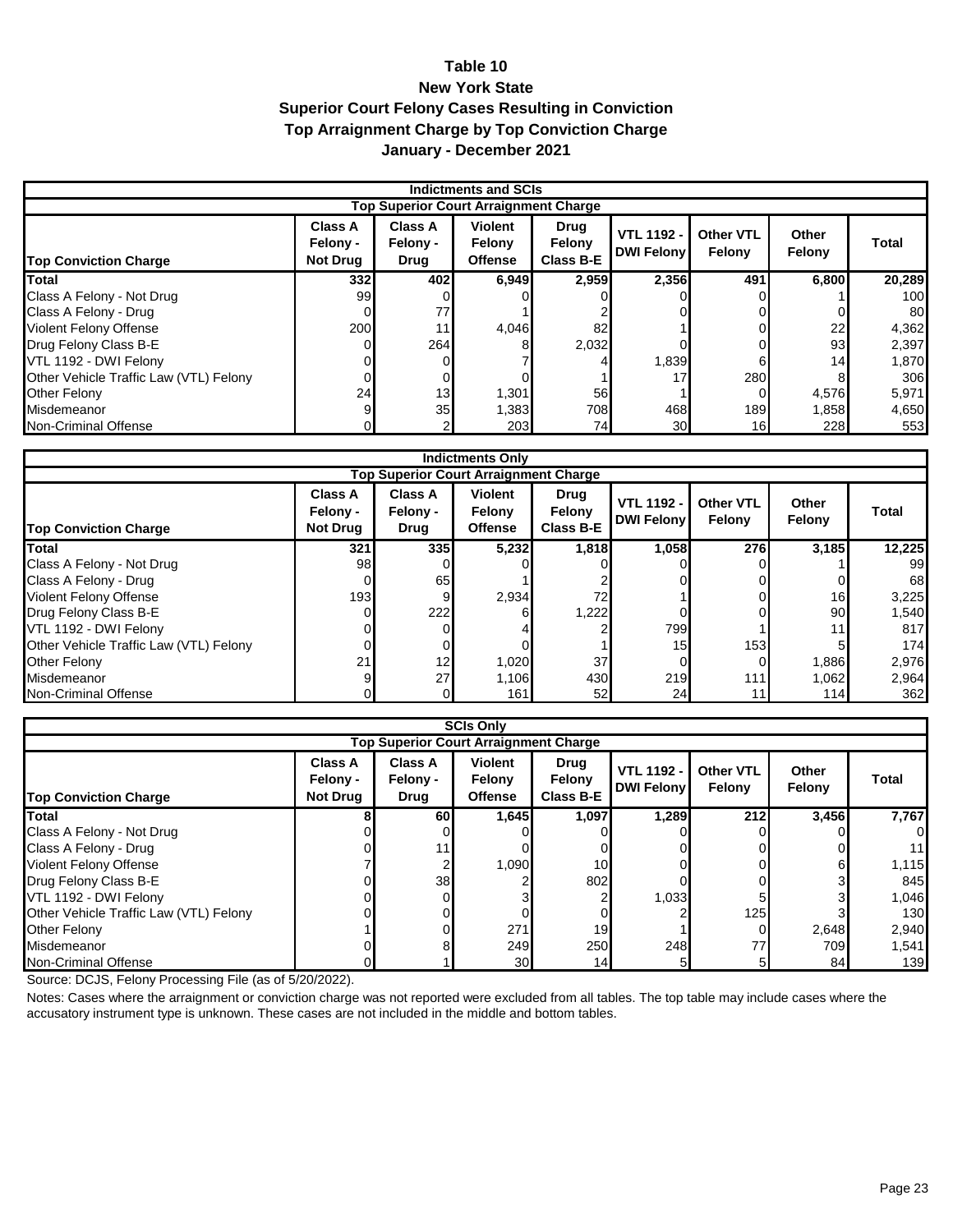## **Table 11 Cases Disposed: Trial vs. Non-Trial Felony Indictments and SCIs January - December 2021**

| <b>New York State</b>                             |       |       |                  |     |        |      |  |  |  |  |
|---------------------------------------------------|-------|-------|------------------|-----|--------|------|--|--|--|--|
| Top Superior Court Arraignment Charge             | Trial |       | <b>Non-Trial</b> |     | Total  |      |  |  |  |  |
| <b>Total</b>                                      | 471   | 2%    | 23,609           | 98% | 24,080 | 100% |  |  |  |  |
| Murder and Non-Negligent Manslaughter (Completed) | 62    | 17%   | 304              | 83% | 366    | 100% |  |  |  |  |
| Negligent Manslaughter (Completed)                |       | 6%    | 44               | 94% | 47     | 100% |  |  |  |  |
| Class A - Not Drug                                | 21    | 14%   | 130              | 86% | 151    | 100% |  |  |  |  |
| Class A - Drug                                    | 5     | $1\%$ | 490              | 99% | 495    | 100% |  |  |  |  |
| Violent Felony Offense (VFO)                      | 259   | 3%    | 8,132            | 97% | 8,391  | 100% |  |  |  |  |
| Drug Class B-E                                    | 28    | $1\%$ | 3,539            | 99% | 3,567  | 100% |  |  |  |  |
| <b>VTL 1192 - DWI</b>                             | 22    | $1\%$ | 2,413            | 99% | 2,435  | 100% |  |  |  |  |
| Other Vehicle and Traffic Law (VTL)               |       | 1%    | 516              | 99% | 523    | 100% |  |  |  |  |
| Other                                             | 64    | 1%    | 8,041            | 99% | 8,105  | 100% |  |  |  |  |

| <b>New York City</b>                              |              |       |                  |      |       |      |  |  |  |
|---------------------------------------------------|--------------|-------|------------------|------|-------|------|--|--|--|
| Top Superior Court Arraignment Charge             | <b>Trial</b> |       | <b>Non-Trial</b> |      | Total |      |  |  |  |
| Total                                             | 96           | 1%    | 8.399            | 99%  | 8,495 | 100% |  |  |  |
| Murder and Non-Negligent Manslaughter (Completed) | 13           | 10%   | 123              | 90%  | 136   | 100% |  |  |  |
| Negligent Manslaughter (Completed)                |              | 0%    |                  | 100% |       | 100% |  |  |  |
| Class A - Not Drug                                |              | 2%    | 49               | 98%  | 50    | 100% |  |  |  |
| Class A - Drug                                    | 0            | 0%    | 238              | 100% | 238   | 100% |  |  |  |
| Violent Felony Offense (VFO)                      | 66           | 2%    | 4,167            | 98%  | 4,233 | 100% |  |  |  |
| Drug Class B-E                                    | 2            | 0%    | 948              | 100% | 950   | 100% |  |  |  |
| <b>VTL 1192 - DWI</b>                             |              | $1\%$ | 159              | 99%  | 160   | 100% |  |  |  |
| Other Vehicle and Traffic Law (VTL)               | 3            | 4%    | 77               | 96%  | 80    | 100% |  |  |  |
| <b>Other</b>                                      | 10           | 0%    | 2,631            | 100% | 2,641 | 100% |  |  |  |

| <b>Non-New York City</b>                          |              |       |                  |     |        |      |  |  |  |  |
|---------------------------------------------------|--------------|-------|------------------|-----|--------|------|--|--|--|--|
| Top Superior Court Arraignment Charge             | <b>Trial</b> |       | <b>Non-Trial</b> |     | Total  |      |  |  |  |  |
| <b>Total</b>                                      | 375          | 2%    | 15,210           | 98% | 15,585 | 100% |  |  |  |  |
| Murder and Non-Negligent Manslaughter (Completed) | 49           | 21%   | 181              | 79% | 230    | 100% |  |  |  |  |
| Negligent Manslaughter (Completed)                | 3            | 8%    | 37               | 93% | 40     | 100% |  |  |  |  |
| Class A - Not Drug                                | 20           | 20%   | 81               | 80% | 101    | 100% |  |  |  |  |
| Class A - Drug                                    | 5            | 2%    | 252              | 98% | 257    | 100% |  |  |  |  |
| Violent Felony Offense (VFO)                      | 193          | 5%    | 3,965            | 95% | 4,158  | 100% |  |  |  |  |
| Drug Class B-E                                    | 26           | 1%    | 2,591            | 99% | 2,617  | 100% |  |  |  |  |
| <b>VTL 1192 - DWI</b>                             | 21           | 1%    | 2,254            | 99% | 2,275  | 100% |  |  |  |  |
| Other Vehicle and Traffic Law (VTL)               | 4            | $1\%$ | 439              | 99% | 443    | 100% |  |  |  |  |
| Other                                             | 54           | 1%    | 5,410            | 99% | 5,464  | 100% |  |  |  |  |

Source: DCJS, Felony Processing File (as of 5/20/2022).

Note: The "Other" category includes arraignment charges not identified as a Class A, VFO, Drug, or VTL offense.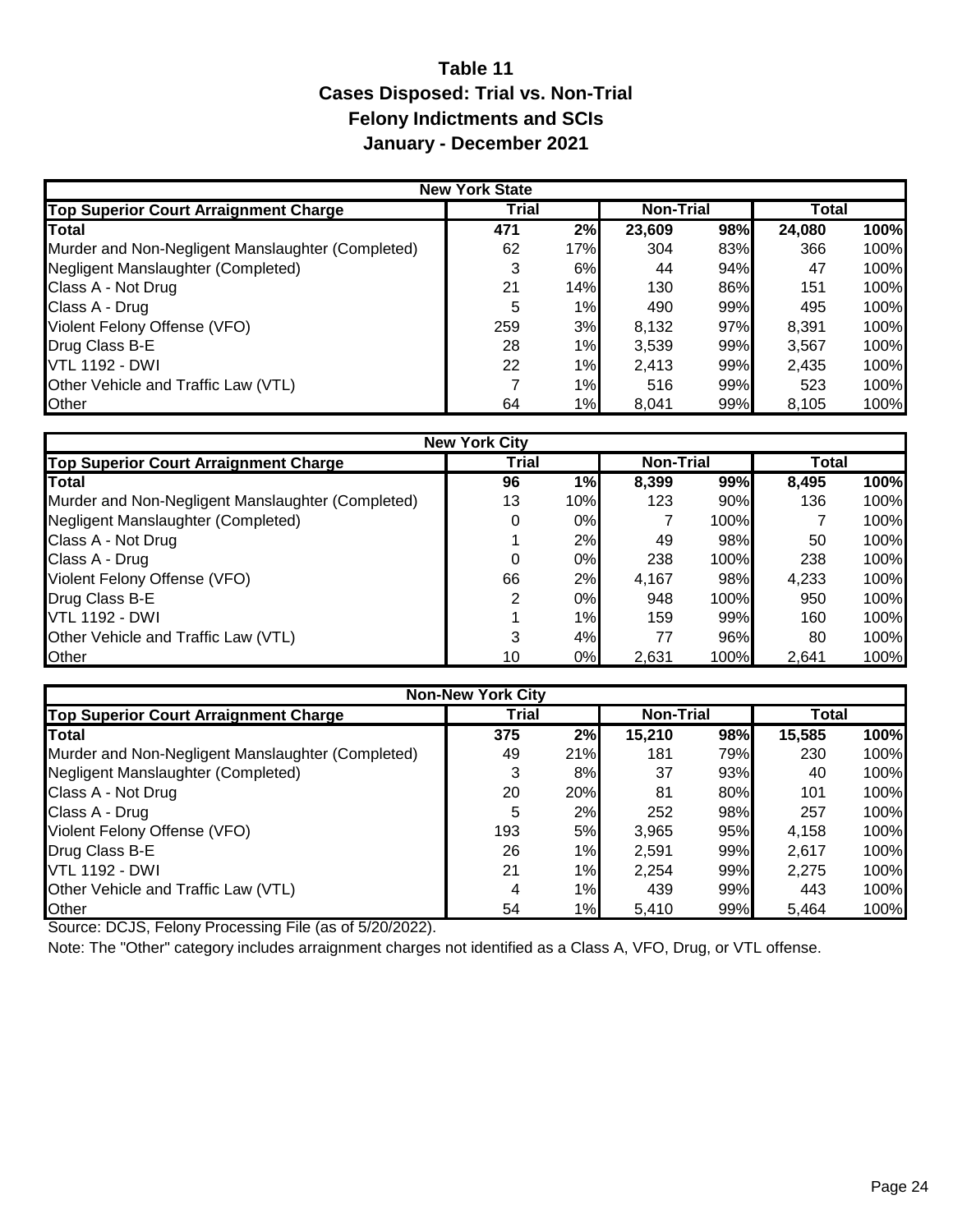## **Table 12 Trial Dispositions Felony Indictments January - December 2021**

|                                                   | <b>New York State</b>             |      |                                           |     |       |      |  |
|---------------------------------------------------|-----------------------------------|------|-------------------------------------------|-----|-------|------|--|
| <b>Top Superior Court Arraignment Charge</b>      | <b>Convicted of Any</b><br>Charge |      | <b>Acquitted of All</b><br><b>Charges</b> |     | Total |      |  |
| <b>Total</b>                                      | 350                               | 74%  | 121                                       | 26% | 471   | 100% |  |
| Murder and Non-Negligent Manslaughter (Completed) | 51                                | 82%  | 11                                        | 18% | 62    | 100% |  |
| Negligent Manslaughter (Completed)                | 3                                 | 100% | 0                                         | 0%  |       | 100% |  |
| Class A - Not Drug                                | 18                                | 86%  | 3                                         | 14% | 21    | 100% |  |
| Class A - Drug                                    | 4                                 | 80%  |                                           | 20% | 5     | 100% |  |
| Violent Felony Offense (VFO)                      | 180                               | 69%  | 79                                        | 31% | 259   | 100% |  |
| Drug Class B-E                                    | 21                                | 75%  |                                           | 25% | 28    | 100% |  |
| <b>VTL 1192 - DWI</b>                             | 22                                | 100% | 0                                         | 0%  | 22    | 100% |  |
| Other Vehicle and Traffic Law (VTL)               | 6                                 | 86%  |                                           | 14% |       | 100% |  |
| Other                                             | 45                                | 70%  | 19                                        | 30% | 64    | 100% |  |

Source: DCJS, Felony Processing File (as of 5/20/2022).

Note: The "Other" category includes arraignment charges not identified as a Class A, VFO, Drug, or VTL offense.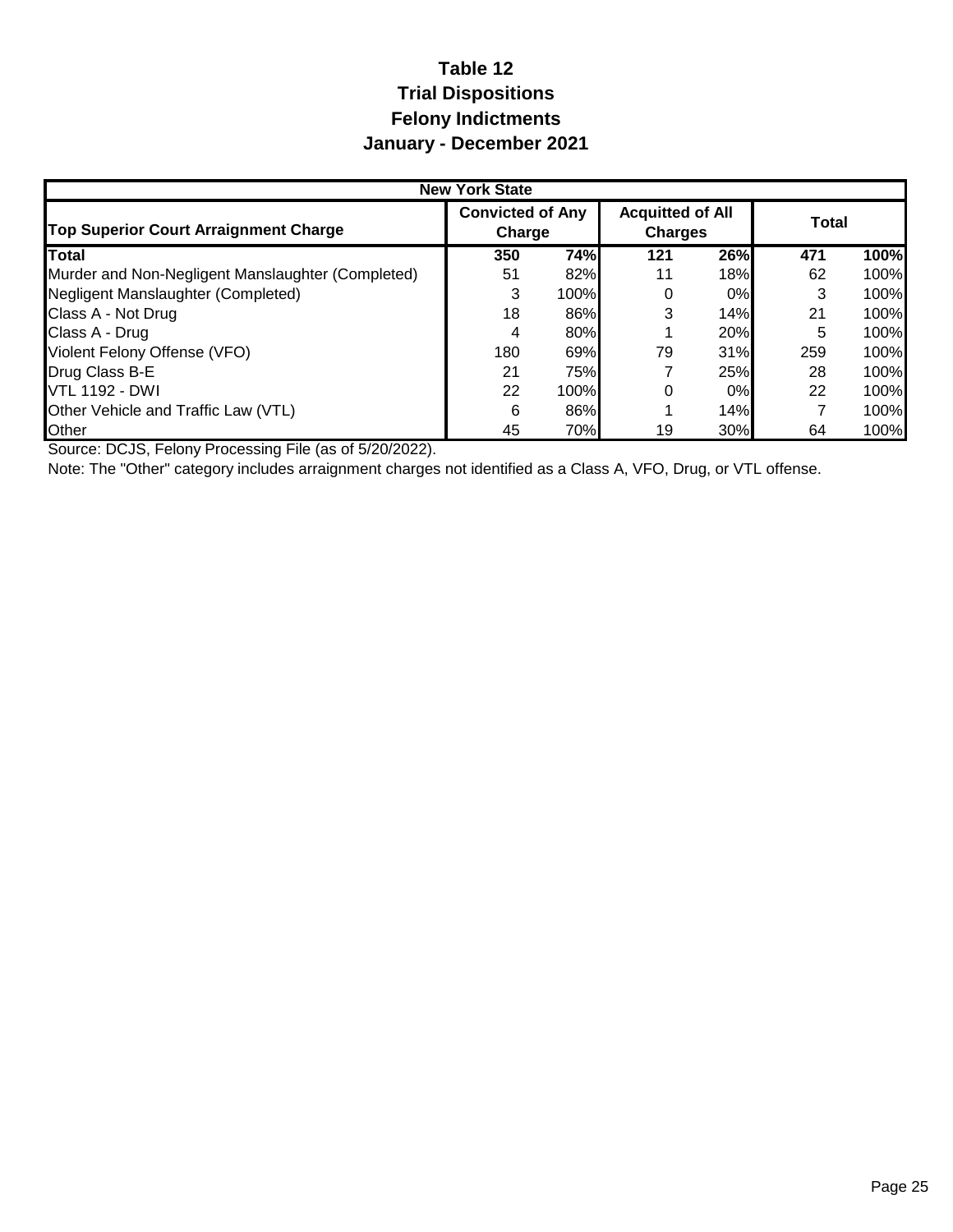#### **Table 13A New York State Sentences for Non-YO Felony Convictions by Conviction Charge January - December 2021**

|                   |                                                   | Prison |      | <b>Direct to Parole</b> |                  | Jail  |     | <b>Split</b> |     | <b>Probation</b> |     | Other       |     | <b>Total</b> |      |
|-------------------|---------------------------------------------------|--------|------|-------------------------|------------------|-------|-----|--------------|-----|------------------|-----|-------------|-----|--------------|------|
|                   | <b>Conviction Charge</b>                          | N      | %    |                         | %                | N     | %   | N            | %   | N                | %   | N           | %   | N            | %    |
| Total             | Total                                             | 7,458  | 51%  | 101                     | 1%               | 1,716 | 12% | 1,472        | 10% | 3,356            | 23% | 516         | 4%  | 14,619       | 100% |
|                   | Murder and Non-Negligent Manslaughter (Completed) | 218    | 96%  |                         | 0%               |       | 0%  | 5            | 2%  | 3                | 1%  | $\mathbf 0$ | 0%  | 227          | 100% |
|                   | Negligent Manslaughter (Completed)                | 34     | 65%  |                         | 0%               |       | 6%  |              | 13% | 8                | 15% | $\Omega$    | 0%  | 52           | 100% |
|                   | Class A - Not Drug                                | 21     | 100% |                         | 0%               |       | 0%  |              | 0%  |                  | 0%  |             | 0%  | 21           | 100% |
|                   | Class A - Drug                                    | 79     | 99%  |                         | 0%               |       | 0%  |              | 1%  | $\Omega$         | 0%  | $\Omega$    | 0%  | 80           | 100% |
|                   | Violent Felony Offense (VFO)                      | 2,821  | 74%  |                         | 0%               | 238   | 6%  | 296          | 8%  | 447              | 12% | 23          | 1%  | 3,825        | 100% |
|                   | Drug Class B-E                                    | 1,238  | 52%  | 53                      | 2%               | 303   | 13% | 134          | 6%  | 588              | 25% | 82          | 3%  | 2,398        | 100% |
|                   | <b>VTL 1192 - DWI</b>                             | 218    | 11%  |                         | 0%               | 167   | 9%  | 427          | 22% | 921              | 48% | 167         | 9%  | 1,903        | 100% |
|                   | Other Vehicle and Traffic Law (VTL)               | 37     | 12%  |                         | 0%               | 75    | 25% | 52           | 17% | 126              | 41% | 16          | 5%  | 306          | 100% |
|                   | Other                                             | 2.792  | 48%  | 45                      | 1%               | 929   | 16% | 550          | 9%  | 1.263            | 22% | 228         | 4%  | 5,807        | 100% |
| <b>No Prior</b>   | <b>Total</b>                                      | 2,948  | 36%  | 29                      | $\overline{0\%}$ | 1,090 | 13% | 1,147        | 14% | 2,679            | 32% | 361         | 4%  | 8,254        | 100% |
| Felony            | Murder and Non-Negligent Manslaughter (Completed) | 149    | 96%  | 0                       | 0%               | 0     | 0%  |              | 3%  | 2                | 1%  | 0           | 0%  | 155          | 100% |
| <b>Conviction</b> | Negligent Manslaughter (Completed)                | 29     | 64%  |                         | 0%               | 3     | 7%  | 6            | 13% |                  | 16% | $\Omega$    | 0%  | 45           | 100% |
|                   | Class A - Not Drug                                | 11     | 100% |                         | 0%               |       | 0%  |              | 0%  |                  | 0%  |             | 0%  | 11           | 100% |
|                   | Class A - Drug                                    | 40     | 98%  |                         | 0%               |       | 0%  |              | 2%  | $\Omega$         | 0%  |             | 0%  | 41           | 100% |
|                   | Violent Felony Offense (VFO)                      | 1,560  | 63%  |                         | 0%               | 210   | 8%  | 269          | 11% | 412              | 17% | 22          | 1%  | 2,473        | 100% |
|                   | Drug Class B-E                                    | 360    | 35%  | 20                      | 2%               | 154   | 15% | 96           | 9%  | 378              | 36% | 35          | 3%  | 1,043        | 100% |
|                   | <b>VTL 1192 - DWI</b>                             | 48     | 4%   |                         | 0%               | 75    | 6%  | 264          | 22% | 690              | 57% | 124         | 10% | 1,202        | 100% |
|                   | Other Vehicle and Traffic Law (VTL)               | 9      | 6%   |                         | 0%               | 20    | 14% | 26           | 18% | 84               | 58% |             | 5%  | 146          | 100% |
|                   | Other                                             | 742    | 24%  | 8                       | 0%               | 628   | 20% | 481          | 15% | 1,106            | 35% | 173         | 6%  | 3,138        | 100% |
| Prior             | <b>Total</b>                                      | 4,510  | 71%  | 72                      | 1%               | 626   | 10% | 325          | 5%  | 677              | 11% | 155         | 2%  | 6,365        | 100% |
| Felony            | Murder and Non-Negligent Manslaughter (Completed) | 69     | 96%  | $\Omega$                | 0%               |       | 1%  |              | 1%  |                  | 1%  | 0           | 0%  | 72           | 100% |
| <b>Conviction</b> | Negligent Manslaughter (Completed)                | 5      | 71%  |                         | 0%               | ∩     | 0%  |              | 14% |                  | 14% | $\Omega$    | 0%  |              | 100% |
|                   | Class A - Not Drug                                | 10     | 100% |                         | 0%               |       | 0%  | ŋ            | 0%  |                  | 0%  |             | 0%  | 10           | 100% |
|                   | Class A - Drug                                    | 39     | 100% |                         | 0%               |       | 0%  |              | 0%  |                  | 0%  |             | 0%  | 39           | 100% |
|                   | Violent Felony Offense (VFO)                      | 1,261  | 93%  | $\Omega$                | 0%               | 28    | 2%  | 27           | 2%  | 35               | 3%  |             | 0%  | 1,352        | 100% |
|                   | Drug Class B-E                                    | 878    | 65%  | 33                      | 2%               | 149   | 11% | 38           | 3%  | 210              | 15% | 47          | 3%  | 1,355        | 100% |
|                   | <b>VTL 1192 - DWI</b>                             | 170    | 24%  | $\overline{2}$          | 0%               | 92    | 13% | 163          | 23% | 231              | 33% | 43          | 6%  | 701          | 100% |
|                   | Other Vehicle and Traffic Law (VTL)               | 28     | 18%  |                         | 0%               | 55    | 34% | 26           | 16% | 42               | 26% | 9           | 6%  | 160          | 100% |
|                   | Other                                             | 2.050  | 77%  | 37                      | 1%               | 301   | 11% | 69           | 3%  | 157              | 6%  | 55          | 2%  | 2.669        | 100% |

Source: DCJS, Felony Processing File (as of 5/20/2022).

Notes: DCJS data do not indicate which provision of sentencing law a sentence is made under, including those that require a mandatory prison sentence.

Prior felony convictions include only those that occurred in NYS.

The "Other" category includes conviction charges not identified as a Class A, VFO, Drug, or VTL offense.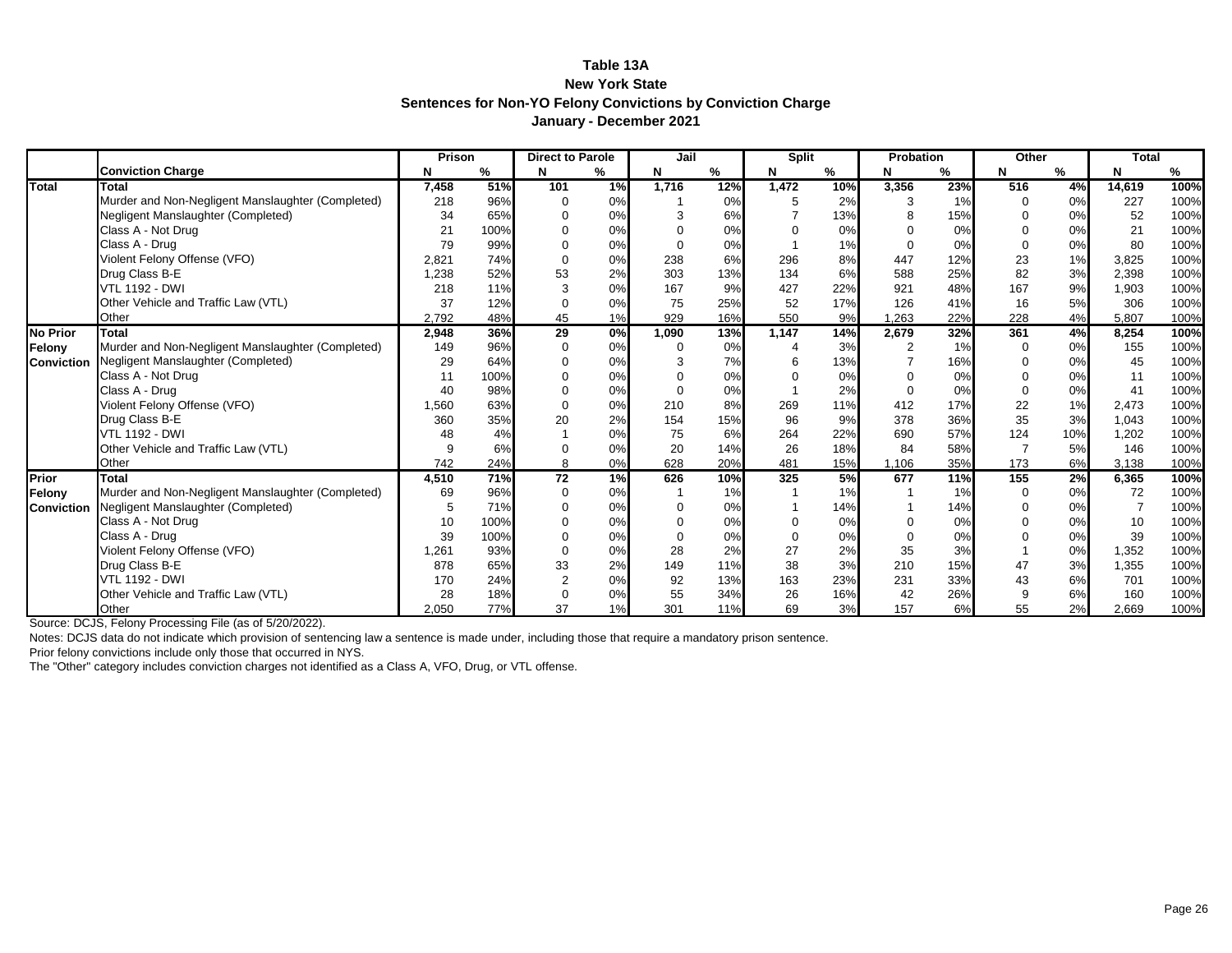#### **Table 13B New York City Sentences for Non-YO Felony Convictions by Conviction Charge January - December 2021**

|                   |                                                   | Prison         |      | <b>Direct to Parole</b> |                           | Jail |     | <b>Split</b>   |     | Probation      |     | Other |     | <b>Total</b> |      |
|-------------------|---------------------------------------------------|----------------|------|-------------------------|---------------------------|------|-----|----------------|-----|----------------|-----|-------|-----|--------------|------|
|                   | <b>Conviction Charge</b>                          | N              | %    |                         | %                         | N    | %   | N              | %   | N              | ℅   | N     | %   | N            | %    |
| Total             | <b>Total</b>                                      | 2,280          | 57%  | 3                       | 0%                        | 617  | 15% | 203            | 5%  | 727            | 18% | 182   | 5%  | 4,012        | 100% |
|                   | Murder and Non-Negligent Manslaughter (Completed) | 66             | 97%  |                         | 0%                        |      | 1%  |                | 0%  |                | 1%  |       | 0%  | 68           | 100% |
|                   | Negligent Manslaughter (Completed)                | 5              | 63%  |                         | 0%                        |      | 0%  |                | 13% | $\overline{2}$ | 25% |       | 0%  |              | 100% |
|                   | Class A - Not Drug                                |                | 100% |                         | 0%                        |      | 0%  |                | 0%  |                | 0%  |       | 0%  |              | 100% |
|                   | Class A - Drug                                    | 33             | 100% |                         | 0%                        |      | 0%  | ∩              | 0%  | $\Omega$       | 0%  |       | 0%  | 33           | 100% |
|                   | Violent Felony Offense (VFO)                      | 1,061          | 74%  |                         | 0%                        | 141  | 10% | 86             | 6%  | 134            | 9%  |       | 1%  | 1,430        | 100% |
|                   | Drug Class B-E                                    | 200            | 37%  |                         | 0%                        | 105  | 20% | 17             | 3%  | 171            | 32% | 41    | 8%  | 534          | 100% |
|                   | <b>VTL 1192 - DWI</b>                             |                | 1%   |                         | 0%                        |      | 11% | 17             | 22% | 37             | 49% | 13    | 17% | 76           | 100% |
|                   | Other Vehicle and Traffic Law (VTL)               | $\overline{2}$ | 8%   |                         | 0%                        | 10   | 38% | $\overline{2}$ | 8%  | 11             | 42% |       | 4%  | 26           | 100% |
|                   | Other                                             | 911            | 50%  |                         | 0%                        | 352  | 19% | 80             | 4%  | 371            | 20% | 119   | 6%  | 836.         | 100% |
| <b>No Prior</b>   | <b>Total</b>                                      | 931            | 42%  | $\mathbf 0$             | $\overline{\mathbf{0\%}}$ | 434  | 19% | 167            | 7%  | 569            | 26% | 129   | 6%  | 2,230        | 100% |
| Felony            | Murder and Non-Negligent Manslaughter (Completed) | 42             | 100% | $\Omega$                | 0%                        |      | 0%  |                | 0%  | 0              | 0%  |       | 0%  | 42           | 100% |
| <b>Conviction</b> | Negligent Manslaughter (Completed)                | $\overline{2}$ | 40%  |                         | 0%                        |      | 0%  |                | 20% | $\overline{2}$ | 40% |       | 0%  | 5            | 100% |
|                   | Class A - Not Drug                                | $\Omega$       | 0%   |                         | 0%                        |      | 0%  |                | 0%  |                | 0%  |       | 0%  | $\Omega$     | 0%   |
|                   | Class A - Drug                                    | 20             | 100% |                         | 0%                        |      | 0%  |                | 0%  | $\Omega$       | 0%  |       | 0%  | 20           | 100% |
|                   | Violent Felony Offense (VFO)                      | 633            | 66%  |                         | 0%                        | 124  | 13% | 78             | 8%  | 123            | 13% |       | 1%  | 966          | 100% |
|                   | Drug Class B-E                                    | 67             | 28%  |                         | 0%                        | 53   | 22% | 13             | 5%  | 93             | 39% |       | 6%  | 240          | 100% |
|                   | <b>VTL 1192 - DWI</b>                             |                | 0%   |                         | 0%                        |      | 3%  | 10             | 25% | 22             | 55% |       | 18% | 40           | 100% |
|                   | Other Vehicle and Traffic Law (VTL)               |                | 8%   |                         | 0%                        |      | 23% |                | 8%  | 8              | 62% |       | 0%  | 13           | 100% |
|                   | Other                                             | 166            | 18%  | $\Omega$                | 0%                        | 253  | 28% | 64             | 7%  | 321            | 36% | 100   | 11% | 904          | 100% |
| Prior             | <b>Total</b>                                      | 1,349          | 76%  | 3                       | 0%                        | 183  | 10% | 36             | 2%  | 158            | 9%  | 53    | 3%  | 1,782        | 100% |
| Felony            | Murder and Non-Negligent Manslaughter (Completed) | 24             | 92%  | $\mathbf 0$             | 0%                        |      | 4%  |                | 0%  |                | 4%  |       | 0%  | 26           | 100% |
| Conviction        | Negligent Manslaughter (Completed)                | 3              | 100% |                         | 0%                        |      | 0%  |                | 0%  | $\Omega$       | 0%  |       | 0%  | 3            | 100% |
|                   | Class A - Not Drug                                |                | 100% |                         | 0%                        |      | 0%  |                | 0%  |                | 0%  |       | 0%  |              | 100% |
|                   | Class A - Drug                                    | 13             | 100% |                         | 0%                        |      | 0%  |                | 0%  |                | 0%  |       | 0%  | 13           | 100% |
|                   | Violent Felony Offense (VFO)                      | 428            | 92%  |                         | 0%                        | 17   | 4%  |                | 2%  | 11             | 2%  |       | 0%  | 464          | 100% |
|                   | Drug Class B-E                                    | 133            | 45%  |                         | 0%                        | 52   | 18% |                | 1%  | 78             | 27% | 27    | 9%  | 294          | 100% |
|                   | <b>VTL 1192 - DWI</b>                             |                | 3%   |                         | 0%                        |      | 19% |                | 19% | 15             | 42% |       | 17% | 36           | 100% |
|                   | Other Vehicle and Traffic Law (VTL)               |                | 8%   |                         | 0%                        |      | 54% |                | 8%  | 3              | 23% |       | 8%  | 13           | 100% |
|                   | Other                                             | 745            | 80%  |                         | 0%                        | 99   | 11% | 16             | 2%  | 50             | 5%  | 19    | 2%  | 932          | 100% |

Source: DCJS, Felony Processing File (as of 5/20/2022).

Notes: DCJS data do not indicate which provision of sentencing law a sentence is made under, including those that require a mandatory prison sentence.

Prior felony convictions include only those that occurred in NYS.

The "Other" category includes conviction charges not identified as a Class A, VFO, Drug, or VTL offense.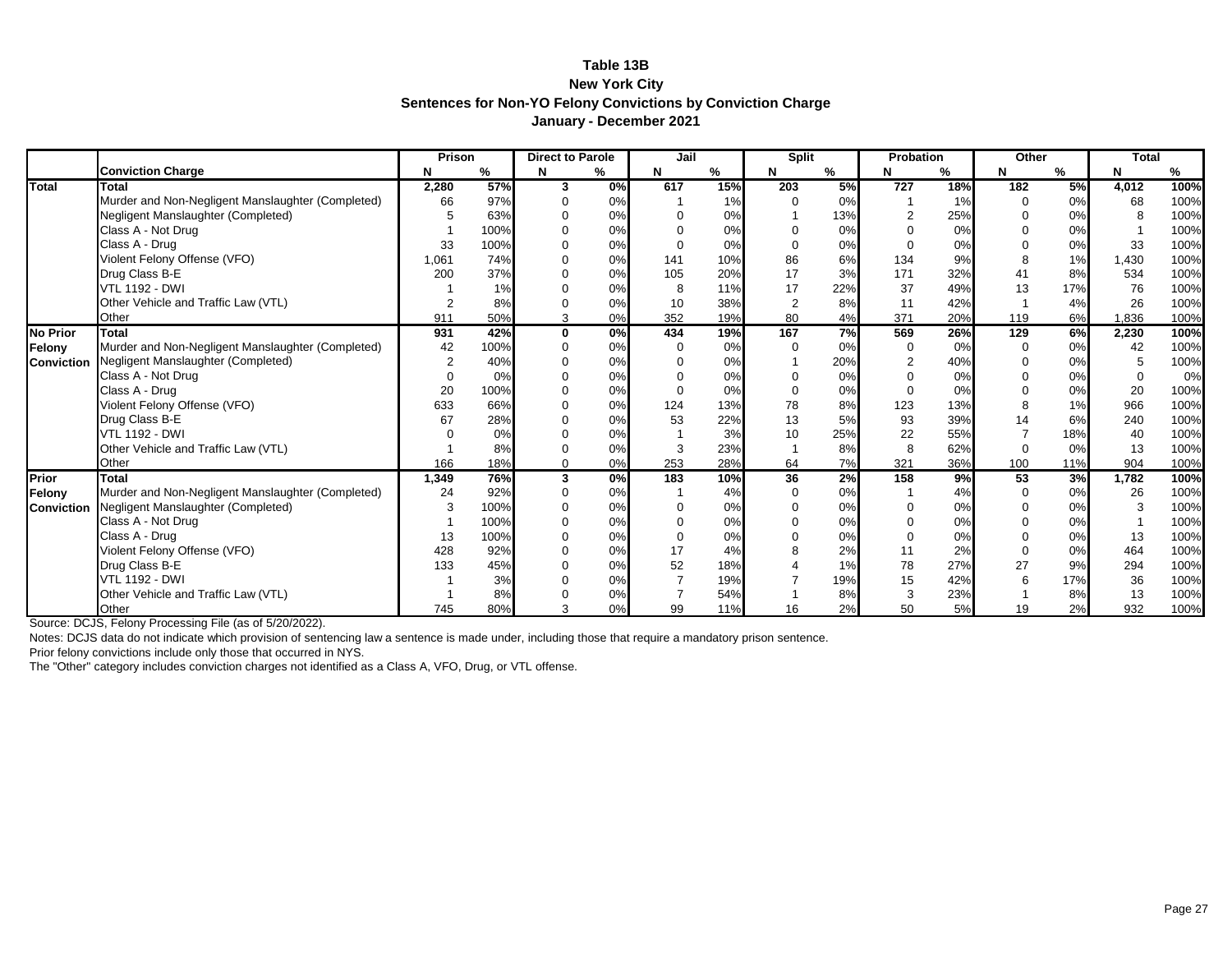#### **Table 13C Non-New York City Sentences for Non-YO Felony Convictions by Conviction Charge January - December 2021**

|                   |                                                   | Prison         |      | <b>Direct to Parole</b> |       | Jail     |     | <b>Split</b> |     | Probation |     | Other    |     | <b>Total</b> |      |
|-------------------|---------------------------------------------------|----------------|------|-------------------------|-------|----------|-----|--------------|-----|-----------|-----|----------|-----|--------------|------|
|                   | <b>Conviction Charge</b>                          | N              | %    |                         | %     | N        | %   | N            | %   |           | %   | N        | %   | N            | %    |
| <b>Total</b>      | Total                                             | 5,178          | 49%  | 98                      | 1%    | 1,099    | 10% | 1,269        | 12% | 2,629     | 25% | 334      | 3%  | 10,607       | 100% |
|                   | Murder and Non-Negligent Manslaughter (Completed) | 152            | 96%  | $\Omega$                | 0%    |          | 0%  | 5            | 3%  |           | 1%  | $\Omega$ | 0%  | 159          | 100% |
|                   | Negligent Manslaughter (Completed)                | 29             | 66%  |                         | 0%    |          | 7%  | 6            | 14% |           | 14% |          | 0%  | 44           | 100% |
|                   | Class A - Not Drug                                | 20             | 100% |                         | 0%    |          | 0%  |              | 0%  |           | 0%  |          | 0%  | 20           | 100% |
|                   | Class A - Drug                                    | 46             | 98%  |                         | 0%    |          | 0%  |              | 2%  | $\Omega$  | 0%  |          | 0%  | 47           | 100% |
|                   | Violent Felony Offense (VFO)                      | 1,760          | 73%  |                         | 0%    | 97       | 4%  | 210          | 9%  | 313       | 13% | 15       | 1%  | 2,395        | 100% |
|                   | Drug Class B-E                                    | 1,038          | 56%  | 53                      | 3%    | 198      | 11% | 117          | 6%  | 417       | 22% | 41       | 2%  | 1,864        | 100% |
|                   | <b>VTL 1192 - DWI</b>                             | 217            | 12%  |                         | 0%    | 159      | 9%  | 410          | 22% | 884       | 48% | 154      | 8%  | 1,827        | 100% |
|                   | Other Vehicle and Traffic Law (VTL)               | 35             | 13%  |                         | 0%    | 65       | 23% | 50           | 18% | 115       | 41% | 15       | 5%  | 280          | 100% |
|                   | Other                                             | 1.881          | 47%  | 42                      | 1%    | 577      | 15% | 470          | 12% | 892       | 22% | 109      | 3%  | 3,971        | 100% |
| <b>No Prior</b>   | Total                                             | 2,017          | 33%  | 29                      | $0\%$ | 656      | 11% | 980          | 16% | 2,110     | 35% | 232      | 4%  | 6,024        | 100% |
| Felony            | Murder and Non-Negligent Manslaughter (Completed) | 107            | 95%  | 0                       | 0%    | $\Omega$ | 0%  |              | 4%  | 2         | 2%  | 0        | 0%  | 113          | 100% |
| <b>Conviction</b> | Negligent Manslaughter (Completed)                | 27             | 68%  |                         | 0%    | 3        | 8%  | 5            | 13% | 5         | 13% |          | 0%  | 40           | 100% |
|                   | Class A - Not Drug                                | 11             | 100% |                         | 0%    |          | 0%  | $\Omega$     | 0%  |           | 0%  |          | 0%  | 11           | 100% |
|                   | Class A - Drug                                    | 20             | 95%  |                         | 0%    |          | 0%  |              | 5%  | $\Omega$  | 0%  |          | 0%  | 21           | 100% |
|                   | Violent Felony Offense (VFO)                      | 927            | 62%  |                         | 0%    | 86       | 6%  | 191          | 13% | 289       | 19% | 14       | 1%  | 1,507        | 100% |
|                   | Drug Class B-E                                    | 293            | 36%  | 20                      | 2%    | 101      | 13% | 83           | 10% | 285       | 35% | 21       | 3%  | 803          | 100% |
|                   | <b>VTL 1192 - DWI</b>                             | 48             | 4%   |                         | 0%    | 74       | 6%  | 254          | 22% | 668       | 57% | 117      | 10% | 1,162        | 100% |
|                   | Other Vehicle and Traffic Law (VTL)               | 8              | 6%   |                         | 0%    | 17       | 13% | 25           | 19% | 76        | 57% |          | 5%  | 133          | 100% |
|                   | Other                                             | 576            | 26%  | 8                       | 0%    | 375      | 17% | 417          | 19% | 785       | 35% | 73       | 3%  | 2,234        | 100% |
| Prior             | Total                                             | 3,161          | 69%  | 69                      | 2%    | 443      | 10% | 289          | 6%  | 519       | 11% | 102      | 2%  | 4,583        | 100% |
| Felony            | Murder and Non-Negligent Manslaughter (Completed) | 45             | 98%  |                         | 0%    | 0        | 0%  |              | 2%  |           | 0%  | 0        | 0%  | 46           | 100% |
| <b>Conviction</b> | Negligent Manslaughter (Completed)                | $\overline{2}$ | 50%  |                         | 0%    |          | 0%  |              | 25% |           | 25% | $\Omega$ | 0%  |              | 100% |
|                   | Class A - Not Drug                                | 9              | 100% |                         | 0%    |          | 0%  | $\Omega$     | 0%  |           | 0%  |          | 0%  |              | 100% |
|                   | Class A - Drug                                    | 26             | 100% |                         | 0%    |          | 0%  | 0            | 0%  |           | 0%  |          | 0%  | 26           | 100% |
|                   | Violent Felony Offense (VFO)                      | 833            | 94%  | $\Omega$                | 0%    |          | 1%  | 19           | 2%  | 24        | 3%  |          | 0%  | 888          | 100% |
|                   | Drug Class B-E                                    | 745            | 70%  | 33                      | 3%    | 97       | 9%  | 34           | 3%  | 132       | 12% | 20       | 2%  | 1,061        | 100% |
|                   | <b>VTL 1192 - DWI</b>                             | 169            | 25%  | $\overline{2}$          | 0%    | 85       | 13% | 156          | 23% | 216       | 32% | 37       | 6%  | 665          | 100% |
|                   | Other Vehicle and Traffic Law (VTL)               | 27             | 18%  |                         | 0%    | 48       | 33% | 25           | 17% | 39        | 27% | 8        | 5%  | 147          | 100% |
|                   | Other                                             | .305           | 75%  | 34                      | 2%    | 202      | 12% | 53           | 3%  | 107       | 6%  | 36       | 2%  | 1,737        | 100% |

Source: DCJS, Felony Processing File (as of 5/20/2022).

Notes: DCJS data do not indicate which provision of sentencing law a sentence is made under, including those that require a mandatory prison sentence.

Prior felony convictions include only those that occurred in NYS.

The "Other" category includes conviction charges not identified as a Class A, VFO, Drug, or VTL offense.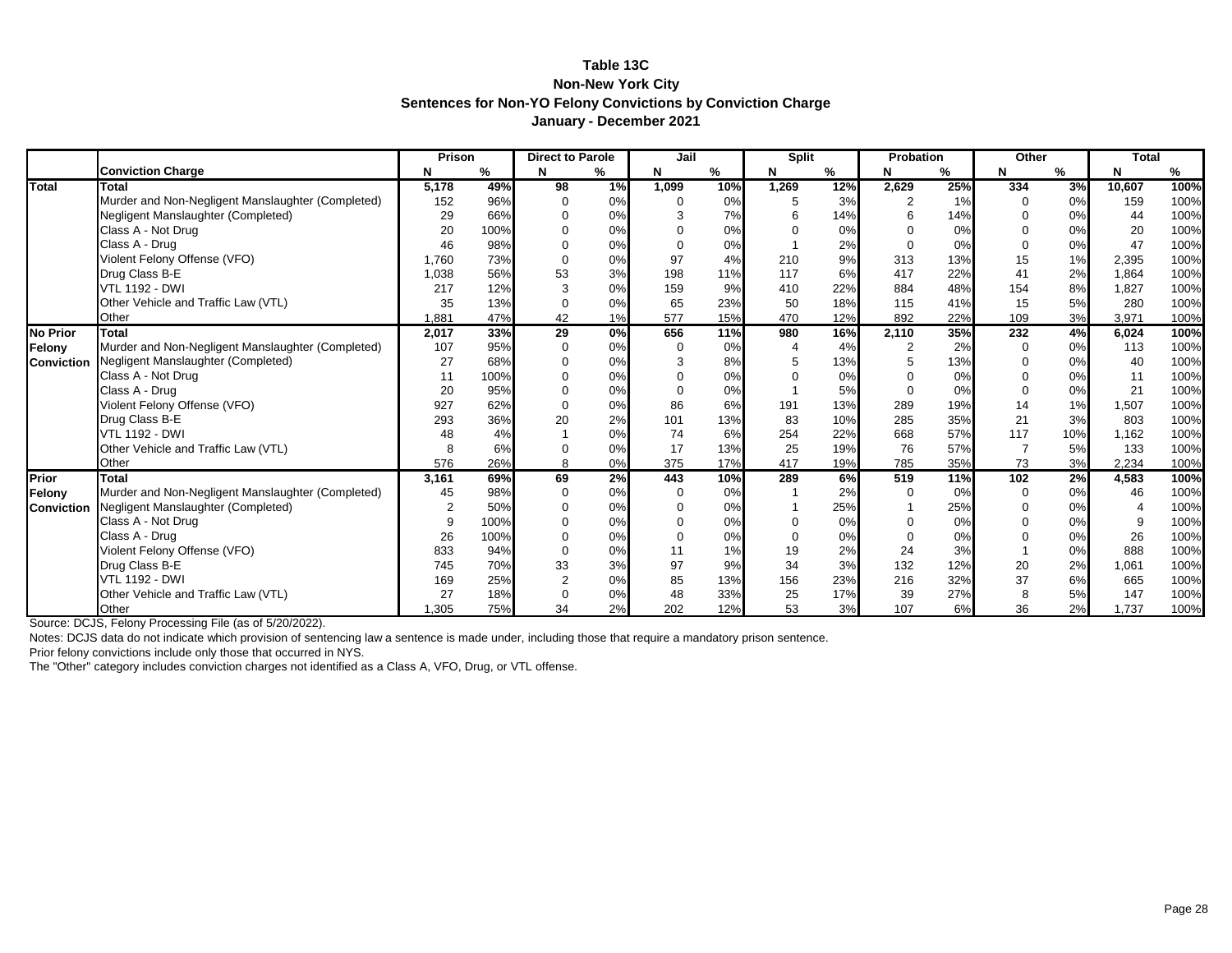#### **Table 14 New York State Sentences for YO Felony Adjudications by Adjudication Charge January - December 2021**

|                                                   | Prison |     | <b>Direct to Parole</b> |    | Jail |       | <b>Split</b> |     | <b>Probation</b> |       | Other |     | Total |       |
|---------------------------------------------------|--------|-----|-------------------------|----|------|-------|--------------|-----|------------------|-------|-------|-----|-------|-------|
| <b>Adjudication Charge</b>                        | N      | %   | N                       | %  | N    | %     |              | %   |                  | %     | N     | %   |       |       |
| Total                                             | 123    | 19% |                         | 0% | 109  | 17%   | 76           | 12% | 241              | 37%   | 106   | 16% | 655   | 100%  |
| Murder and Non-Negligent Manslaughter (Completed) |        | 33% |                         | 0% |      | 0%    |              | 0%  |                  | $0\%$ |       | 67% | 3     | 100%  |
| Negligent Manslaughter (Completed)                |        | 0%  |                         | 0% |      | 0%    |              | 0%  |                  | 100%  |       | 0%  |       | 100%  |
| Class A - Not Drug                                |        | 0%  |                         | 0% |      | $0\%$ |              | 0%  |                  | 0%    |       | 0%  |       | $0\%$ |
| Class A - Drug                                    |        | 0%  |                         | 0% |      | 0%    |              | 0%  |                  | 0%    |       | 0%  |       | $0\%$ |
| Violent Felony Offense (VFO)                      | 103    | 22% |                         | 0% | 66   | 14%   | 51           | 11% | 171              | 37%   | 71    | 15% | 462   | 100%  |
| Drug Class B-E                                    |        | 12% |                         | 0% |      | 38%   |              | 0%  |                  | 31%   |       | 19% | 26    | 100%  |
| <b>VTL 1192 - DWI</b>                             |        | 0%  |                         | 0% |      | 0%    |              | 0%  |                  | 0%    |       | 0%  |       | 0%    |
| Other Vehicle and Traffic Law (VTL)               |        | 0%  |                         | 0% |      | 50%   |              | 0%  |                  | 0%    |       | 50% | ◠     | 100%  |
| Other                                             |        | 10% |                         | 0% | 32   | 20%   | 25           | 16% | 61               | 38%   | 27    | 17% | 161   | 100%  |

Source: DCJS, Felony Processing File (as of 5/20/2022).

Note: The "Other" category includes adjudication charges not identified as a Class A, VFO, Drug, or VTL offense.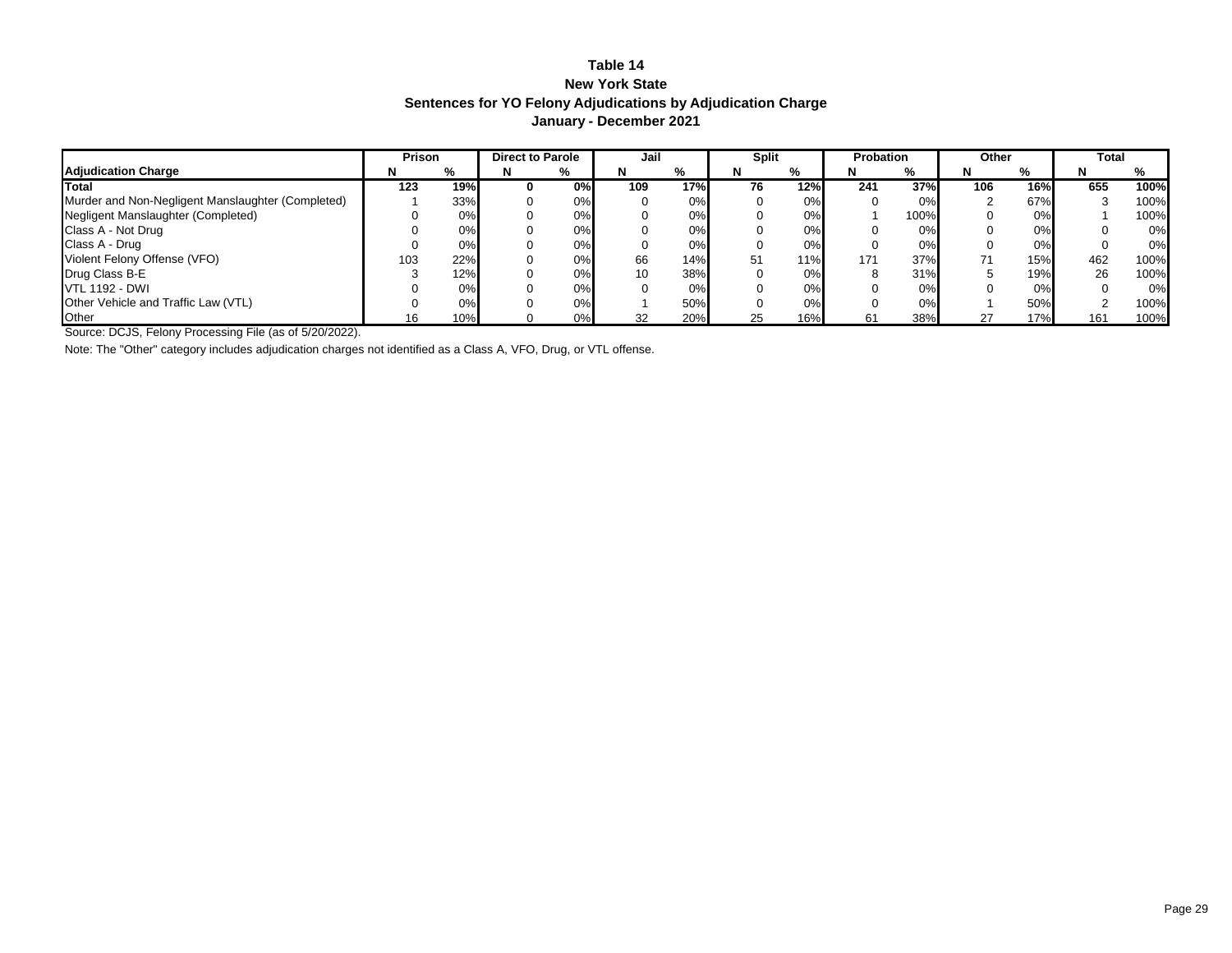#### **Table 15 New York State Non-YO Sentences to Prison by Conviction Charge January - December 2021**

|                                               |                                       | <b>New York</b><br><b>State</b> | <b>New York City</b>    | <b>Non-New</b><br><b>York City</b> |
|-----------------------------------------------|---------------------------------------|---------------------------------|-------------------------|------------------------------------|
| <b>Total Non-YO Sentences to Prison</b>       |                                       | 7,458                           | 2,280                   | 5,178                              |
| Murder and Non-Negligent Manslaughter         | PL 125 - Homicide/Related (Completed) | 218                             | 66                      | 152                                |
| <b>Negligent Manslaughter</b>                 | PL 125 - Homicide/Related (Completed) | $\overline{34}$                 | 5                       | 29                                 |
| <b>Class A Felonies - Not Drug</b>            | PL 105 - Conspiracy                   | 0                               | 0                       | $\overline{0}$                     |
|                                               | PL 125 - Homicide/Related (Attempted) | 5                               |                         | $\overline{4}$                     |
|                                               | PL 130 - Sex Offense                  | 14                              | 0                       | 14                                 |
|                                               | PL 135 - Kidnapping                   |                                 | 0                       | 1 <sup>1</sup>                     |
|                                               | PL 150 - Arson                        |                                 | 0                       | 1 <sup>1</sup>                     |
| <b>Class A Felony - Drug</b>                  | Class A Felony - Drug                 | 79                              | 33                      | 46                                 |
| <b>Violent Felony Offenses (VFOs)</b>         | PL 120 - Assault/Related              | 545                             | 220                     | 325                                |
|                                               | PL 121 - Strangulation                | 34                              | 13                      | 21                                 |
|                                               | PL 125 - Homicide/Related (Attempted) | 81                              | 44                      | 37                                 |
|                                               | PL 130 - Sex Offense                  | 351                             | 93                      | 258                                |
|                                               | PL 135 - Kidnapping                   | 7                               | $\overline{\mathbf{c}}$ | 5 <sub>l</sub>                     |
|                                               | PL 140 - Burglary/Related             | 376                             | 107                     | 269                                |
|                                               | PL 150 - Arson                        | 23                              |                         | 21                                 |
|                                               | PL 160 - Robbery                      | 396                             | 202                     | 194                                |
|                                               | PL 265 - Weapons                      | 999                             | 376                     | 623                                |
|                                               | Other                                 | 9                               |                         | $\overline{7}$                     |
| Drug Class B-E                                | PL 220 - Controlled Substances        | 1,231                           | 198                     | 1,033                              |
|                                               | PL 221 - Marijuana/PL 222 - Cannabis  |                                 | 2                       | 51                                 |
| <b>Vehicle and Traffic Law (VTL) Felonies</b> | <b>VTL 1192 - DWI</b>                 | 218                             | 1                       | 217                                |
|                                               | Other VTL                             | 37                              | 2                       | 35                                 |
| <b>Other Felonies</b>                         | PL 105 - Conspiracy                   | 64                              | $\overline{21}$         | 43                                 |
|                                               | PL 120 - Assault/Related              | 261                             | 88                      | 173                                |
|                                               | PL 121 - Strangulation                | 18                              | 5                       | 13                                 |
|                                               | PL 125 - Homicide/Related (Completed) | 0                               | 0                       | $\mathbf 0$                        |
|                                               | PL 130 - Sex Offense                  | 74                              | 16                      | 58                                 |
|                                               | PL 135 - Kidnapping                   | 3                               | 0                       | $\overline{3}$                     |
|                                               | PL 140 - Burglary/Related             | 601                             | 240                     | 361                                |
|                                               | PL 150 - Arson                        | 26                              | 5                       | 21                                 |
|                                               | PL 155 - Larceny                      | 358                             | 117                     | 241                                |
|                                               | PL 160 - Robbery                      | 238                             | 138                     | 100                                |
|                                               | PL 165 - Other Theft                  | 126                             | 29                      | 97                                 |
|                                               | PL 170 - Forgery                      | 41                              | 11                      | 30                                 |
|                                               | PL 215 - Judicial/Criminal Contempt   | 287                             | 70                      | 217                                |
|                                               | PL 265 - Weapons                      | 272                             | 105                     | 167                                |
|                                               | Other Penal Law                       | 369                             | 64                      | 305                                |
|                                               | Other                                 | 54                              | $\overline{c}$          | 52                                 |

Source: DCJS, Felony Processing File (as of 5/20/2022).

Note: The "Other Felonies" category includes conviction charges not identified as a Class A, VFO, Drug, or VTL offense.